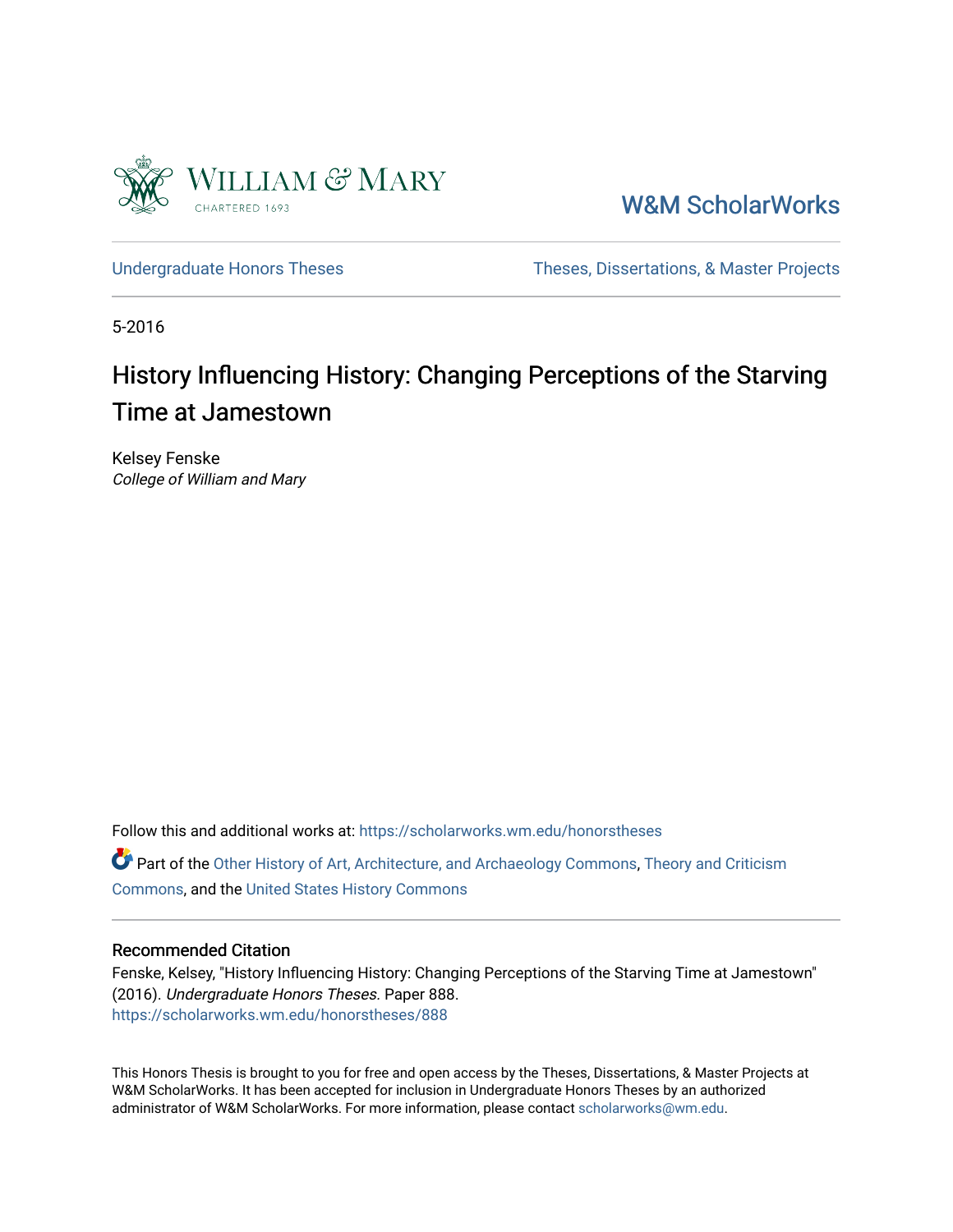History Influencing History: Changing Perceptions of the Starving Time at Jamestown

A thesis submitted in partial fulfillment of the requirement for the degree of Bachelor of Arts in History from The College of William and Mary

by

Kelsey Fenske

Accepted for (Honors, High Honors, Highest Honors) Dr. Dayid A Brown, Director Dr. Laurie J. Wolf

Dr. Kyrill M. Kunakhovich

Williamsburg, VA May 5, 2016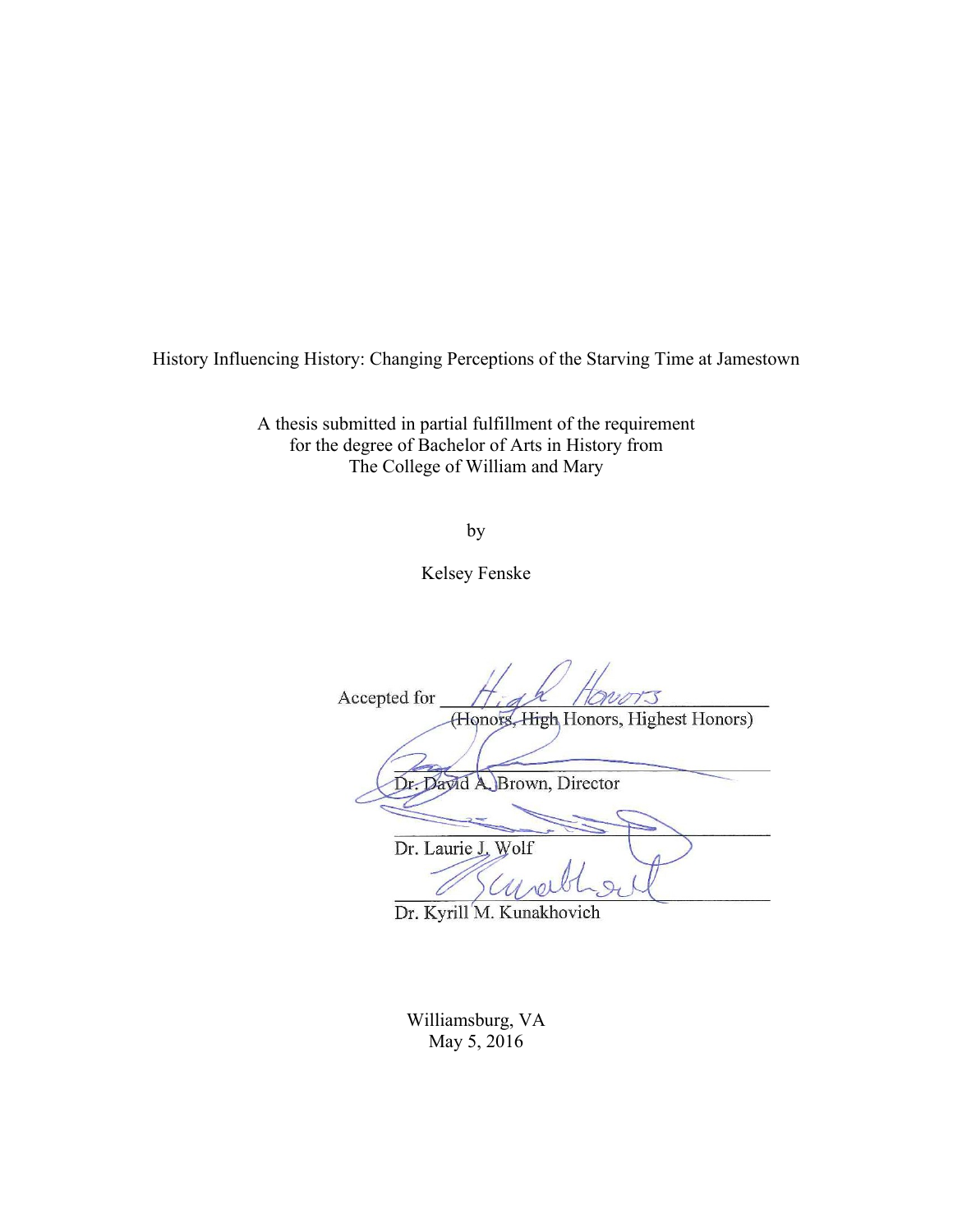The Starving Time is a fascinating period in American history, and the subject of substantial research for over a century. This paper closely examines twenty-four scholarly works that attempt to understand this period and place it in its proper context. The widespread fascination with the Starving Time stems from Jamestown's importance in the history of the United States as the first permanent English settlement in America. Upon first glance, famine is not something that is usually associated with success, though. So it is intriguing that many Americans accept that the early years of what would become the United States were unstable and that desperate settlers resorted to eating each other in order to survive. Cannibalism and "the birthplace of Democracy" seem at odds with one another, since the Indians were seen as the "savages," not the English colonists.

While historians agree on the basic facts of the Starving Time, its main cause remains disputed. Significant influences on these interpretations are the life experiences of the historians, projecting their feelings and emotions on the past and, thus, changing the story. Scholars were influenced by contemporary events, advances in technology, and global trends, forming ideological groups and reflecting the tenor of their times on this field of scholarship, particularly near the  $350<sup>th</sup>$  and  $400<sup>th</sup>$  anniversaries of Jamestown's establishment, when public demand for new interpretations of Jamestown was at its highest.

Scholars on this subject can be divided into five distinct ideological, or "blame," groups, including condemnation of the Colonial government at Jamestown and the Virginia Company leadership in England. In contrast, some historians criticized the colonists in general, and others attributed the famine to the Indians and a lack of supplies (yes, each historian blames both factors), and nature. In addition to these groups, there are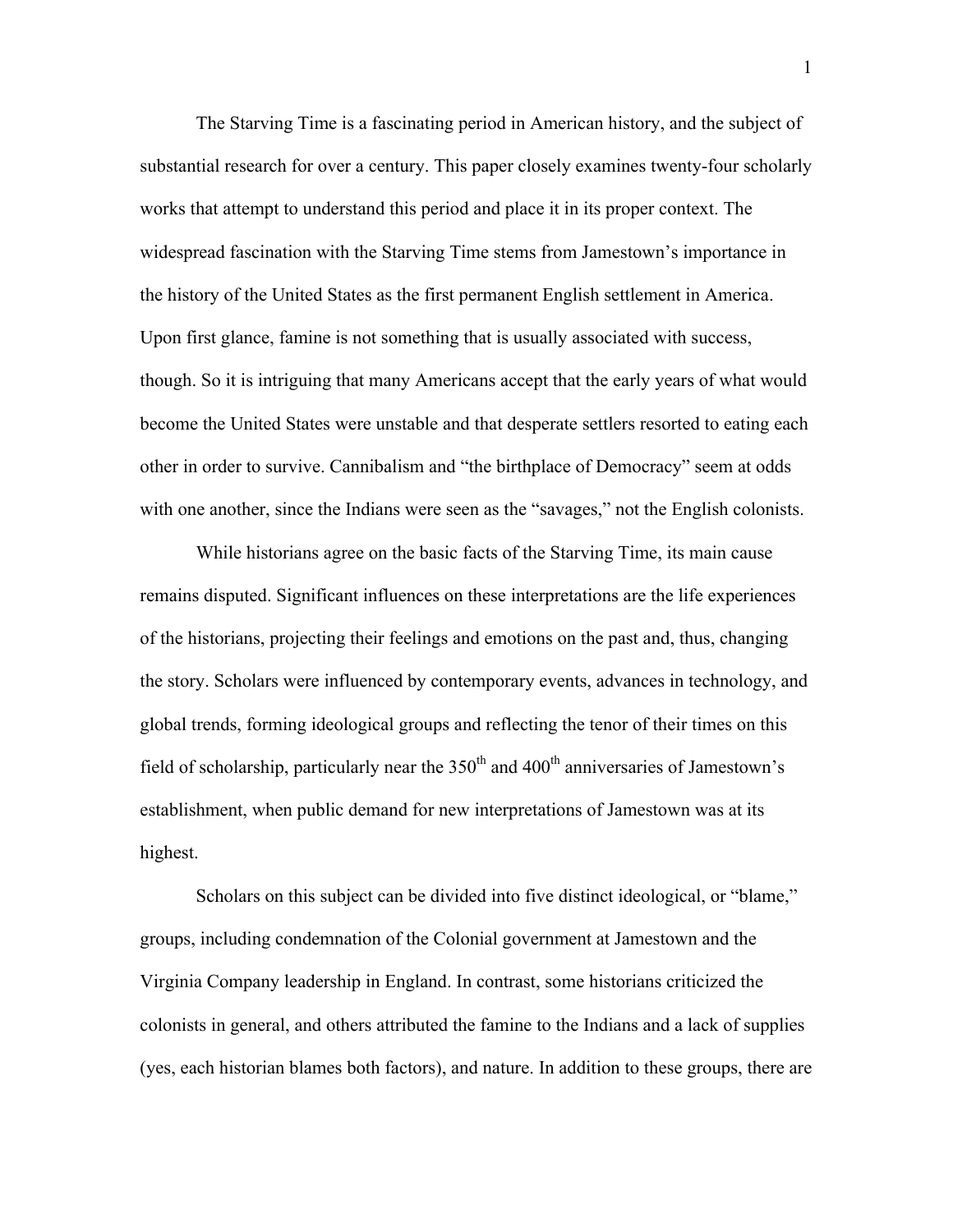those who write about the history of Jamestown who fail to mention the Starving Time at all.

Understanding the factors that influenced these historians required both a close reading of their works in relation to the extant accounts they drew from and a detailed examination of their personal histories, looking for any experiences that were extraordinary or especially impactful to each scholar. Many Jamestown historians wrote their works in anticipation of Jamestown milestones, such as the  $350<sup>th</sup>$  anniversary of Jamestown's founding and the discovery of the James Fort. The result is a concentration of writings around 1957 and 2007 with only a small collection of scholarship at other points in history, leaving many of these historians and archaeologists with common world events and economic factors affecting their writing.

What I attempt to do is much more than a historiography. I aim to show that specific factors affected individual ideological groups, and while many experienced the same events, other factors played a role in shaping their ideas. As history is often told through the lens with which it is observed, no one writes without bias. The purpose of this paper is to look at why scholars of the Starving Time ignored facts and, at times, scientific evidence, choosing to elevate one cause for the famine over others. How some scholars fail to address certain contributing factors to the Starving Time, despite evidence of these factors being clear in extant accounts and scientific findings, is as fascinating as those they discuss at great length.

The study that follows builds on previous studies that discuss the effects of life experiences on historians' writings. In *The Historian Behind the History: Conversations with Southern Historians*, Bever et. al. discussed the lasting impacts of certain historians'

2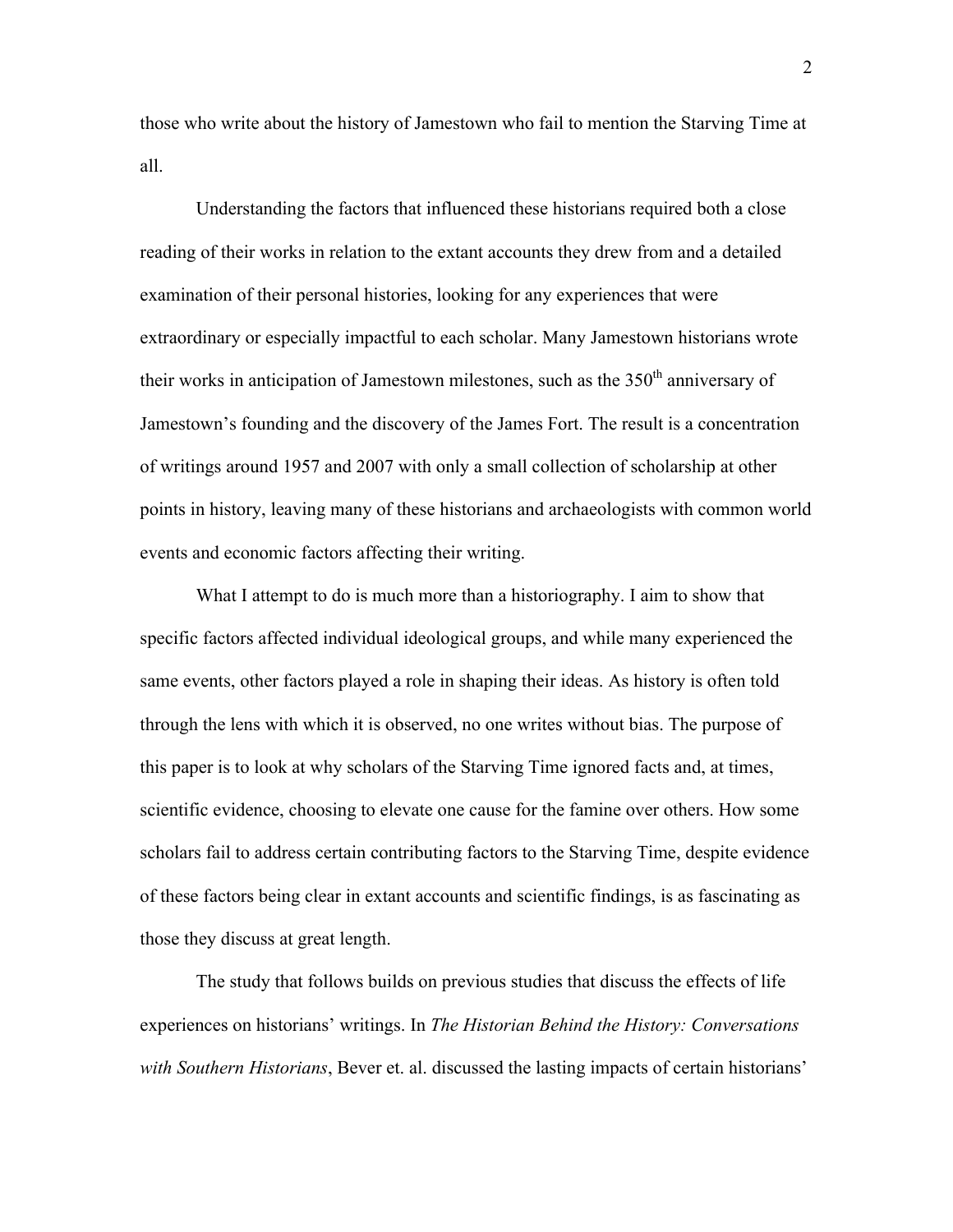life events on their publications. Specifically, interviews were conducted with wellknown historians, highlighting how their struggles and triumphs influenced their ideas about southern history. Through a series of interviews, the historians admitted that modern events influenced their scholarship, whether or not they realized it at the time. For example, when discussing his inspiration for his works, J. Mills Thornton III, stated:

I know that it was my discovery in the ninth grade that Alabama had its own history that could be studied from a scholarly and intellectual perspective, that it was not just a set of stories told by my grandmother, but this was something serious scholars wanted to investigate and understand, that gave me intellectual permission to try to understand it myself…Alabama's history was always in some sense also my family's history. Both families came to Alabama near the beginning of statehood and, in fact, even during the Territorial Period many of them were coming. So I always did have that sense of the interweaving of events in my own background with the history around me. $<sup>1</sup>$ </sup>

His family's history in Alabama intrigued Thornton, pushing him to utilize personal influences to make sense of Civil Rights Movement and the Antebellum South. Thornton's interview is just one instance within this book of personal and political events influencing historical analyses.

Similarly, Marc Ferro's book *The Use and Abuse of History: Or How the Past is* 

*Taught to Children* focused on the impact of elementary education on historical perception. The way history is taught to children affects how people look at historical events as adults and historians. How we look at other people, ourselves, and the world around us is as much a product of our education as our wisdom. Farro stated this perfectly, "It has the quality of reflecting moving images from the past, for it is not simply that this past is different for everyone, but that everybody's memory changes with

<sup>1.</sup> Joseph W. Pearson "Making Sense of Patterns: A Conversation with J. Mills Thornton III," in *The Historian Behind the History: Conversations with Southern Historians* (Tuscaloosa, AL: University of Alabama Press, 2014), 106-107.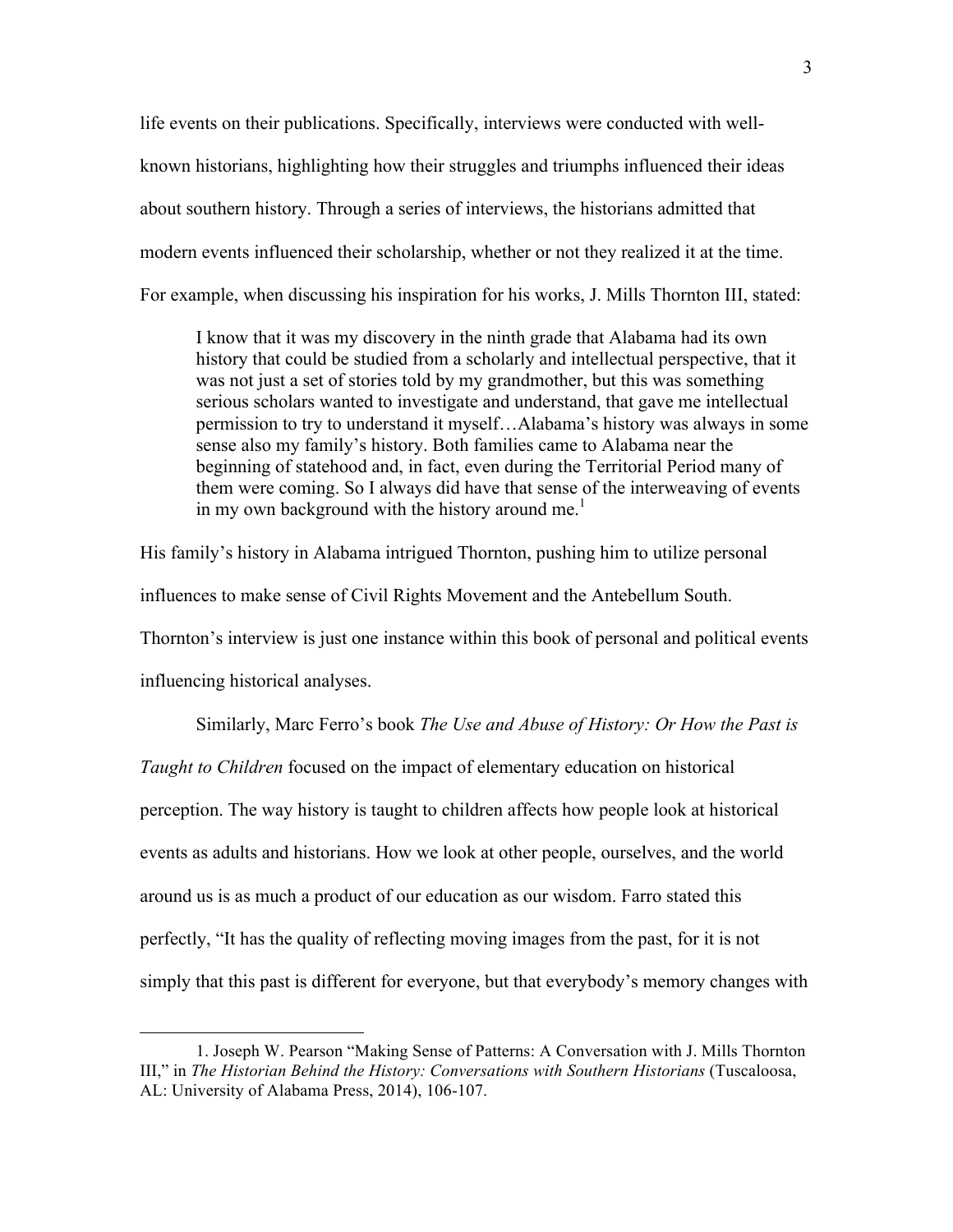time, and that these images alter as knowledge and ideologies develop and as a function of history changes within society."<sup>2</sup> How historians look at events changes based on new experiences and new memories formed; that is, new memories affect how we look at old memories and life experiences. Farro's argument is that, in varying what is taught in classrooms and how it is relayed to children, the education system affects how children look at history, themselves, and other people. In many ways, this repeats itself at all education levels.

These books are only two examples of a substantial scholarship that has looked at the impact of outside events on historical perspective. While none of them examine the effects of modern events on perceptions of the Starving Time, they provide valuable insight into how previous scholars have analyzed other scholarship and its influences, and they demonstrate the pitfalls and achievements of deep historiography. Analyzing the impact of current events on scholarly work can lead to speculation without proper research, but ideas supported by current events or personal experiences can illuminate patterns of thought among scholars. Looking at the context within which scholars are writing about history provides insight into the field of history making and teaching and is thus important to the study of history.

#### **The Starving Time**

 $\overline{a}$ 

It first seems prudent to discuss the Starving Time, fleshing out the key elements from the extant accounts and scientific findings. The Starving Time occurred in the winter of 1609 and 1610, leaving only a few survivors from the hundreds that had

<sup>2.</sup> Marc Ferro, *The Use and Abuse of History: Or How the Past is Taught to Children* (New York: Routledge, 2003), ix.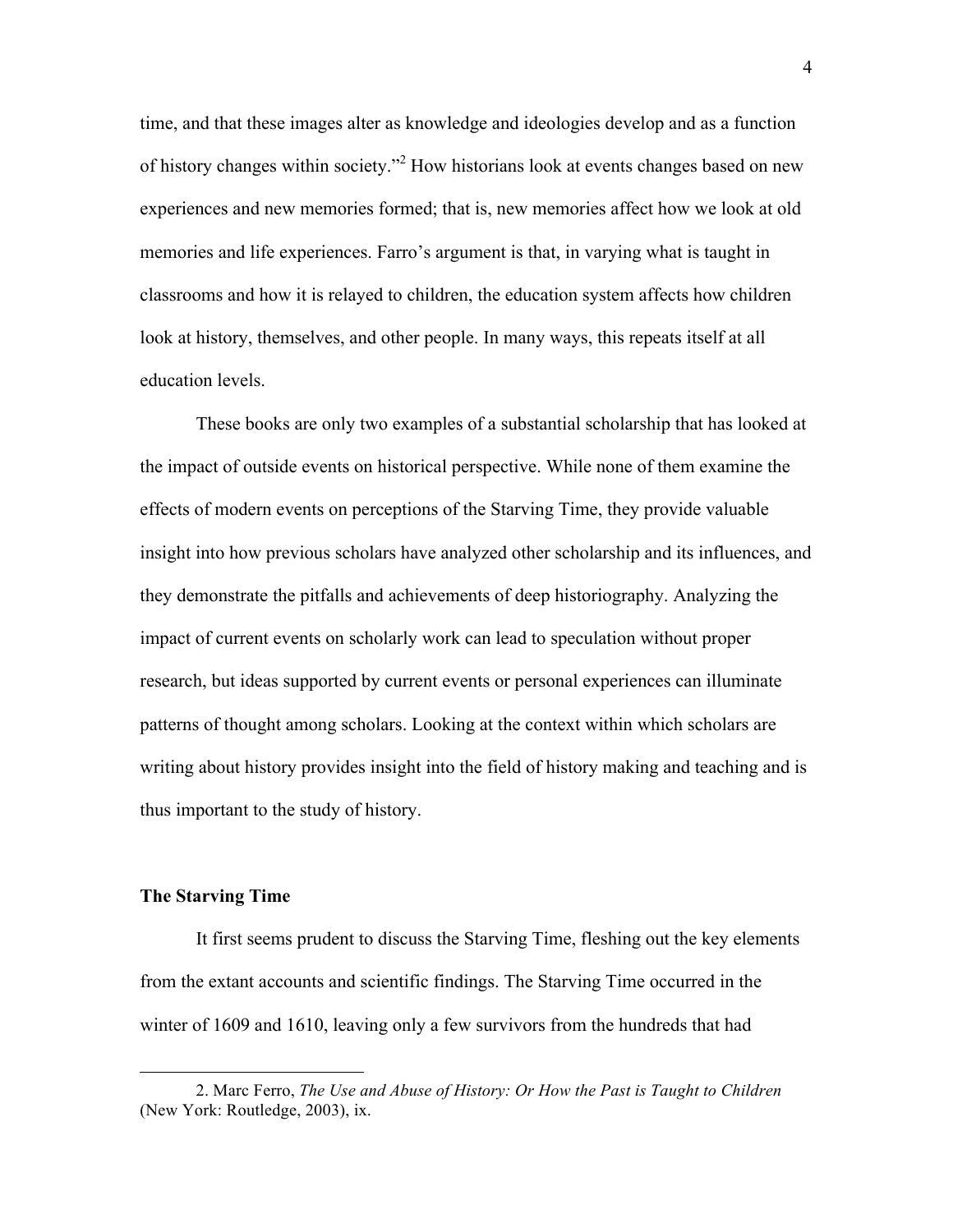previously inhabited the little colony.3 As dictated by the colony's charter, the Virginia Company supplied the colony's food and materials; the settlement was intended to generate a profit and collect natural resources; it was not originally intended to be a permanent English outpost. Even though the Company supplied most goods and food to the colony, agriculture was necessary in order to supplement their supplies, although ultimately it was not enough to sustain the colony.<sup>4</sup>

George Percy's *Trewe Relacyon*, written during the Starving Time, discussed the settler's deteriorating relationship with the Indians. The English colonists angered the Indians time and time again, which, Percy claimed, led the Indians to attack James Fort repeatedly during the winter of 1609. In addition to the attacks, the Indians refused to trade with the colonists, cutting them off from potential food and supplies.<sup>5</sup> No trading, no safe passage, and only a limited food supply left the colonists in a highly compromised position.

Nature also played a role in Jamestown's struggles. While it is important to note that the timing and amount of supplies were dictated by the charter of the colony, neither the Virginia Company nor the Jamestown government could predict nature's influence. A storm delayed and destroyed much of the supply fleet off the coast of Bermuda, which

5. Ibid.

<sup>3.</sup> George Percy, *A Trewe Relacyon of the Pcedeinges and Ocurrentes of Momente wch have hapned in Virginia from the Tyme of Sr Thomas Gates was shippwrackte upon the Bermudes ano 1609 untill my depture out of the Country wch was in ano Dñi 1612*, Virtual Jamestown, accessed April 6, 2016,

http://www.history.org/foundation/journal/winter07/A%20Trewe%20Relation.pdf, 7-9. And John Smith, *The Generall Historie of Virginia: the Fourth Booke*, (Madison, WI: Wisconsin Historical Society, 2003), 295-297.

<sup>4.</sup> Percy, *A Trewe Relacyon*, 7-9.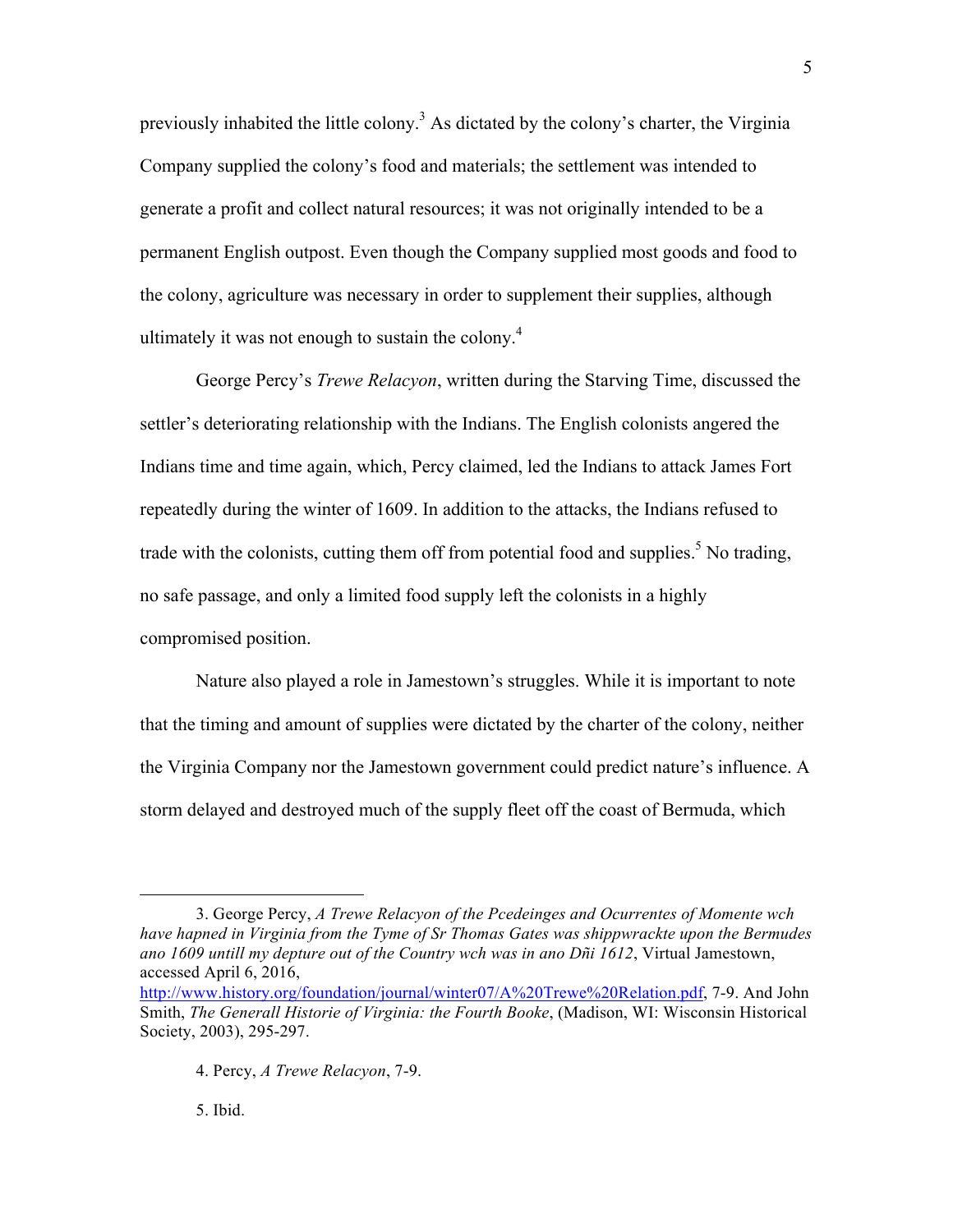had intended to arrive in late summer or early fall.<sup>6</sup> The growth of crops in Virginia, both in Indian fields and in the plots at Jamestown, were similarly affected by unpredictable weather. Percy's account of Jamestown, along with other extant sources, confirmed these natural occurrences and sometimes outlined the consequences.<sup>7</sup> For instance, Percy mentioned that the Indians would not trade with the colonists because they had no food to give. $8$  Being accustomed to the Virginia climate and soil, the Indians were familiar with cultivating crops, and, due to the Indians' lack of food, it would be difficult to exclude this factor from consideration, placing complete blame on colonist incompetence. The most likely explanation for the Indians' lack of food is an uncharacteristic change in the weather.<sup>9</sup> Extant accounts also discussed the storm, which delayed the supply ships from England.<sup>10</sup> None of these events were preventable, and none by themselves could have caused such a devastating famine. Together, they caused many Englishmen to starve, demonstrating that the Starving Time is the result of several compounding factors and not of a single, dominant one.

The extant accounts of the Starving Time are not without their own biases, which no good scholar can ignore. John Smith's account was written after he returned to

7. Percy, *A Trewe Relacyon*, 5-8

8. Ibid.

 $\overline{a}$ 

10. W.C., *A Plaine Description of the Barmudas*.

<sup>6.</sup> W.C. *A Plaine Description of the Barmudas, Now Called Sommer Ilands. With the manner of their discoverie Anno 1609, by the shipwrack and admirable deliverance of Sir Thomas Gates, and Sir George Sommers, wherein are truly set for the commodities and profits of that Rich, Pleasant, and Healthfull Countrie* (London: W. Stansby, 1613).

<sup>9.</sup> David W. Stahle, Malcolm K. Cleaveland, Dennis B. Blanton, Matthew D. Therrell, and David A. Gay, "The Lost Colony and Jamestown Droughts," in *Science* 280 (1998): 564-567. One of the worst droughts in Virginia's history was transpiring at the same time as the Starving Time, demonstrating that nature affected agriculture at Jamestown.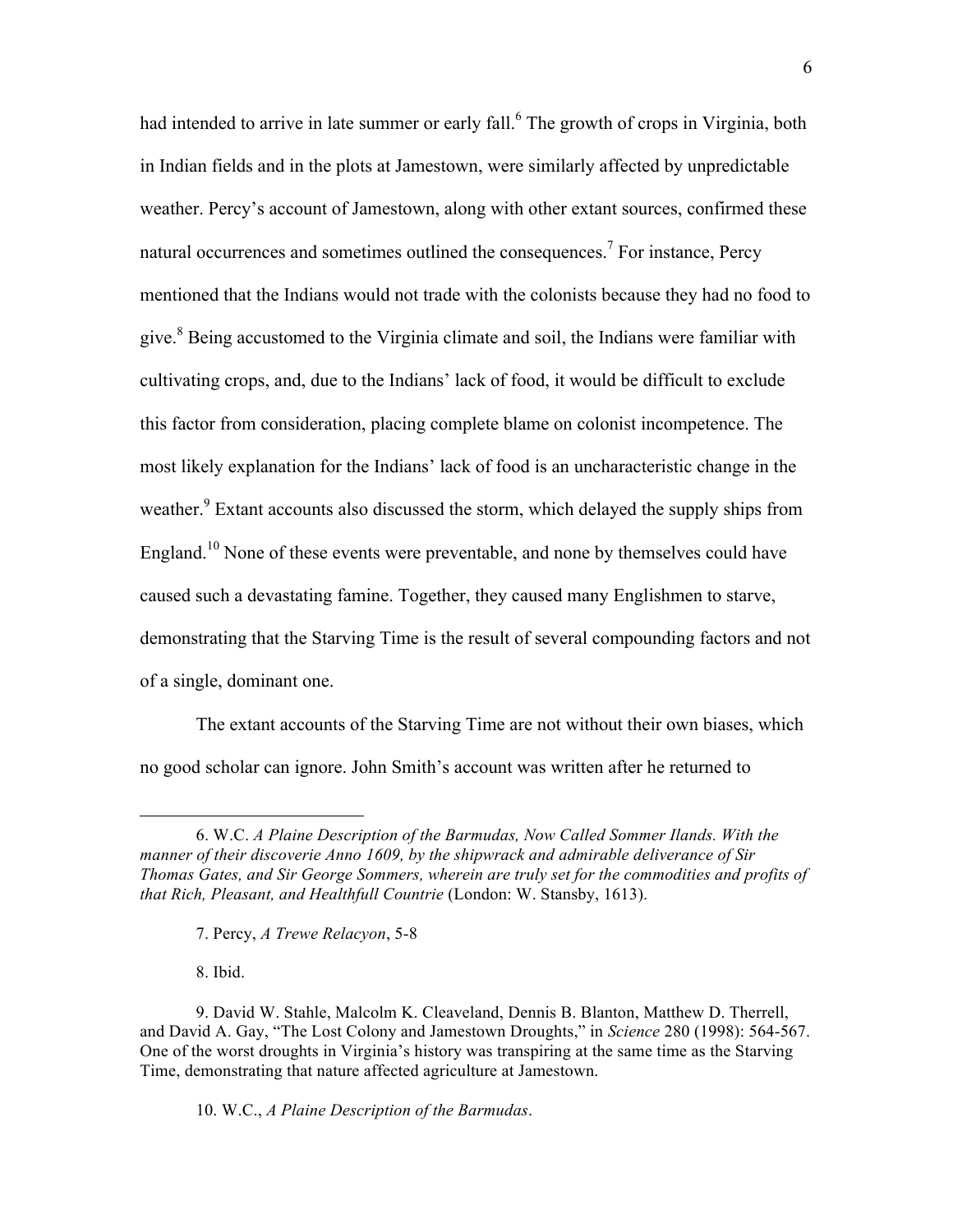England; he left Jamestown permanently in the Fall of 1609, right before the Starving Time, due to an injury.<sup>11</sup> His narrative of the famine cannot be taken as comprehensive or wholly accurate, since he was not there to witness it in its entirety, and most of what he wrote probably came from exaggerated reports from Jamestown colonists, Virginia Company records and notices (already skewed for marketing purposes), and inferences based on his own experiences in Jamestown and desire to market a popular publication. For example, Smith praised his own prowess, claiming that the colonists "all found the losse of Captaine Smith, yea his greatest maligners could now curse his losse."<sup>12</sup> This boastful comment is one of many that demonstrate his bloated ego. Despite these problems, the source is useful because it gives scholars an idea of what at least one contemporary Englishmen thought of the Starving Time.

Unlike Smith's account, George Percy's narrative documented the Starving Time in great detail from first-hand experiences, and archeological evidence supports many of his claims—including cannibalism.<sup>13</sup> Percy was in charge of the colony in Smith's absence, prior to the governor's arrival, and he witnessed what transpired in the fort. He believed that most colonies experienced famines as a result of adjusting to new surroundings and even quoted many colonies and settlements where famines had recently occurred.14 In addition, Percy condemned the Indians' hostility and the lack of supplies

- 13. Percy, *A Trewe Relacyon*, 7.
- 14. Ibid., 1-2.

<sup>11.</sup> Smith, *The Generall Historie*. Published in 1624, well after his return to England in 1609.

<sup>12.</sup> Ibid, 295.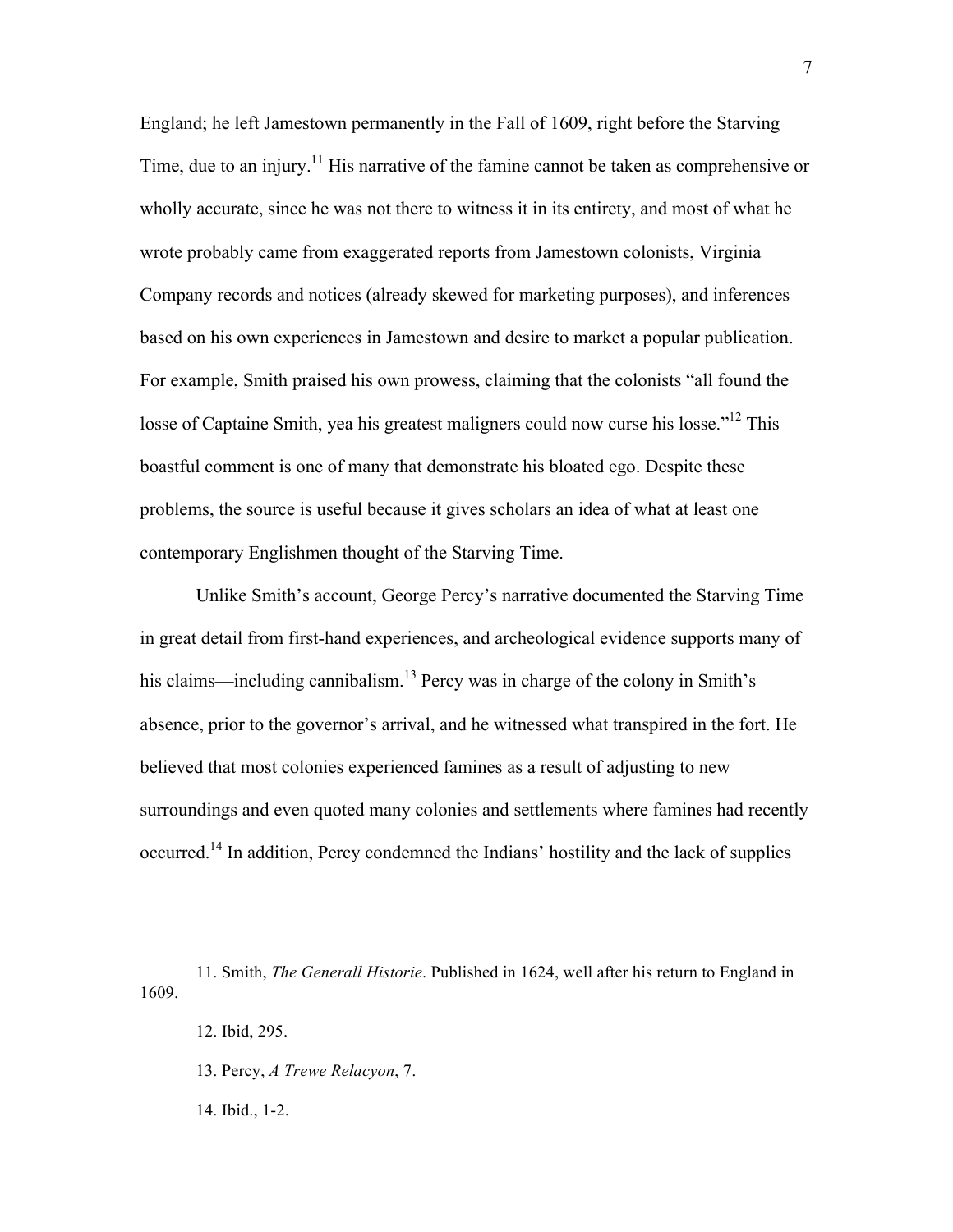within the fort as other key factors that caused the Starving Time.<sup>15</sup> While he did discuss many horrific occurrences, such as cannibalism and the consumption of horses and domestic animals, George Percy mentioned these occurrences alongside seemingly trivial events, such as trips to other outposts and tales of the colonists eating their boots for nutrition.<sup>16</sup> As scholars, we should be cautious about this source as well, because it has a public audience; as leader of the colony, he may have tried to downplay the famine in order to seem like a stronger leader, or he may have over exaggerated the event as a means to obtain aid for the colony or seem like a hero. Ongoing archaeology at the fort site proved many of Percy's claims of starvation and cannibalism, regardless of his literary intentions. Despite their flaws, Percy and Smith's accounts provide insight into contemporary perceptions of the famine, which make them invaluable to any researcher. The sections that follow discuss each of the twenty-four works and the ideological groups and sub-groups they fall within, with suggested outside influences for each author's publication.

## **Lack of Colonial Leadership**

Starving Time scholarship evolved tremendously throughout the last century; scholars illuminated different perspectives on old ideas, whether in light of new research or by reinterpreting old sources. Many scholars placed blame with the colonial leadership, either holding Smith or Percy responsible for the famine. Within this category of scholarship, there are four sub-groups: those praising Smith's leadership skills, blaming his departure for the events that followed; those condemning him for his political

<sup>15.</sup> Ibid., 2-7.

<sup>16.</sup> Ibid., 6-8.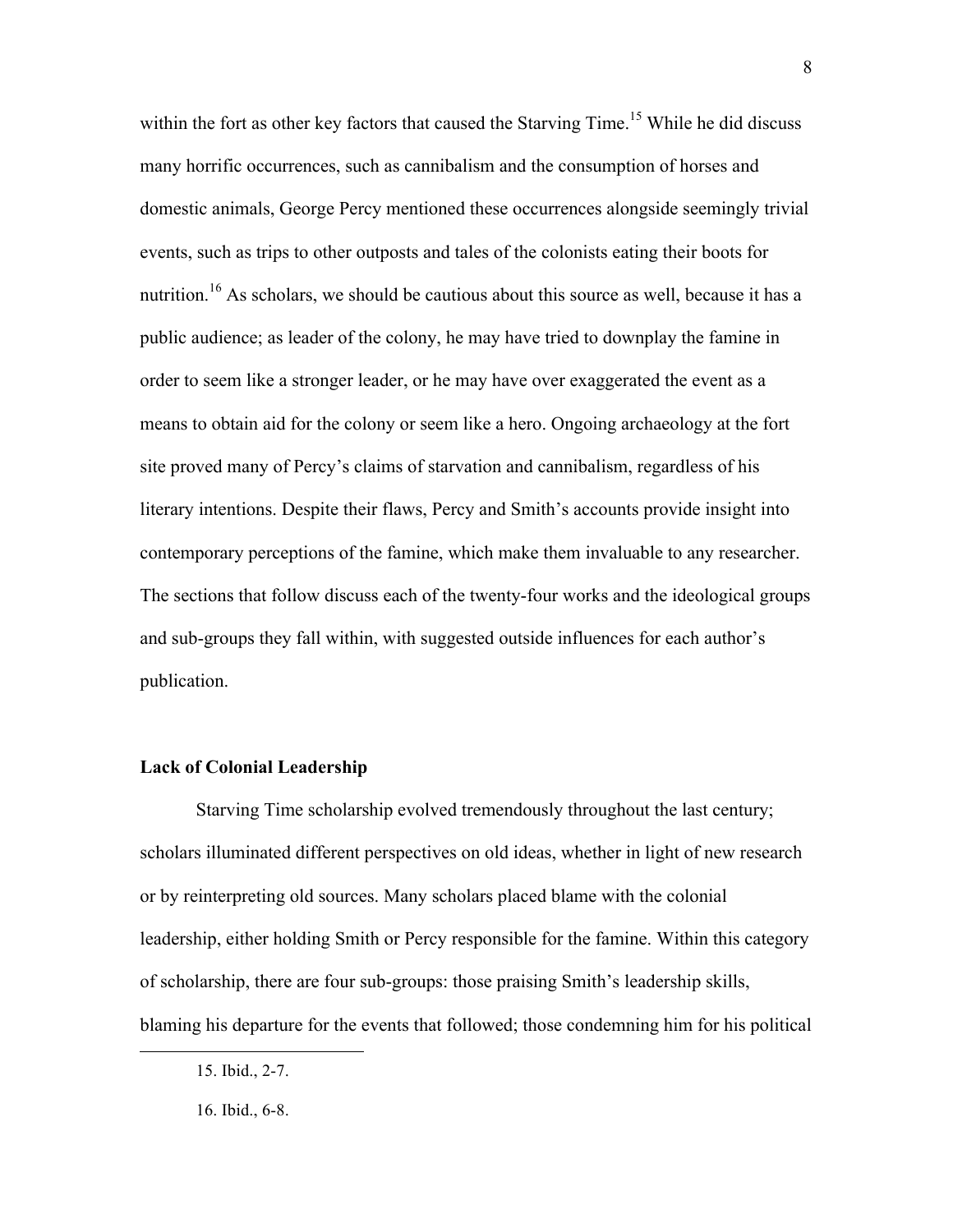ambitions and his poor leadership skills, which subsequently led to the horrors of the Starving Time; scholars who criticized Percy, claiming that his lack of organization and leadership resulted in suffering and loss of life; and those who generally blamed poor colonial leadership without indicting Smith or Percy specifically. Economics played a large role in how scholars viewed the Starving Time. When Americans held a specific person responsible for an economic crisis, scholars blamed either Percy or Smith for the Starving Time, but when Americans condemned the government as a system for the economic crisis, scholars tended to criticize all of Jamestown's leaders. Scholars' perceptions of the Starving Time reflected their perceptions of current events, often perceiving the same modern issue in different ways.

Despite the fact that their scholarship spanned many years, several authors drew a causal relationship between John Smith's departure from Jamestown and the beginning of the Starving Time. Scholars put too much stock in Smith's account of Jamestown; one person's departure did not cause the colony to starve. Instead of considering the many instances of corrupt or absent leadership at Jamestown, some researchers chose to glorify the man who glorified himself. They chose to believe that Smith was the only saving grace of the colony and that if he had remained in Virginia, the colony would never have experienced the Starving Time. But, why? What is it about these authors that pushed them to hold Smith's account in such high regard? Does it have more to do with their own past, or does this claim simply fit best with their overall argument?

In *History of the Colony and Ancient Dominion of Virginia* (1860), Charles Campbell claimed that the Jamestown colony's poor leadership after Smith's departure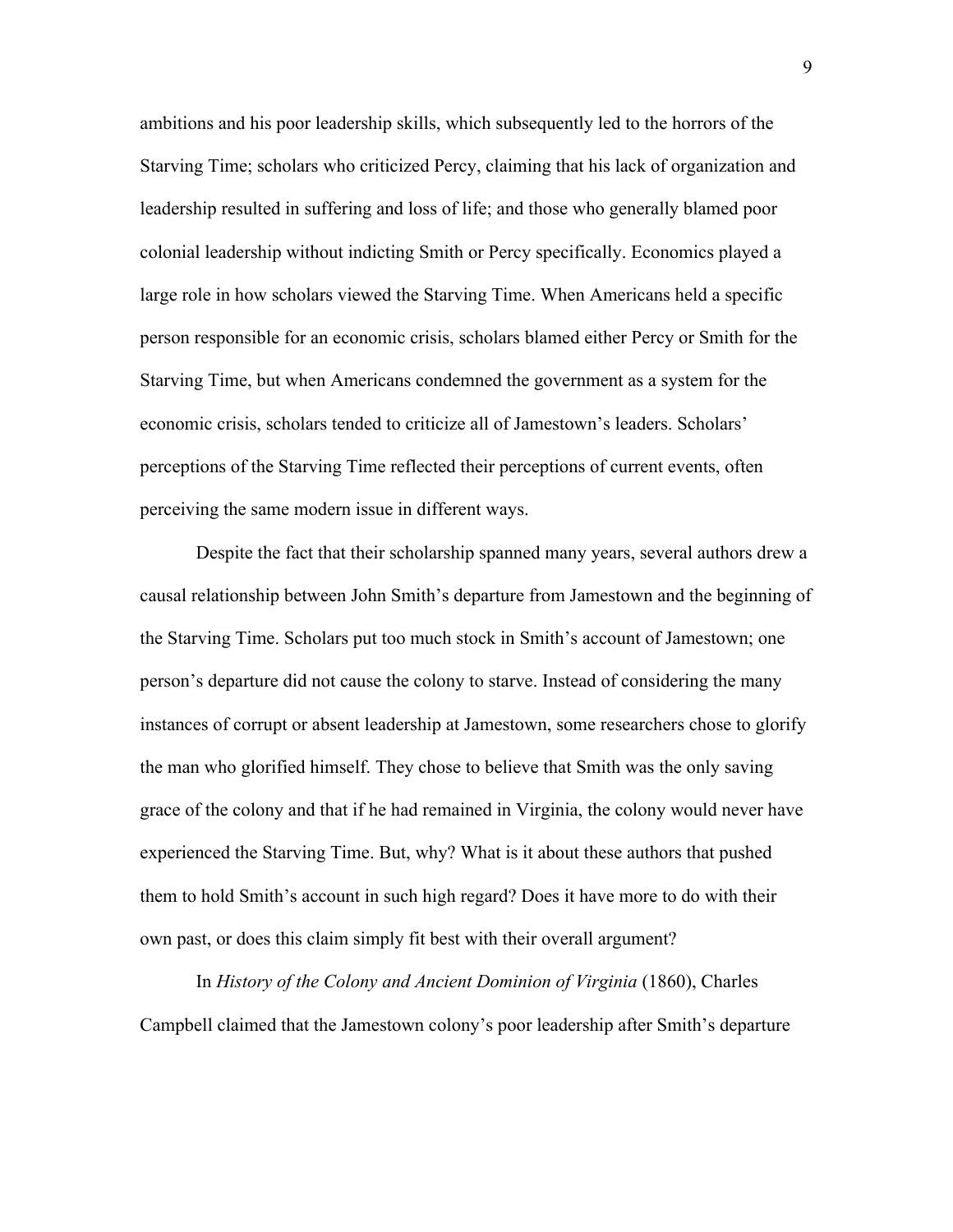caused many to starve, thus insinuating that Smith would have handled the situation better had he stayed in the colony. Campbell stated:

Provisions growing scarce, West and Ratcliffe embarked in small vessels to procure corn. Ratcliffe, inveigled by Powhatan, was slain with thirty of his companions…The loss of Captain Smith was soon felt by the colonists: they were now continually exposed to the arrow and the tomahawk; the common store was consumed by the commanders and the savages…and within six months after Smith's departure the number of English in Virginia was reduced from five hundred to sixty men, women and children. $17$ 

According to Campbell, Smith was a militant, organized leader who did his best to prevent major catastrophe. With his departure, Percy became leader of the colony and struggled to maintain order; the stores depleted and people died at an alarming rate. Campbell's narrative paints a tragic picture of Jamestown—Smith, the hero, was wounded and sadly departed, leaving an unorganized imbecile in his place, causing many to die of hunger.

Campbell's tragic past and his trust of Smith's narrative may account for this overly Romantic perspective. He privileged John Smith's writings on Jamestown over any other, believing the story of a man who was entirely absent for the Starving Time. Comparing Smith's accounts to Virginia Company records and Percy's account would have given his argument more credibility. In addition to his use of Smith, Campbell's own life events may have played a role in shaping his perspective on the Starving Time. Following the death of his wife, Campbell abandoned his newborn son, giving up his custody until a later date.<sup>18</sup> It is reasonable to presume that Campbell felt empathy for Smith. Looking at the lives of these two men, who wrote their works with potential

<sup>17.</sup> Charles Campbell, *History of the Colony and Ancient Dominion of Virginia*  (Philadelphia: J.B. Lippincott and Co., 1860), 93.

<sup>18. &</sup>quot;Campbell, Charles (1807-1876)," College of William and Mary, accessed March 26, 2016, http://scdb.swem.wm.edu/?p=collections/controlcard&id=6806.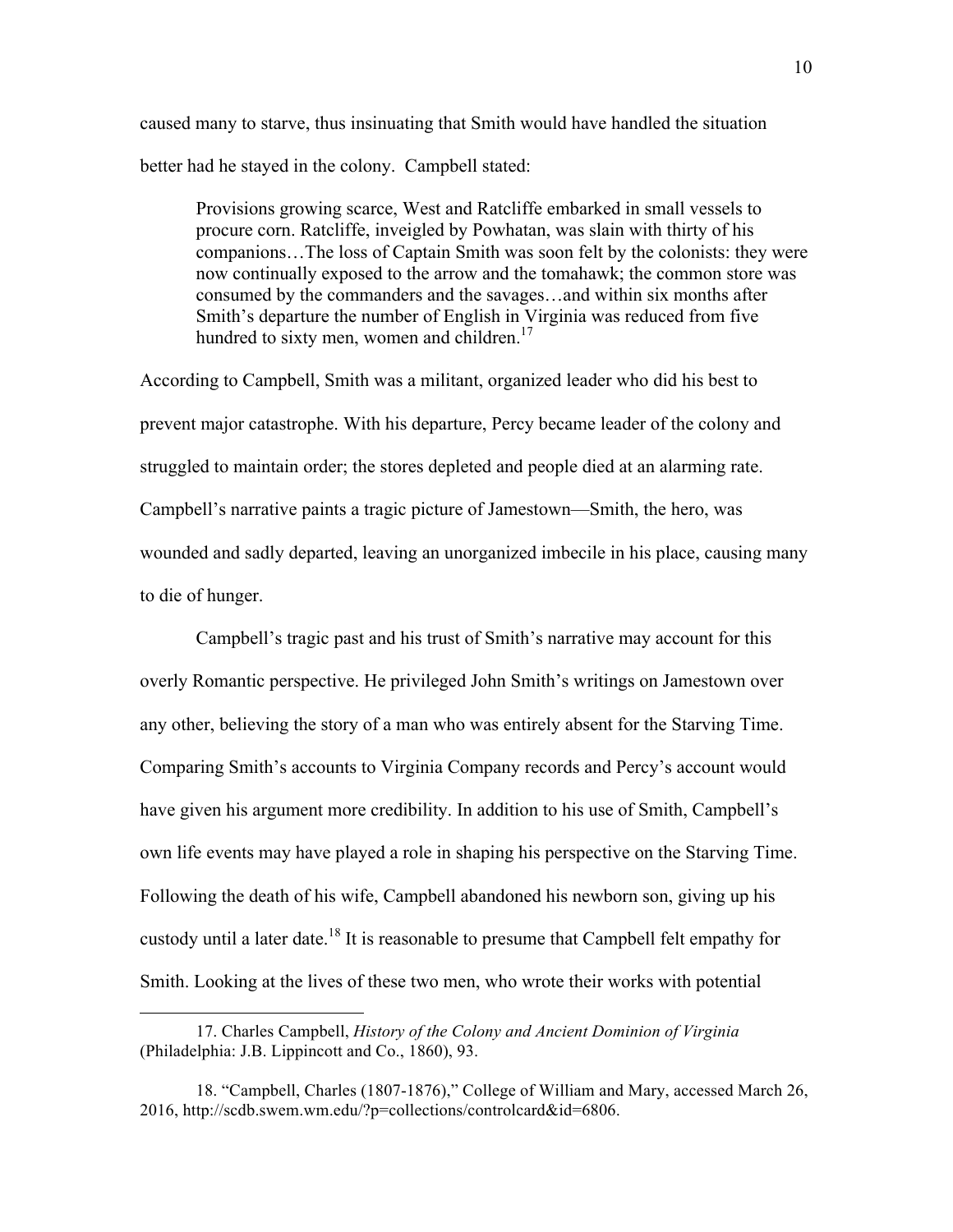regrets still fresh in their minds, it should be debated whether Campbell identified with Smith—both abandoned people dear to them in order to heal their psychological wounds. Campbell's potential regret at leaving his son likely influenced his interpretation of Smith's actions. He saw Jamestown's history through the lens of his own life experiences.

Edward M. Riley and Charles E. Hatch, Jr. shared this perspective on John Smith and Jamestown over eighty years later in their book *Jamestowne in the Words of Contemporaries* (1944). In their introduction to the Starving Time and George Percy's account, Riley and Hatch more blatantly stated what Campbell alluded to, pronouncing that Smith's departure caused the Starving Time. They explained, "Smith was injured in a gunpowder explosion and in the fall of 1609 returned to England. In the absence of his capable hand, in the winter of 1609-1610, hunger and disease almost strangled this the first permanent English settlement in America."19 These editors explicitly believed that, had Smith been at Jamestown during that winter, the colonists would not have starved. They downplay Percy and Smith's descriptions of Indian attacks, lack of supplies, disease, and the Indians' own lack of crops which made this period increasingly difficult. Despite listing many of these factors in their book, though, Riley and Hatch believe their hero would have saved the day. $^{20}$ 

At the time they were editing this book, World War II was in full force, leaving the European landscape and economy devastated, in addition to affecting American

<sup>19.</sup> Edward M. Riley and Charles E. Hatch, Jr., eds., *Jamestowne in the Words of Contemporaries* (Washington, D.C.: U.S. Government Printing Office, 1944), 5.

<sup>20.</sup> Riley and Hatch, Jr., *Jamestowne in the Words of Contemporaries*, 6. They quoted Percy's narrative about the Indian siege, demonstrating that anyone who left the Fort to find food would be killed by the Indians.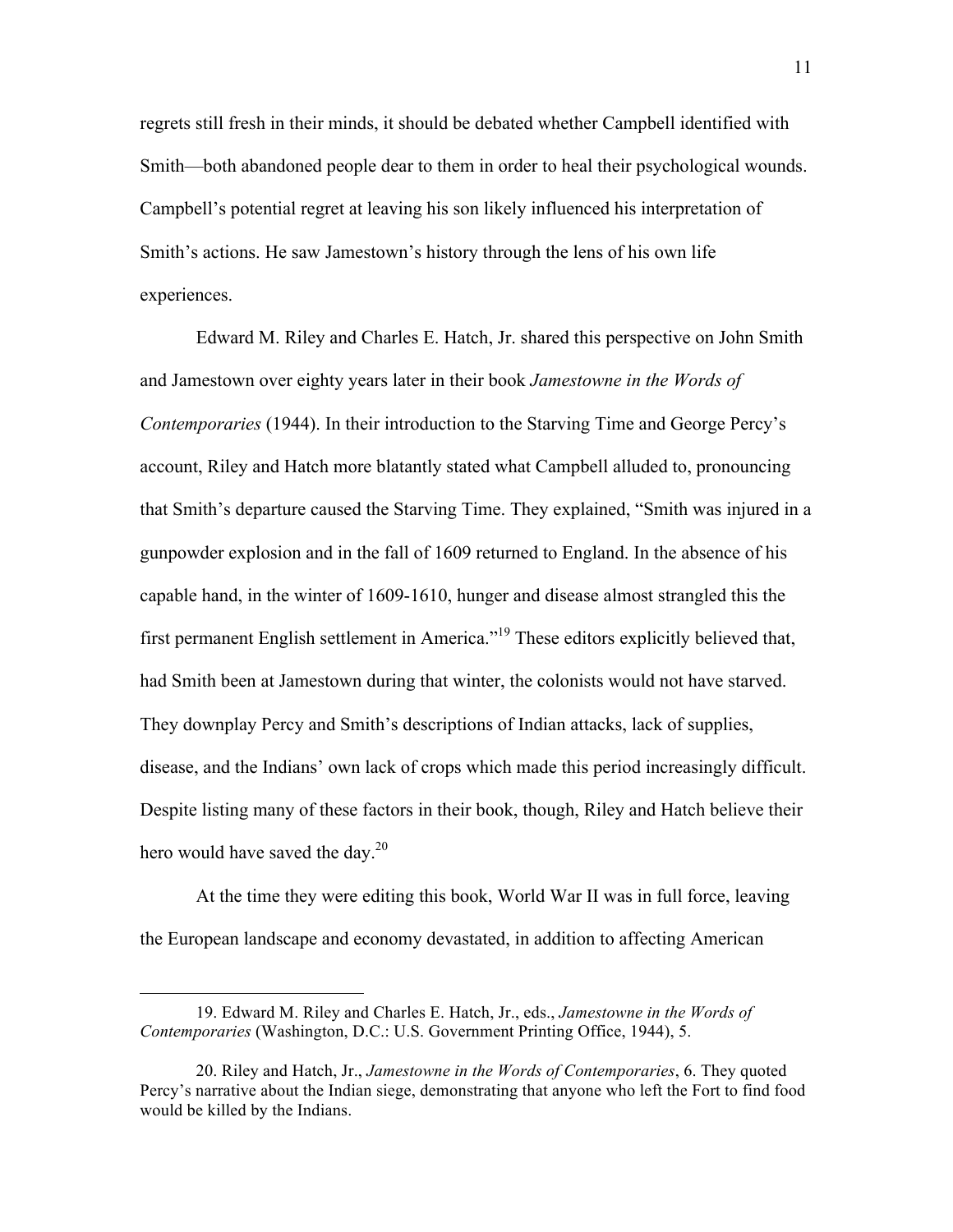forces and industry. Born in 1913, Hatch was a teenager during the Great Depression, a period that left no American unscathed. While little is known about Riley's personal history, based on the time of publication and working under the assumption that Riley was at least twenty years old during the writing process, he was alive for the Depression and was generally impacted like his fellow editor. When writing about the Starving Time at Jamestown, the struggles of this period, whether personal or witnessed in the publications of that day, would have influenced his understanding of the plight of the colonists. Many Americans blamed Herbert Hoover for the Depression, specifically for not doing enough to help the poor and growing middle class overcome their struggles, and were angry at Calvin Coolidge for abandoning the country by deciding not to run for re-election.<sup>21</sup> In the same way Coolidge was derided for leaving office, Hatch and Riley criticized Smith's departure from Jamestown. While Riley and Hatch lived in a different era than Campbell, and had different life experiences, and despite accessible primary documents that allowed for alternative explanations, all three came to the same conclusion: had a strong and capable leader not abandoned his charge, this all may have been avoided.

Agreeing with his earlier counterparts but adding a unique spin, Arthur L. Waldo attributed the famine to the departures of both Smith and the Polish laborers in Jamestown. This is hardly surprising, though, as his entire book focused on the first Poles in America and their influence on the colonial world, almost exclusively utilizing colonist

<sup>21. &</sup>quot;The Great Depression," PBS, accessed March 28, 2016, http://www.pbs.org/wgbh/americanexperience/features/general-article/dustbowl-great-depression/ . and "Calvin Coolidge," The White House, accessed March 28, 2016, https://www.whitehouse.gov/1600/presidents/calvincoolidge.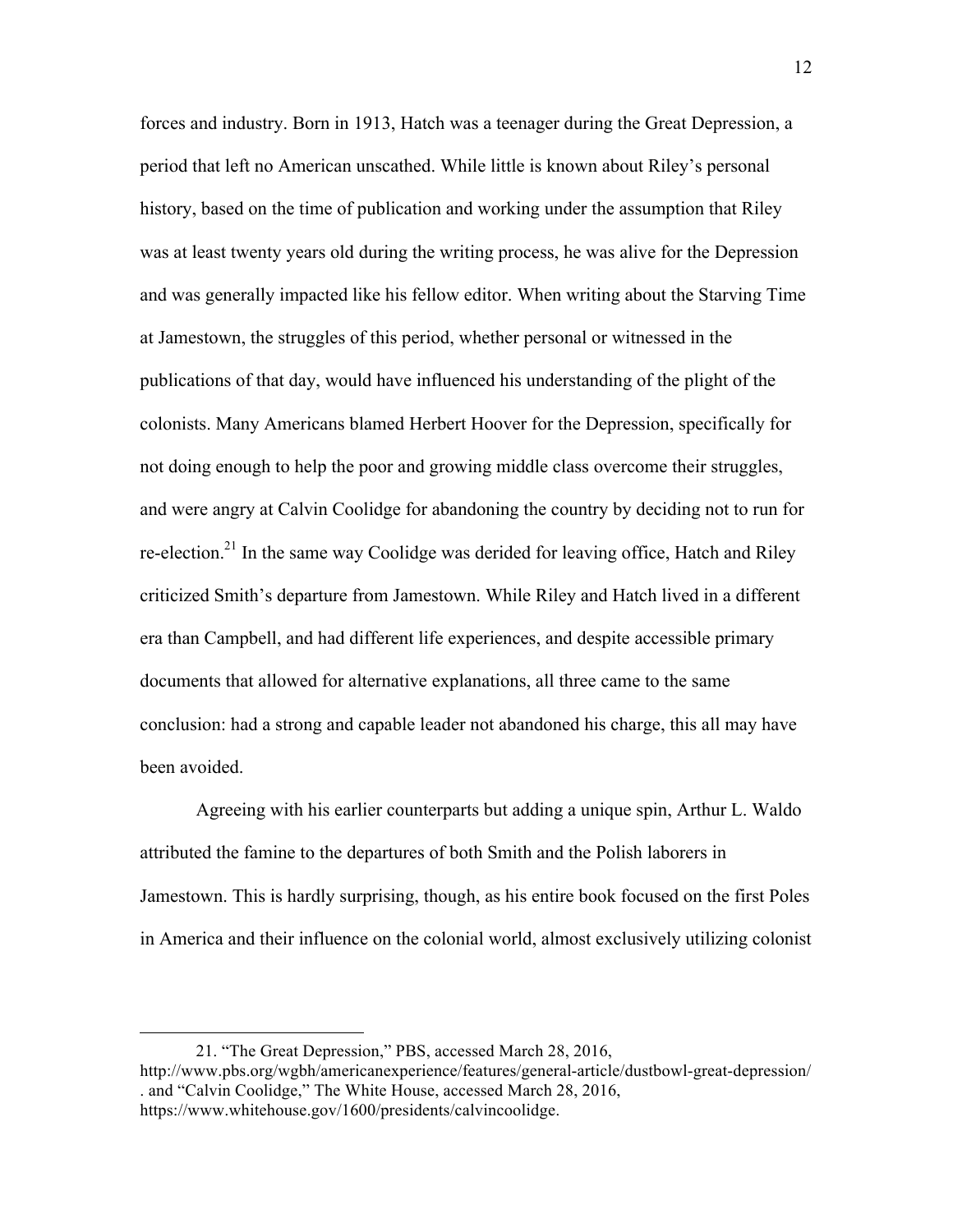Zbigniew Stefanski's account.<sup>22</sup> Even more blatantly than Riley and Hatch, Waldo claimed that Jamestown was stronger with Smith and the Poles than it was after their departure. He wrote, "Smith and his loyal group of Poles left the English well-stocked and prepared to continue their lives in the James River colony," and continues, quoting one of Stefanski's fellow Poles, "Without Smith and the Poles in Jamestown, ruin came swiftly, and there was no hand strong enough to stay it."<sup>23</sup> Waldo clearly believed that the laboring Poles were the key to a thriving Jamestown, so much so that he rarely referenced any other extant accounts to back up his claims.

As a proud Polish immigrant, who arrived in America in 1913, Waldo had a vested interest in the successes of Jamestown's Polish colonists as precedent for his country's contributions (and legitimacy) as citizens. His passion for Polish promotion survives in the fifty Polish plays he wrote between 1921 and 1932, capturing Polish experiences in America and around the world.<sup>24</sup> Waldo's experiences in the Polish Army also heavily influenced his perspective on Jamestown. Fighting in both the Polish-Bolshevik War and battles after the German invasion of Poland, Waldo experienced both victory and crushing defeat, with this defeat resulting in the German occupation of Poland.<sup>25</sup> Before the Germans invaded Poland, both Britain and France had agreed to come to Poland's aid, in the event of an invasion or skirmish with Germany. During the

<sup>22.</sup> There are no copies of Stefanski's narrative in English, nor were there any in Polish that were accessible before this paper's due date.

<sup>23.</sup> Arthur L. Waldo, *True Heroes of Jamestown* (Miami, FL: Miami Book MFG., Co., 1977), 131-132.

<sup>24. &</sup>quot;Arthur Leonard Waldo," Poles in America Foundation, accessed March 28, 2016, http://www.poles.org/db/w\_names/Waldo\_AL/Waldo\_AL.html.

<sup>25. &</sup>quot;Arthur Leonard Waldo."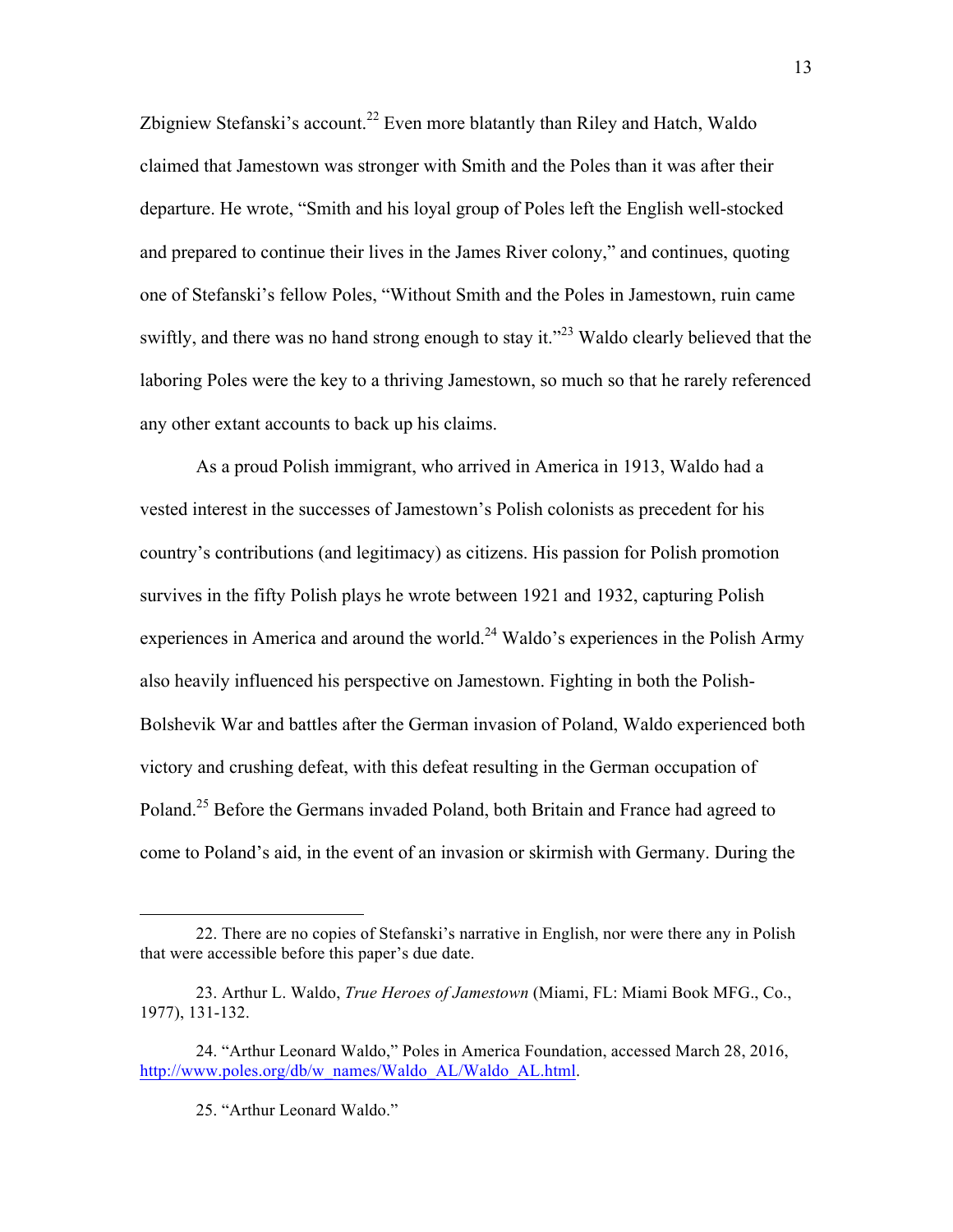battles, to prevent German occupation after the invasion, British and French combat on the Western front ended earlier than expected, leaving Warsaw vulnerable and leading to Poland's occupation.<sup>26</sup> Writing about the Poles at Jamestown after these events, it is clear that Waldo wanted to demonstrate the strength and perseverance of the Poles, in light of their struggles to maintain control of their country. Waldo claimed that Smith's departure from Jamestown led to the Starving Time, an interpretation that could parallel how many Poles blamed the German occupation of Poland on the surrender of British and French troops. It seems that Waldo was projecting his frustration with the French and British onto the Starving Time, while also insinuating that Jamestown colonists needed the Poles to survive.

In 2011, Virginia Bernhard wrote in depth about the Starving Time, using more than just Smith's and Percy's accounts. Bernhard included new archaeological evidence in addition to less popular extant sources. Contradicting her earlier article,  $27$  but agreeing with Campbell, Bernhard claimed that Smith would have prevented the devastating loss of life caused by the famine. She said, "If John Smith had not been wounded and had stayed in Virginia, hundreds of lives might have been saved."<sup>28</sup> Bernhard argued that Smith's injury forced him to leave the colony in incapable hands, dooming the colony to

<sup>26.</sup> Bradley Lightbody, "Invasion of Poland," BBC, last updated March 30, 2011, http://www.bbc.co.uk/history/worldwars/wwtwo/invasion\_poland\_01.shtml.

<sup>27.</sup> Virginia Bernhard, "'Men, Women, and Children' at Jamestown: Population and Gender in Early Virginia, 1607-1610," *The Journal of Southern History* 58 (1992): 600. Her first essay is discussed in more detail later in this paper, but her earlier essay condemned Smith for his excessive political ambition while her book praised his heroism, showing the disparity between her two accounts and making Bernhard a perfect example of how modern events influenced her writing.

<sup>28.</sup> Virginia Bernhard, *A Tale of Two Colonies: What Really Happened in Virginia and Bermuda* (Columbia: University of Missouri Press, 2011), 99.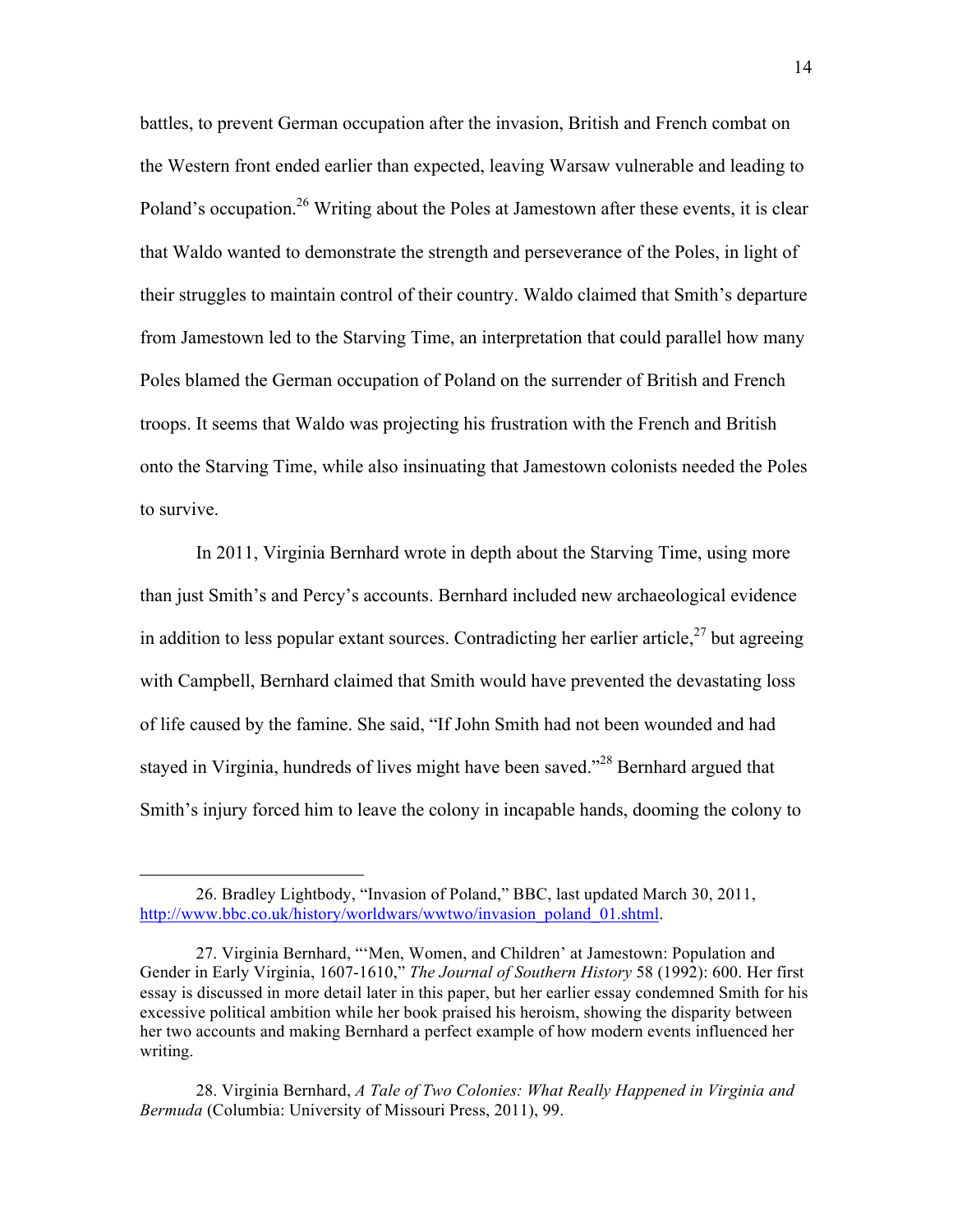face the winter without him. In order to prove this point, she discussed the differences between Smith and Percy by outlining George Percy's inadequacies, even going so far as to contrast Percy's portrait with Smith's portrait.<sup>29</sup>

While she was in the process of writing her book, the United States economy took a drastic turn. The Great Recession of 2008-09 negatively affected most Americans as the housing market crashed, banks began to fail, and many Americans lost their jobs.<sup>30</sup> Occurring at the end of President George W. Bush's final term, many Americans blamed him for not doing enough to prevent the recession. The departure of one leader and the arrival of a new one, during uncertain times with great negativity and poor prospects, accentuated feelings of abandonment, although there was much less glorification of President Bush to compare with the author's elevation of Smith to near mythic status.

Most scholars who asserted that John Smith's abandonment of the colony caused the Starving Time projected their own tragic experiences on the situation preceding the famine at Jamestown. Their own negative feelings for certain people, whether politicians, countries, or even themselves, or their intense feelings of nationalism, all caused by adverse events in their lives, seeped into Jamestown's story, creating a romantic narrative surrounding John Smith and condemning all others.

Using the same extant accounts, a few scholars formed an entirely different opinion. Many historians still blamed Smith for the Starving Time, but they condemned his leadership skills rather than praising them. They claimed that Smith's leadership before the Starving Time left the colony in turmoil, leaving Percy to pick up the broken

<sup>29.</sup> Bernhard, *A Tale of Two Colonies*, 101-102.

<sup>30. &</sup>quot;The Great Recession," Economic Policy Institute, accessed March 31, 2016, http://stateofworkingamerica.org/great-recession/.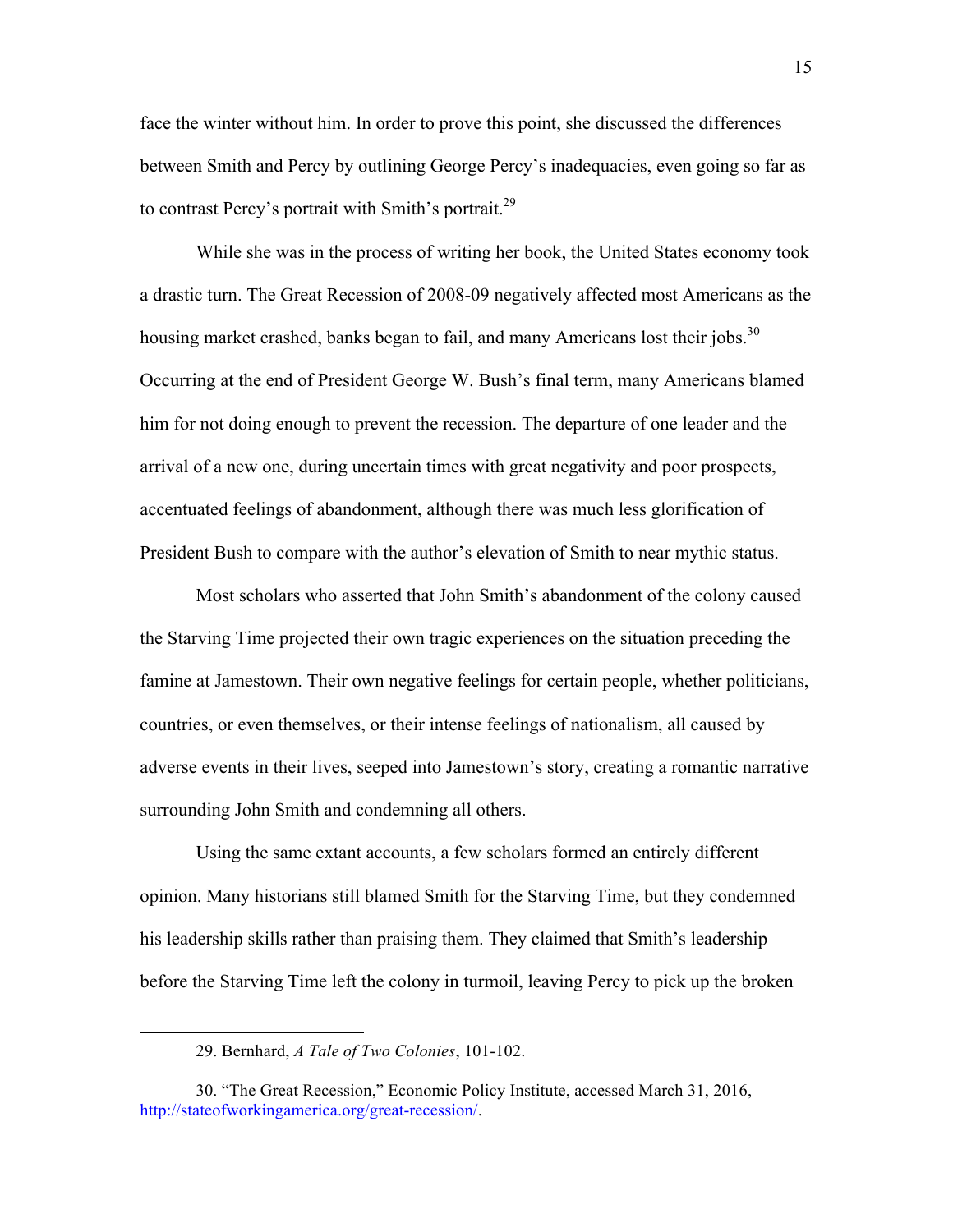pieces. They admit that Percy may have failed in this regard, but if Smith had not left Jamestown in such a mess and had been a better leader, Jamestown would have survived in his absence. Like their contemporaries, despite writing years apart, historians projected their own experiences on the Jamestown famine, attempting to make sense of an event in the past through their own experiences in the present.

Published in 1957, Alf J. Mapp, Jr. accused Smith of leaving too much of a mess for Percy to fix. Mapp claimed that Smith should have done more to organize the colony and ensure its success instead of making only small contributions. In his book, Mapp explained, "The energetic foraging of Captain Smith had not always preserved the colonists from famine that left only roots, herbs, acorns, nuts, and berries to nourish their suffering bodies and sustain their feeble lives."<sup>31</sup> He accused Smith of doing very little to prepare for the winter and supply his people with food; foraging for herbs and berries would not be enough to sustain the people of Jamestown for the entire winter.

Mapp is but one of several historians who witnessed famines during their lifetimes, and I believe it clearly affected their interpretations of the Starving Time. After World War II ended in 1945, the United States set up various programs for foreign economic aid, including the Marshall Plan. Despite the millions of dollars poured into foreign economies, there were many Americans who felt that the United States government did not do enough to help Europe.<sup>32</sup> It is possible that Mapp felt the same

<sup>31.</sup> Alf J. Mapp, Jr., *The Virginia Experiment: The Old Dominion's Role in the Making of America (1607-1781)* (Richmond, VA: Dietz Press, 1957), 24.

<sup>32.</sup> National Opinion Research Center, "Foreign Affairs Survey," The Roper Center for Public Opinion Research (November 1950), accessed April 10, 2016, USNORC.500292.R10. 42% of those polled believed that Europe would still need aid after the Marshall Plan ended in 1952, when the plan was not extended, this group of people felt that the U.S. government did not do enough to help Europeans.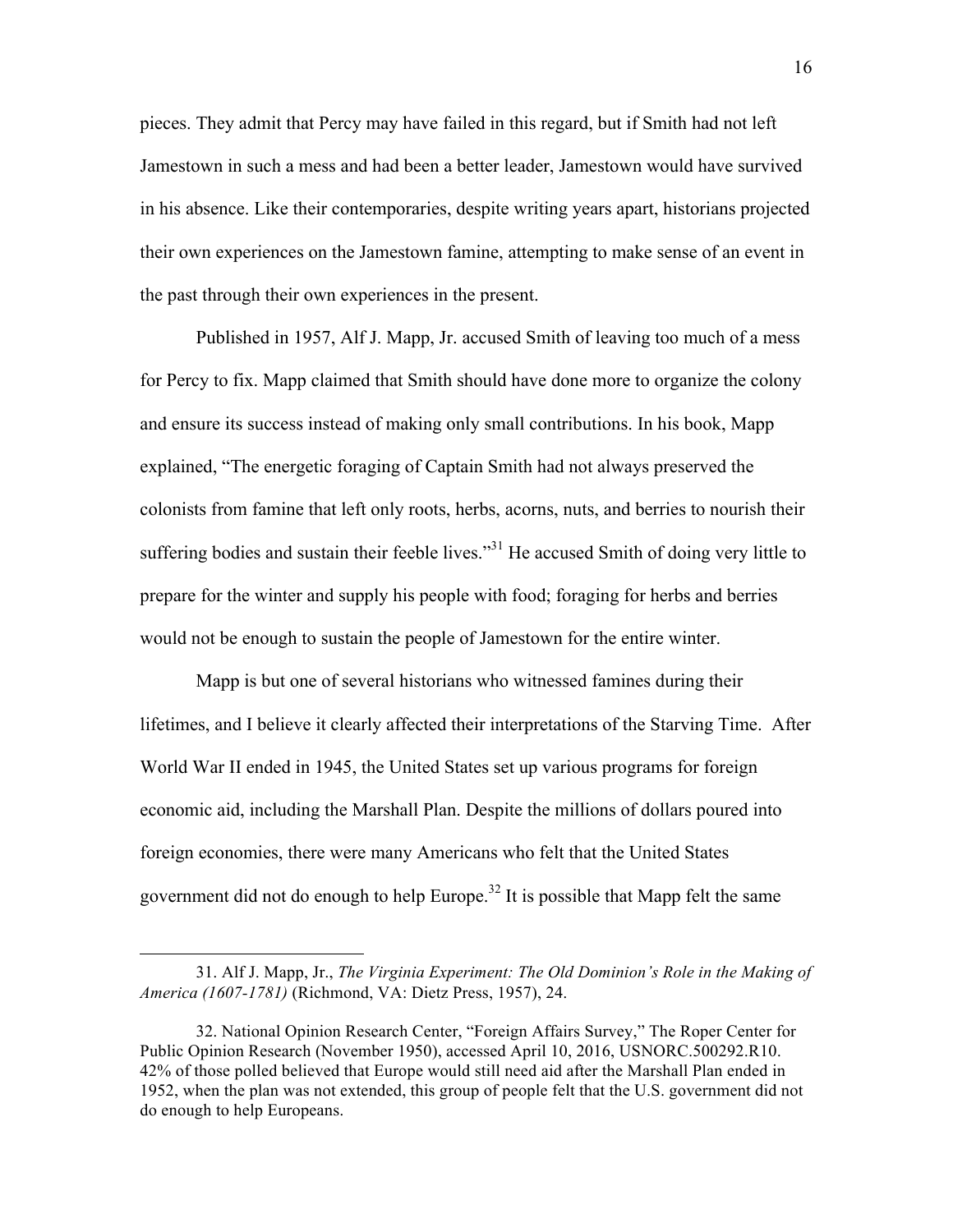about John Smith's performance at Jamestown as many Americans felt about the government's actions, pinning their ineffective assistance as a cause for the plight experienced by many European countries.<sup>33</sup> While this certainly is not the first time a country failed to assist their ally and neighbor avoid catastrophe, Mapp's version of the progression of the Starving Time seems too similar to post-war events to wholly ignore a famine caused by perceived shortage of aid.

In a similar vein, Virginia Bernhard accused John Smith of being too preoccupied with his political success and failing to properly organize and provide for the colony to ensure its future success. In this, her first essay on the subject, she began to look into the population and supplies at Jamestown through the use of other extant accounts as well as new archaeological discoveries. Bernhard stated:

A close reading of extant narratives, combined with some arithmetic and a study of external evidence [archaeology], suggests that population and gender played a crucial role in Virginia's first few years and that a corrected account of the colony's demographics may help to explain some of the puzzles of Virginia's early history. A more precise account of the numbers and genders of the English settlers from 1607 to 1610 makes clear that the reported figures for the starving time cannot be correct and that John Smith's troubles in 1609 were as much to do with food as politics. $34$ 

She asserted that Smith's opponents at Jamestown were not only angry about the rationing of food and the dwindling stores but about how Smith spent his time. Instead of adding to the food stores, he engaged in political activities, traveling to the Indian

<sup>33.</sup> Andre Visson, "Grain Crisis in France: Bread and Confidence," *The Washington Post*, October 5, 1947, B4. This article stated, "If France does not get 150 million dollars immediately…she will be unable to feed her population throughout the winter months. The French bread ration, which in April was reduced to 250 grams a day and which had to be cut to 200 grams…in September, cannot be cut further without provoking riots."

<sup>34.</sup> Bernhard, "'Men, Women, and Children' at Jamestown," 600. This essay was written prior to her book, but is being discussed in association with Mapp due to the similarities in their opinions. Her second book contradicts her convictions in this piece.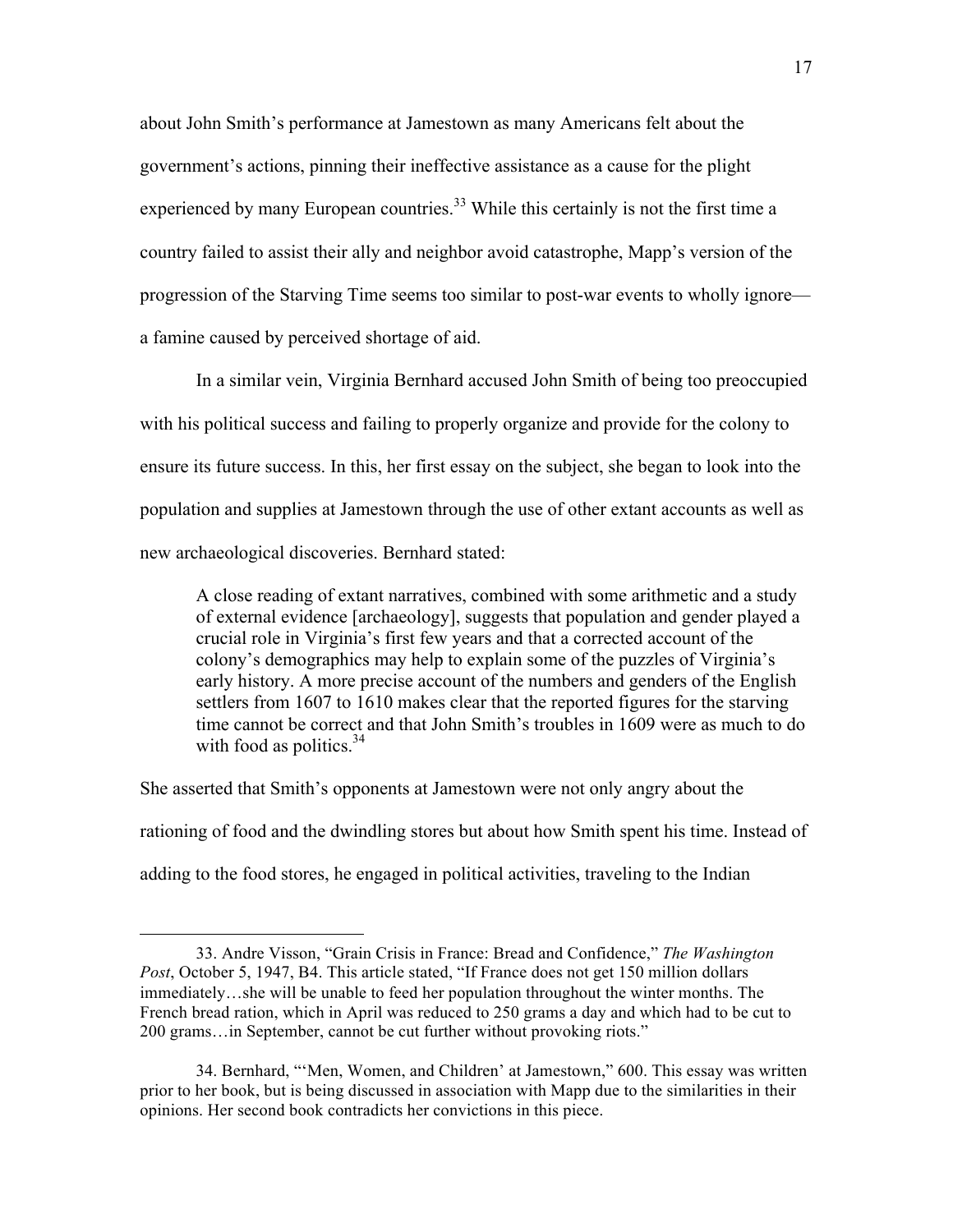villages to improve relations. Bernhard believed that Smith should have done more to ensure the colony had food, and, had he done so, the famine might have been less severe.

In the early 1980s, an economic recession was occurring in the United States due to economic policies aimed at curbing inflation. The recession was the worst economic disaster since the Great Depression and until the Great Recession of 2008, leaving many without jobs and raising the prices of necessary goods.<sup>35</sup> Many Americans blamed the recession on President Ronald Reagan, claiming that his policies were making the recession worse and that the President could do more to help the American people.<sup>36</sup> Bernhard's analysis of the Starving Time demonstrated this discontent with authority— Smith could have done more to ensure Jamestown's prosperity, just like Reagan could have done more to remedy the economic situation. While the recession does not perfectly account for the political aspect of Bernhard's claim, many Americans politicized Reagan's actions and still blame him for current economic problems. Bernhard reflected the politics of the 1980s Recession in her analysis of the Starving Time.

Condemning Smith rather than glorifying him, Bernhard and Mapp held viewpoints that were contradictory of their contemporaries, despite using many of the same sources and writing around the same times. Even similar events were interpreted differently by these scholars. Those who condemned Smith for not doing enough to benefit Jamestown and for his disorganization seem to have been influenced heavily by the economic events occurring around them. It is especially interesting that Bernhard's "Men, Women, and Children' at Jamestown: Population and Gender in Early Virignia,

<sup>35. &</sup>quot;Recession of 1981-82," Federal Reserve, last updated November 22, 2013, http://www.federalreservehistory.org/Events/DetailView/44.

<sup>36. &</sup>quot;Reagan's Recession," Pew Research Center, last updated December 14, 2010, http://www.pewresearch.org/2010/12/14/reagans-recession/.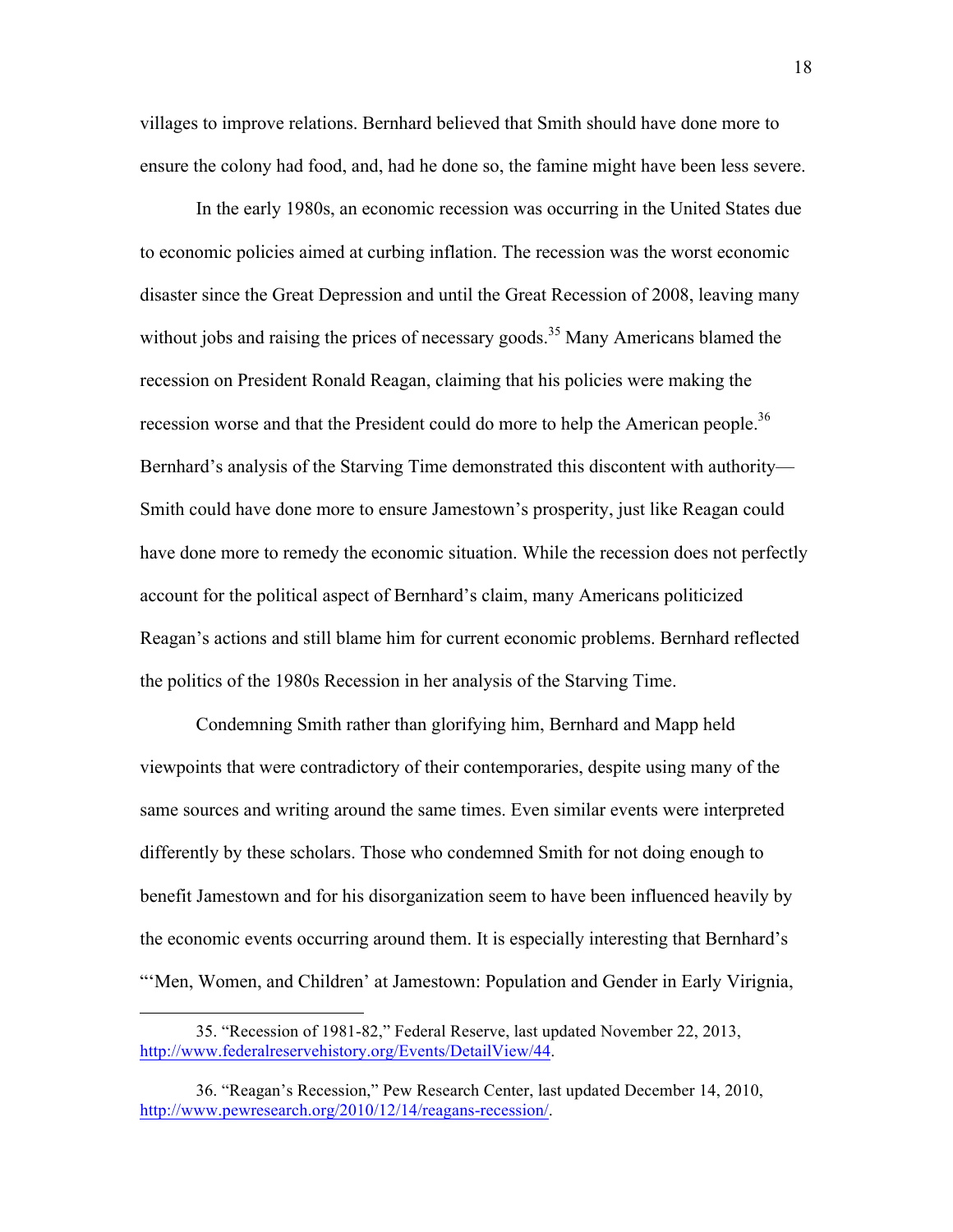1607-1610" (1992) contradicts her book *A Tale of Two Colonies: What Really Happened in Virginia and Bermuda* (2011), even though economic events influenced her both times. The context of these events and her interpretation of them affected her perception of the Starving Time, resulting in a change in opinion, or at least a change in perspective.

It is clear that modern events influenced scholars writing about the Starving Time, whether they blamed John Smith for abandoning Jamestown or for his actions before leaving. Their analyses reflected modern events, often projecting tragic or adverse events of their own lives onto the events at Jamestown, creating an ideological group that spanned many decades. Discontent with economic policy is one common link between scholars' writings.

Looking at the Starving Time from an opposing perspective, many scholars focused on Percy's shortcomings as a leader instead of focusing on Smith's departure. They believed George Percy was largely to blame for the famine, as it occurred under his supervision. Writing from the 1960s to present day, "Blaming Percy" scholars form a sub-group of authors who blamed the colony's domestic leadership. Not only did the "Percy" historians write around the same time, but they also shared the viewpoint that Percy's lack of organization doomed the colony.

In 1960, Richard L. Morton was the first in this sub-group to express this opinion. He gave a very detailed account of the Starving Time, explaining that the lack of strong leadership at Jamestown deepened the growing crisis; the shortage of supplies continued to grow in the face of incompetent leadership, who did nothing to aid the people of Jamestown. Morton explicitly disagreed with his contemporaries who blamed Smith. Morton said: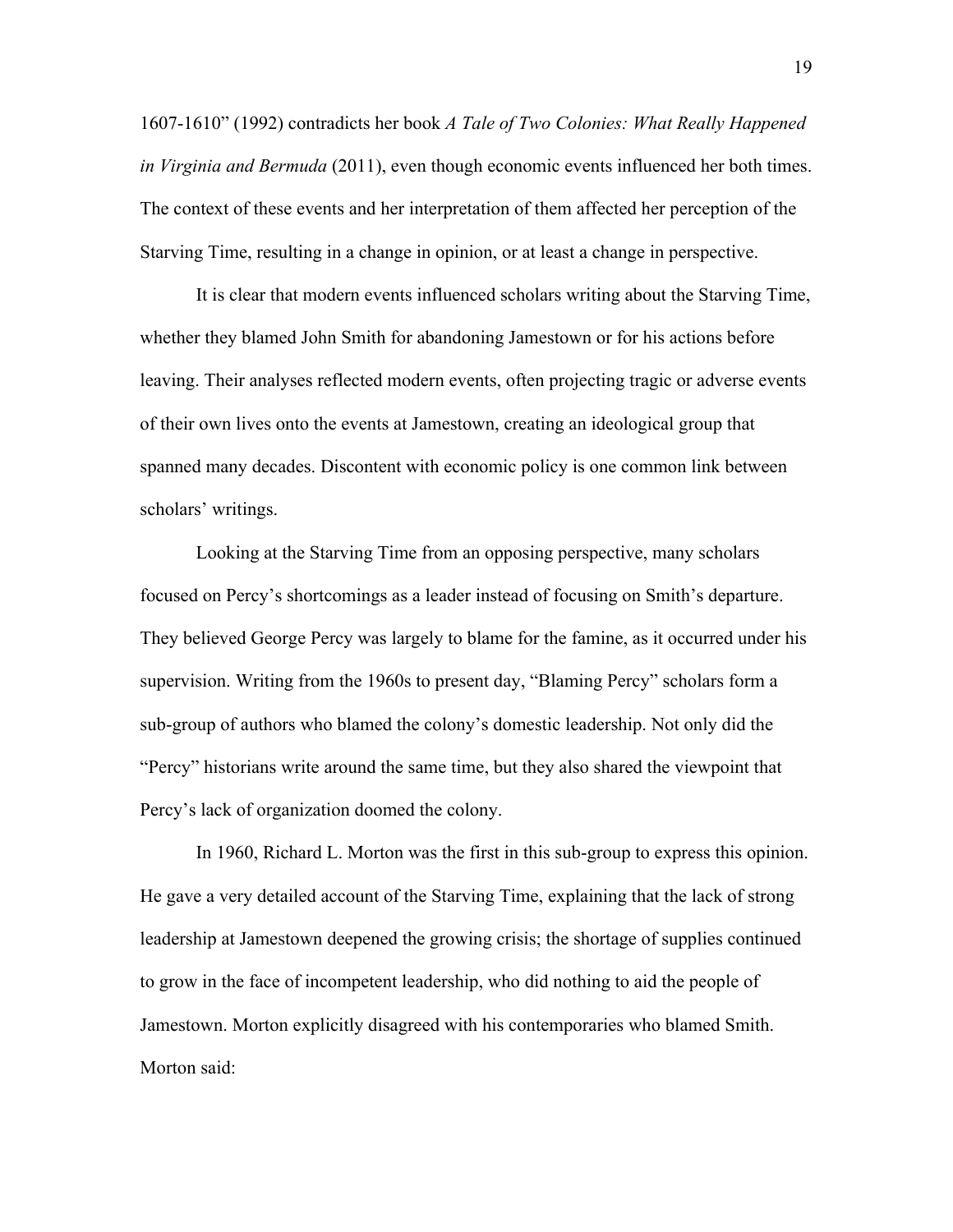Had the colonists been directed by a strong and resourceful leader, the winter of 1609-1610 might not have been singled out from several winters of bitter suffering as the "starving time." Even had Smith remained, there would have been, without doubt, some dissensions and much suffering. But conditions in Virginia under the conscientious but futile direction of President George Percy grew rapidly worse. $37$ 

Smith's presence in Jamestown would not have saved the colony, but better leadership during the famine and organized efforts to gather food might have prevented many from dying, or would have lessened the suffering.

As a history professor with a special interest in European History, it at first seems odd that Morton would write several volumes explicitly on Virginia.<sup>38</sup> However, some of Morton's ancestors were Jamestown colonists, giving him a certain interest and likely a slight bias toward the events at Jamestown.<sup>39</sup> It seems possible that he overlooked the other influences of the Starving Time because he wanted to portray his ancestors in a more positive light, not wanting to accuse them of being lazy (a historiographical trend only beginning to emerge in the 1960s). He also could have been projecting his opinion of the economic situation in Europe onto the Starving Time.<sup>40</sup> After World War II, many Americans felt that it was the duty of the United States to provide economic aid to European countries as several countries lacked the funding and organization to help their

<sup>37.</sup> Richard L. Morton, *Colonial Virginia Volume 1: The Tidewater Period 1607-1710* (Chapel Hill, NC: University of North Carolina Press, 1960), 25.

<sup>38.</sup> Richard L. Morton, interview by Rebecca Mitchell, March 23, 1973, session 1, transcript, William and Mary Digital Archive, Swem Library, Williamburg, VA. In this interview, Morton states that he preferred teaching European history over American history because "I thought European history was the background for all history."

<sup>39.</sup> Morton, interview. He had ancestors at both Jamestown and Yorktown with the last names of Martiau and Reade, according to his statements in the interview.

<sup>40.</sup> Visson, "Grain Crisis in France."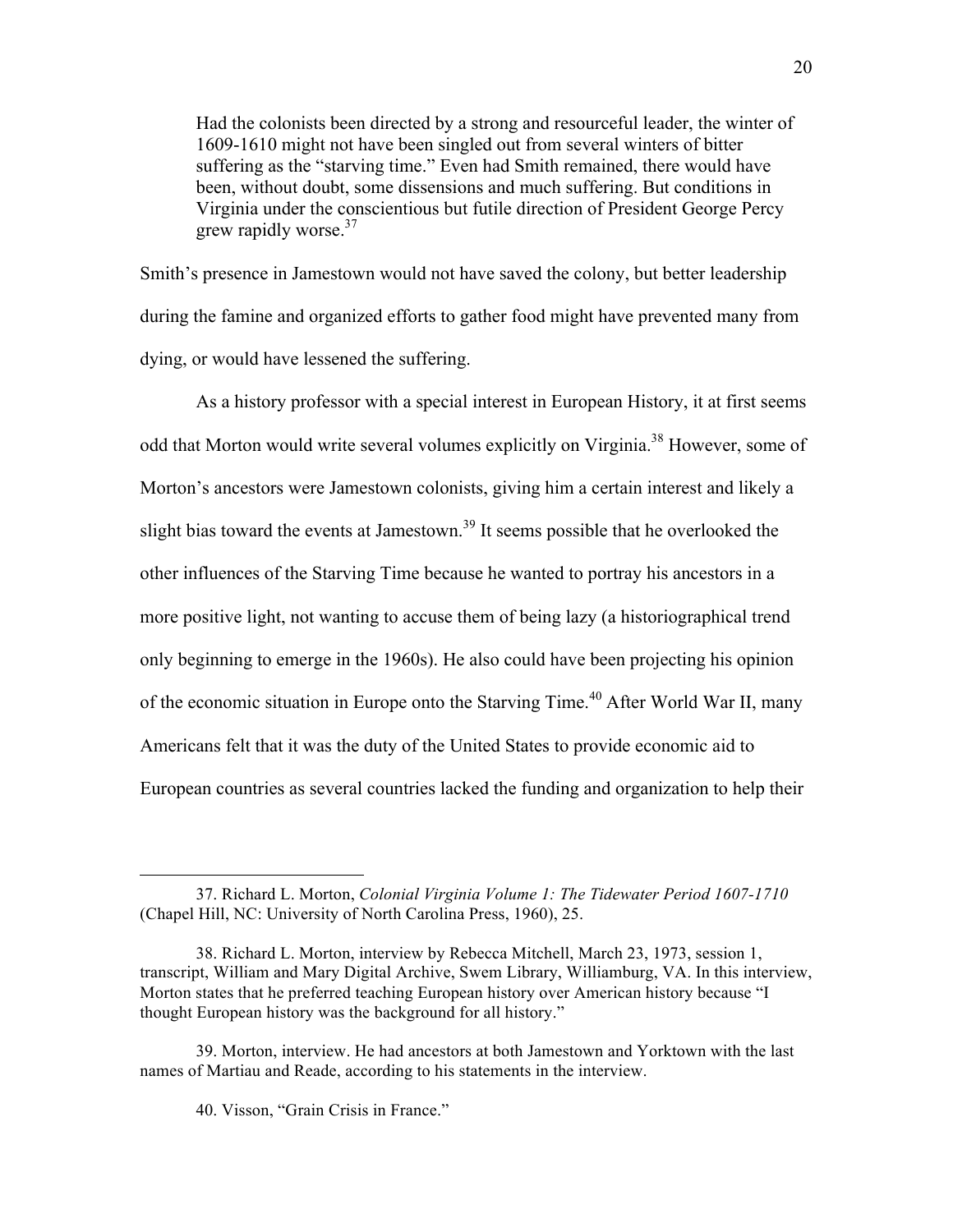own people.41 Europe's lack of funding was causing its people to starve just like the lack of organization was causing food stores to dwindle at Jamestown, forcing its people to go hungry. His life experiences and his family history affected his interpretation of the Starving Time, making him overlook some of the factors other historians more prominently addressed, while privileging those that paralleled events in his own time.

Ivor Noël Hume wrote three publications that discussed the Starving Time, and his second, chronologically, condemned Percy as a poor leader. Hume goes further than some of his contemporaries, writing that Percy's poor leadership caused the disorganization within the colony, resulting in starvation, whereas other scholars limited their critique, writing that Percy himself was absentminded. Hume demonstrated Percy's shortcomings as a leader by comparing him to Captain Davies, who had taken a garrison to Fort Algernon.<sup>42</sup> Hume stated:

…he went downriver to Fort Algernon to find out how his garrison was faring. External evidence suggests that it was now mid-May. To Percy's surprise, he found Captain Davies and his men so well fed that they were feeding crabs to their hogs…In somewhat elliptical language Percy accused Captain Davies of deliberately concealing his supplies from the sufferers at James Towne…Davies's response is lost, but he might well have asked why as the colony's leader Percy had waited until the spring to visit his people at Fort Algernon. Finding them obscenely healthy, however, Percy declared his intent to bring down some of his James Towne survivors to reap the benefits of Davies's prudence.<sup>43</sup>

42. Percy, "A Trewe Relacyon."

 $\overline{a}$ 

43. Ivor Noël Hume, *The Virginia Adventure – Roanoke to James Towne: An Archaeological and Historical Odyssey* (New York: Alfred A. Knopf, 1994), 261.

<sup>41.</sup> Roper Organization, "Where Freedom Stands Survey," The Roper Center for Public Opinion Research (February 1948), accessed December 6, 2015, USROPER.48FREE.R22C. Of those who supported the Marshall Plan, 33 % favored the plan because it would help the hungry and sick in Europe, while another 31 % believed the plan would make Europe more selfsufficient.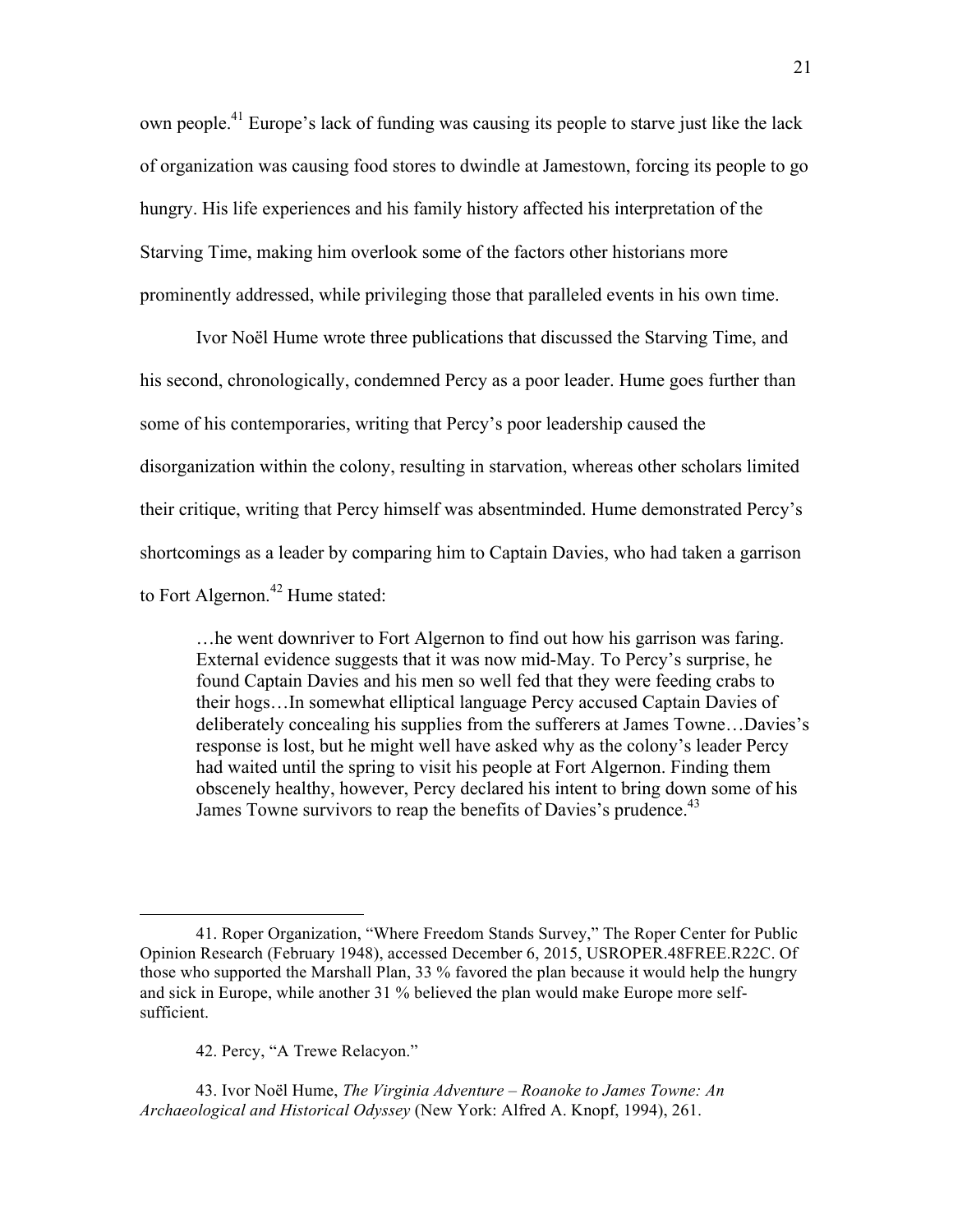Hume argued that while the colonists in James Fort were dying in droves of starvation, their brethren at Fort Algernon were thriving, suggesting that the famine had nothing to do with Smith's departure or with the concurrent drought. According to Hume, Davies was a stronger leader and able to keep those under his care alive and healthy, while Percy was a poor leader who caused the colonists to starve because of his disorganization.

Each of Hume's publications expressed a different opinion. His second publication of the three, written in 1994 after residing in the United States for thirty-six years, paralleled the 1980s economic crisis. President Reagan, taking office in the middle of the economic downturn, implemented economic policies that continued to negatively affect parts of the United States economy. Unemployment rose and many elderly people became homeless.<sup>44</sup> Many Americans despised Reagan because of perceived inaction and the slow pace of the nation's economic recovery. Reagan's failures mirrored Percy's shortcomings; Reagan deepened the existing economic crisis with, what some would call thoughtless plans, much like Percy inherited a food shortage and failed to keep his people alive due to his own poor leadership skills. Hume's ideas were influenced by, and potentially reflected, the economic crisis.

In 2007, Benjamin Woolley wrote about the Starving Time from a nearly identical perspective. Woolley admitted that the Indians were killing some of the colonists, but he blamed Percy for being an unorganized and incompetent leader. Assuming the number of people in Jamestown was correct, Woolley stated:

Thirty-seven men had left the area with Francis West, and the thirty 'unruly youths' had been sent back to London. Around fifty had been lost in the months preceding Percy's presidency as a result of engagements with the Indians, so were not his direct responsibility. Taking these and other losses into account, the total

<sup>44. &</sup>quot;The 1982 Recession," PBS, accessed on March 31, 2016, http://www.pbs.org/wgbh/americanexperience/features/general-article/reagan-recession/.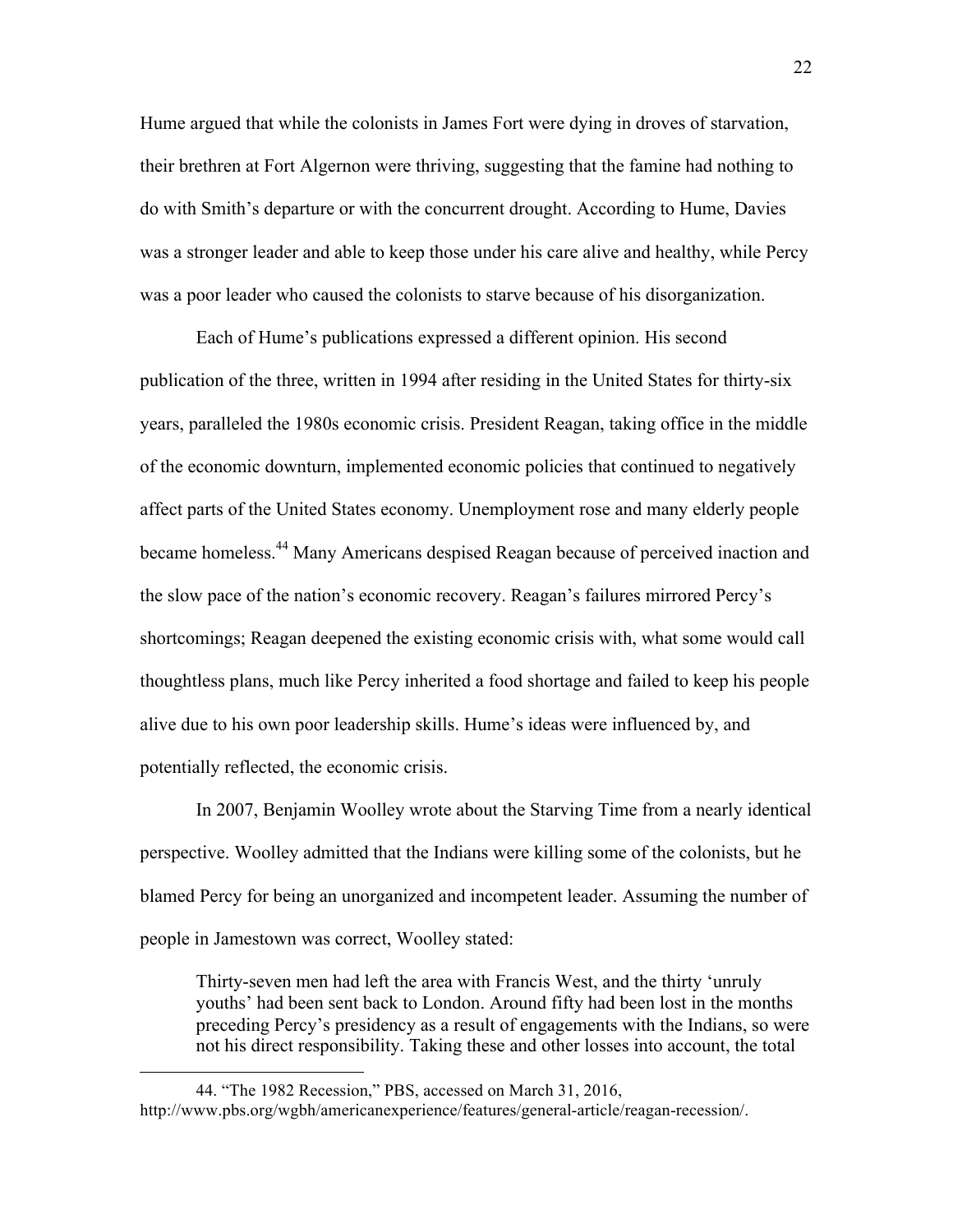under Percy's care during this period has been put at nearer three hundred and thirty. That still suggests the loss of two hundred and seventy men.<sup>45</sup>

While he admitted that certain events were out of Percy's control, Woolley holds him accountable for the deaths that resulted from famine, implying that he, as president of the colony, should have done more. And while he admitted that there were inadequate supplies to sustain the number of people living in the fort, he argued that Percy could have better organized the people and the supplies, either through rationing or splitting them up and moving some to other places (ala Davies). In Wooley's opinion, Percy had more blood on his hands than the Indians because a strong leader would have made more attempts to obtain supplies. Woolley wrote, "Percy's efforts to alleviate the crisis with supplies from the Indians came to nothing. The neighbouring Paspaheghans were laying siege to the fort, picking off any who ventured beyond the blockhouse that guarded the island's causeway."46 While Percy tried to acquire supplies from the Indians, the negotiations did not succeed, nor did the negotiations end the Indian attacks. Woolley believed that George Percy could have done more to negotiate with the Indians and to supplement the Jamestown's dwindling supplies by comparing Percy's actions to those of John Smith. Overall, Percy lacked leadership skills that would have helped many survive the famine and was to blame for their deaths.

Living in England during the publication of this book, one potential influence on Woolley may have been the introduction of the Euro at the turn of the century. The Euro, implemented in 1999 but not physically circulated until 2002, was intended to be more than a common form of currency for the European countries, known commonly as the

<sup>45.</sup> Benjamin Woolley, *Savage Kingdom: The True Story of Jamestown, 1607, and the Settlement of America* (New York: HarperCollins, 2007), 258-259.

<sup>46.</sup> Woolley, *Savage Kingdom*, 258.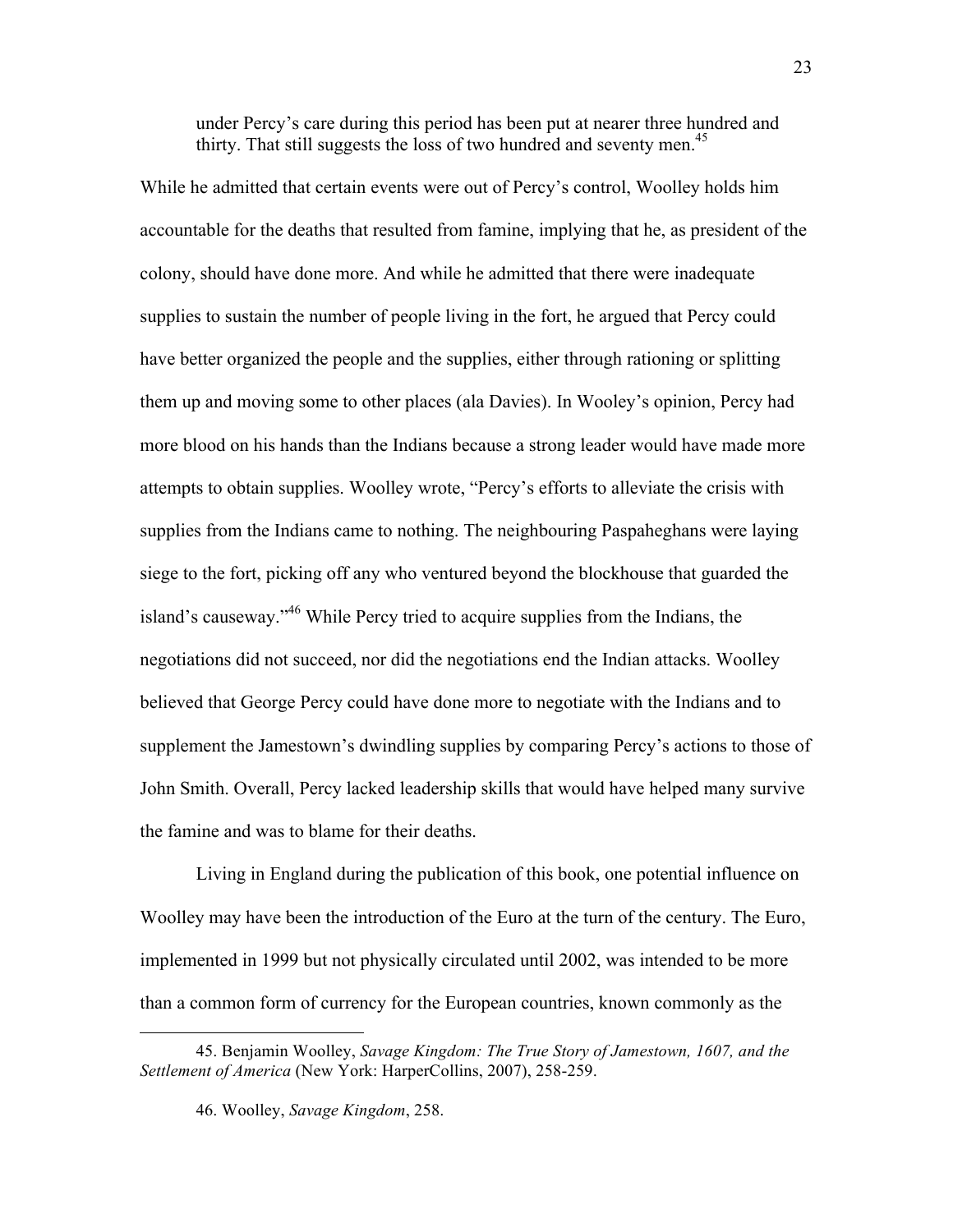Eurozone. Those countries in the Eurozone in need of money were encouraged to borrow from other members, in order to prevent economic strife and tie together economic and social interests between nations.<sup>47</sup> Woolley saw the positive strides being made to prevent a collapse of European economies, and when looking at the Starving Time, may have noticed the lack of organization and forethought from Percy. Percy did nothing to prevent his people from dying, starkly contrasting the measures the European Union was taking to prevent another major crisis.

Sharing the same opinion, Lorri Glover and Daniel Blake Smith condemned Percy for his poor leadership of the colony. In their discussion of the Starving Time, Glover and Smith portrayed Percy as incompetent by highlighting his obscene need for fashionable items. As they wrote:

President Percy requested from England—asking his elder brother to cover the expenses—a refined new wardrobe appropriate for his elevated position: five suits, decorated in taffeta, a dozen pairs of new shoes, stockings, and socks, ribbons for shoestrings, six pairs of boots, nine pairs of gloves, twelve shirts from Holland, a dozen handkerchiefs, six nightcaps, six pairs of garters, and a sword 'hatched with goulde.'48

From their perspective, Percy was preoccupied with his new status and the material goods

of his station. He was caught up with trying to look like a leader, rather than becoming a

<sup>47.</sup> Jason Voss, "European Debt Crisis: Overview, Analysis, and Timeline of Major Events," CFA Institute, last updated December 14, 2012,

https://blogs.cfainstitute.org/investor/2011/11/21/european-sovereign-debt-crisis-overviewanalysis-and-timeline-of-major-events/. While this source discusses the Debt Crisis, it gives a detailed introduction on the implementation of the Euro. Other sources were wordy and confusing. Also, the Eurozone crisis did not begin until well after Woolley's book was published, so any optimism he had for European economies was not unfounded; many people looked at the Euro as a positive thing.

<sup>48.</sup> Lorri Glover and Daniel Blake Smith, *The Shipwreck that Saved Jamestown: The Sea Venture Castaways and the Fate of America* (New York: Henry Holt and Co., 2008), 173.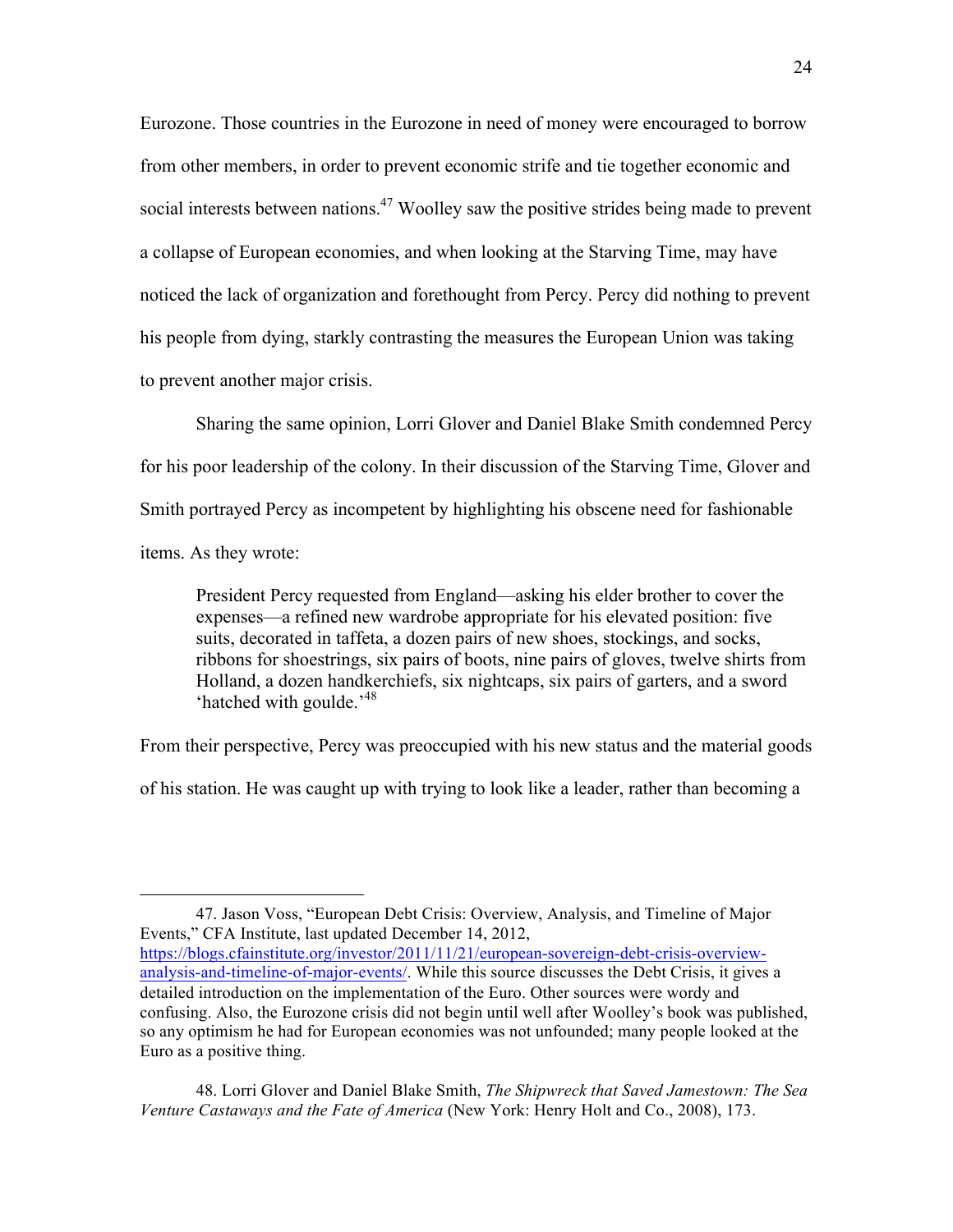leader who was focused on feeding his people. Glover and Smith further stated their disdain for Percy's lack of leadership:

Insufficient provisions were only half the problem; inadequate leadership in the colony deepened the dilemma…They decided in their wisdom to elect George Percy as president. It was a decision they and the settlers would come to regret…As late as November, Percy had done nothing to prepare for the coming winter. All fourteen of the colony's fishing nets lay useless, having rotted in the water. The harvest, such as it was, had already been consumed.<sup>49</sup>

Percy did not consider the coming winter until it had already begun, leaving him few options to acquire enough supplies for the colonists in James Fort.

In the years before their book was published, the American economy experienced significant uncertainty and stress. The stock market began to drop in 2002, partially as a result of President Bush's policies following the terrorist attacks of  $9/11$ .<sup>50</sup> While the recession was relatively short-lived, many Americans criticized Bush for focusing too much on starting a war to fight terrorism instead of focusing on the declining economy. This criticism of Bush reflects Percy's preoccupation with his status instead of his duties. As President, both had the duty to provide for their people, and Bush was too focused on a war and Percy on wealth to meet the needs of their citizens. Glover and Smith's account of the Starving Time seems to have been shaped by President Bush's preoccupation with the war and his own stature as a world leader, with the short-lived recession as just one example of the negative effects of his obsession.

The writers who blamed the Starving Time on Percy's disorganization and poor leadership were all influenced by modern economic situations. Many appear to have found fault in contemporary leaders, drawing a parallel between them and Percy's record

<sup>49.</sup> Glover and Smith, *The Shipwreck that Saved Jamestown*, 172-176.

<sup>50.</sup> David C. Beckwith, "United States in 2002," accessed April 1, 2016, http://www.britannica.com/place/United-States-Year-In-Review-2002.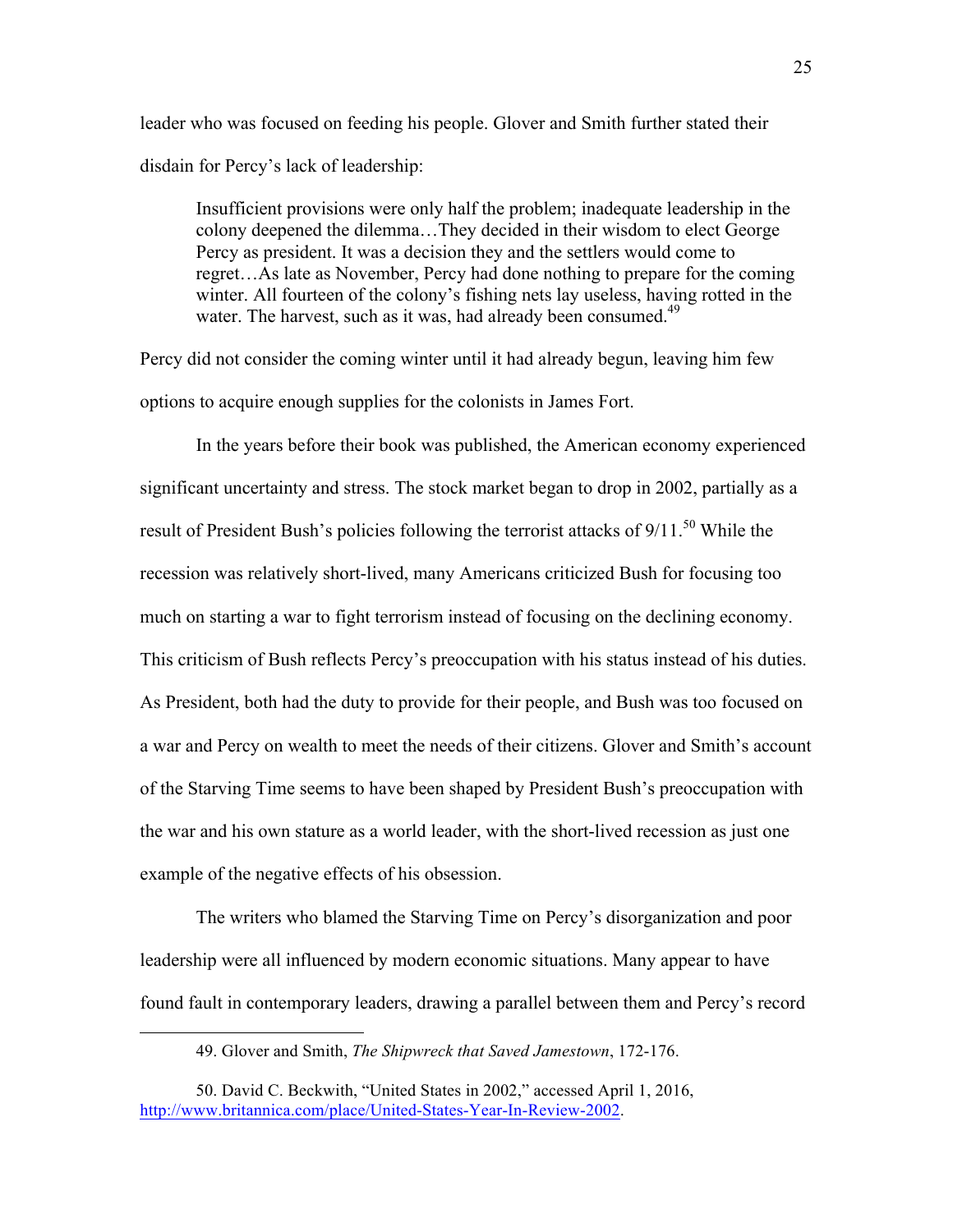at Jamestown. Their narratives could potentially reflect their opinions on current events as much as the Starving Time.

While many scholars blamed either Percy or Smith for the Starving Time, a handful placed blame generally on the colonial leadership, rather than one person. These writers felt the disorganization of all parties in charge of the Jamestown's government, not just Smith and Percy, caused the famine. The change in leadership from Smith to Percy and the implementation of a new charter, which together caused confusion and divided strategies on how to run the colony, were key elements in each author's narrative.

In 1910, children's author James Otis Kaler wrote a story about a boy who lived at Jamestown during the Starving Time. Richard, the little boy, discussed the atrocities of the famine and eventually escaped to the woods with his dog, who was nearly eaten by the hungry colonists. Through the fictional character of Richard, Kaler expressed his perspective on the Starving Time. Richard stated, "We came to know what starvation meant during that winter…men strove with women and children for food to keep life in their worthless bodies…we were come to that pass where we cared neither for governor or noblemen."<sup>51</sup> Those in charge at Jamestown during the famine did nothing to help others survive, and Kaler made Richard, along with many other colonists at Jamestown, reflect that discontent with the Jamestown government's management. Through Richard, Kaler also insinuated that the nobles and the governor were selfish, hoarding the supplies for themselves, displaying his assessment of the events at Jamestown through a children's story.

<sup>51.</sup> James Otis Kaler, "Richard of Jamestown: A Story of the Virginia Colony" (New York: American Book Company, 1910), 158-159.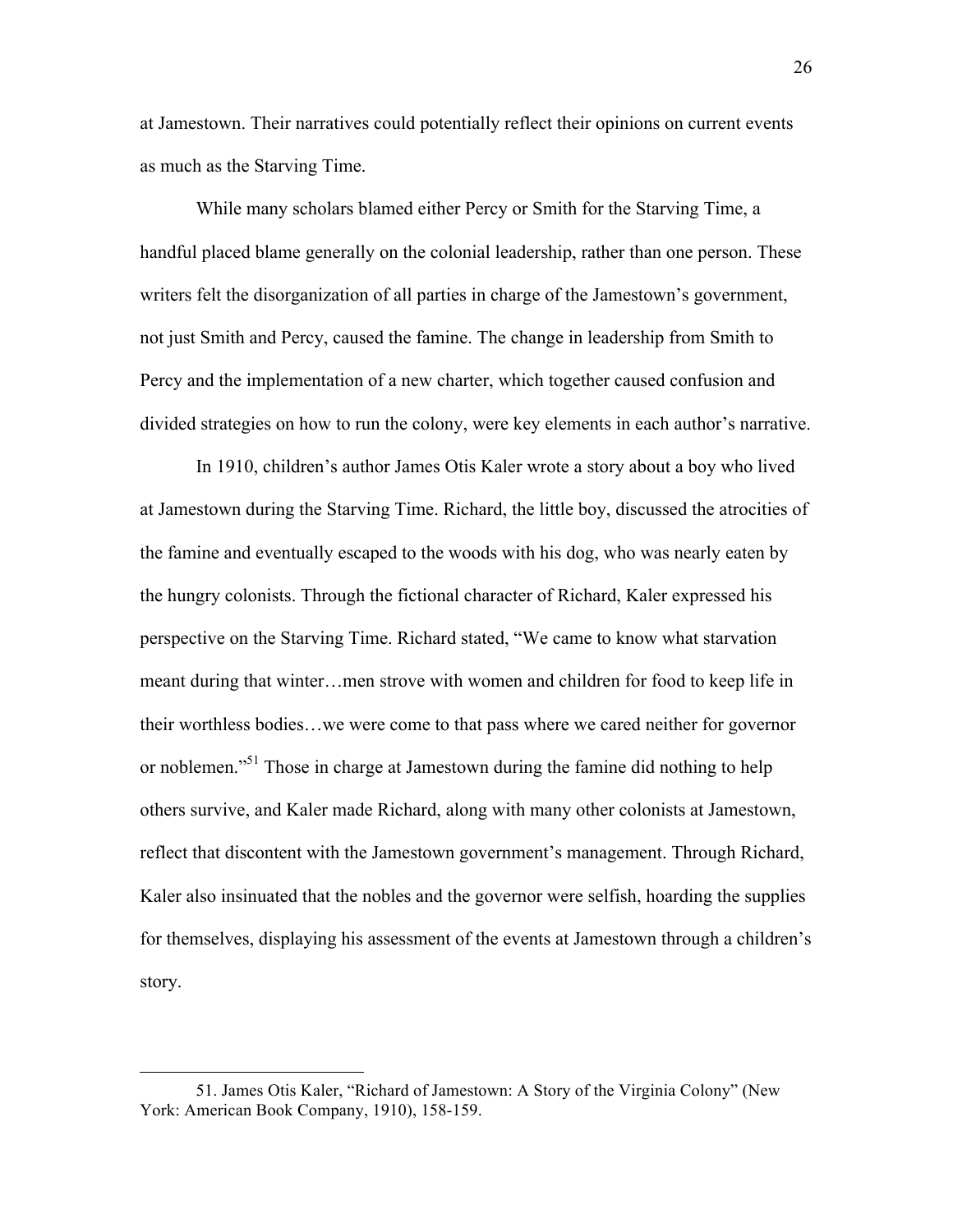By the age of thirteen, Kaler was a reporter in Boston covering the battles of the Civil War. He witnessed history first hand and wanted to spread his passion for history to younger generations, leading him to write about 150 children's books throughout the course of his life. He intended for these books to be used in the classroom to educate young children on historical events in a more entertaining way.<sup>52</sup> In order to explain the events of Jamestown, Kaler wrote about what went wrong within the colony, rather than blaming specific people. Children's books are meant to teach broad concepts that can be drawn upon later; filling a book with specific details was not his objective. Rather, he wanted children to relate to Richard's character and understand what the colonists might have experienced.

In addition to writing for a young audience, it seems that Kaler was influenced by the Panic of 1893, which was an economic depression caused by the shortage of gold and the failure of major railroad conglomerates. Many Americans supported silver as an alternative to the gold standard and hoped the American government would step in and help them out of the economic crisis. While the U.S. government attempted a \$7 million bailout of this industry, they did very little else to help American citizens.<sup>53</sup> Americans blamed the government for the lingering crisis. Kaler's disenchantment with the government as a result of the Panic may be reflected in his writing. The leadership en masse was to blame.

Similarly, in 1965, Marshall W. Fishwick placed blame for the famine on multiple leaders at Jamestown, believing that the colony's disorganization and lack of discipline as

<sup>52. &</sup>quot;James Otis Kaler (1848-1912)," Town of Winterport, Maine, accessed April 1, 2016, http://www.winterportmaine.gov/james-otis-kaler.php.

<sup>53.</sup> Samuel Rezneck, *Business Depressions and Financial Panics: Essays in American Business and Economic History* (New York: Greenwood Publishing Corp., 1968), 177-198.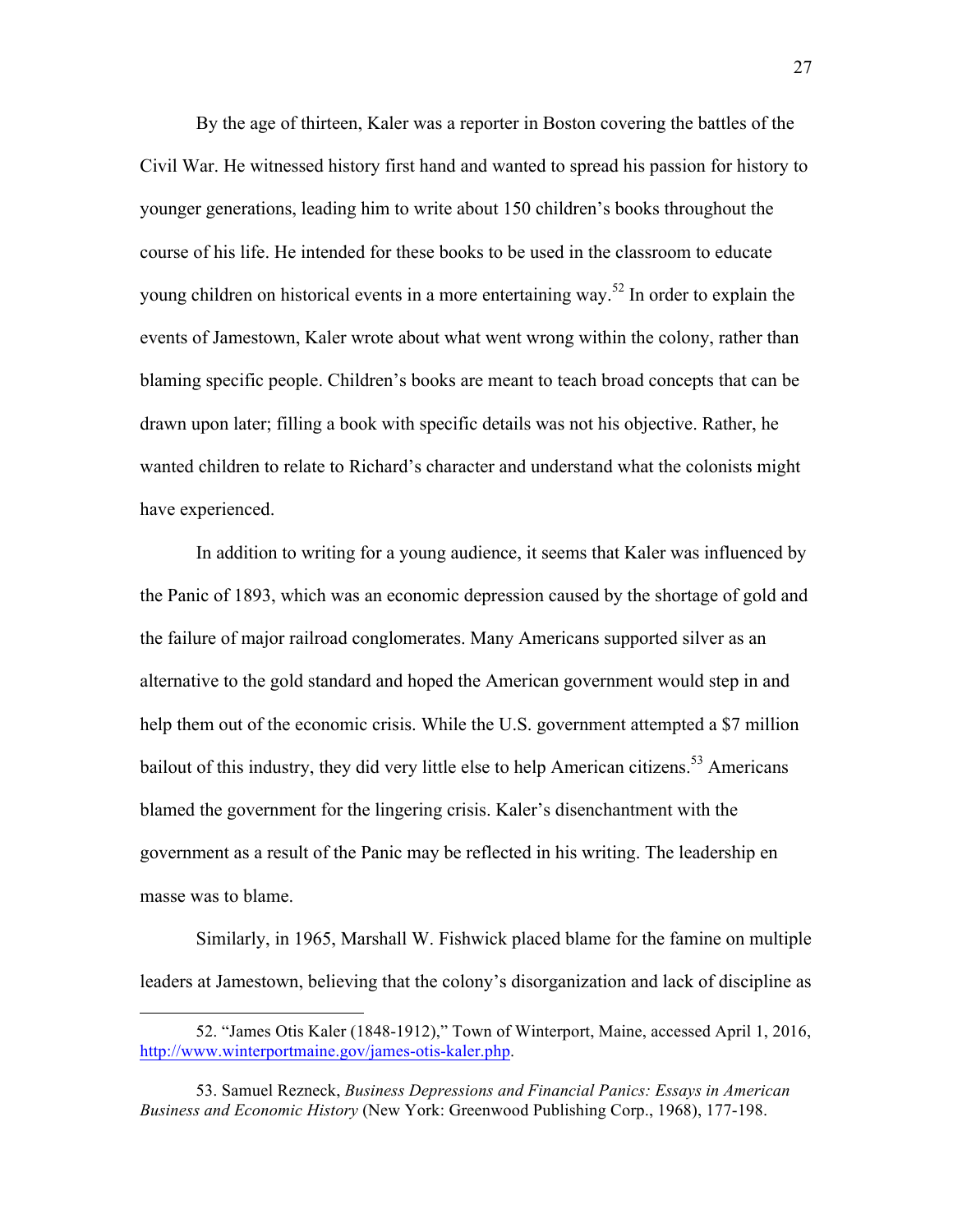a whole were its biggest problems. In addition, he asserted that newly arrived colonists increased the demand for food, which led to further disorganization. Fishwick stated:

The great number of settlers who had recently arrived imposed an impossible strain on the food supply. Without Smith…discipline broke down…One group of thirty hungry colonists, led by Ratcliffe, was massacred by the Indians while bartering for food. Forced back into the fort, the weakened settlers were struck again and again by crippling and killing diseases.<sup>54</sup>

The previously well-disciplined fort fell into chaos due to the new arrivals and a change in leadership. Despite their attempts to aid the colony, minor leaders at Jamestown, such as John Ratcliffe, only made matters worse; Ratcliffe compounded the growing mortality through his poor bartering skills and lack of foresight. In addition, Fishwick faulted Percy for lacking Smith's attention to discipline, just as Smith was faulted for leaving the colony. Instead of blaming a single person for Jamestown's organization problems, Fishwick held all parties accountable for their actions.

Just as Kaler aspired to educate children through history's lessons, Fishwick spread his love of the past and the humanities through his work as a professor at multiple universities. The recipient of eight Fulbright awards, and a member of the American Historical Association, he was dedicated to educating students, challenging them to confront established concepts with new interpretations. In a memorial, Fishwick's colleague Ray Brown wrote:

Though he was well trained in American studies, his energy and exploring mind drove him to question conventional tenets. In viewing human societies of the past and present he felt sure that the steady current of the solid ground of the humanities needed to be better understood and appreciated.<sup>55</sup>

<sup>54.</sup> Marshall W. Fishwick, *Jamestown: First English Colony* (New York: American Heritage, Inc., 1965), 83.

<sup>55.</sup> Ray B. Brown, "In Memoriam: Marshall Fishwick (1923-2006)," American Historical Association, published January 2007, https://www.historians.org/publications-anddirectories/perspectives-on-history/january-2007/in-memoriam-marshall-fishwick.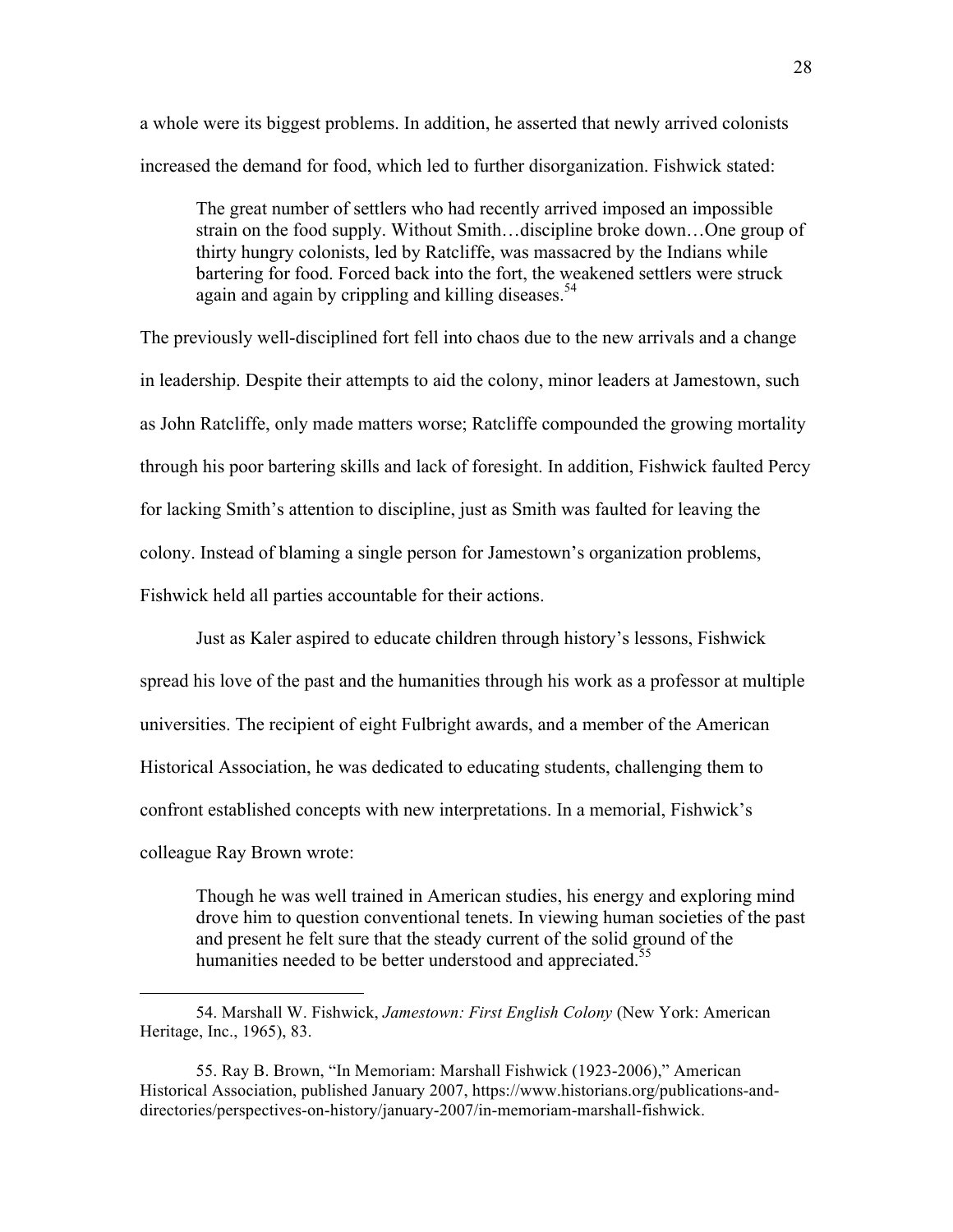Fishwick dedicated his career to educating others and much of the purpose of his book was to challenge people's perceptions of the Starving Time. Looking at the extant sources from a different perspective than some of his peers, he concluded that the collective disorganization of Jamestown's leaders was the cause of the Starving Time.

In April of 1960, a few years prior to Fishwick's book, a recession struck the American economy. High inflation, unemployment, and a poor Gross National Product (GNP) caused many businesses to decline. Eisenhower, President at the start of the recession, did little to aid the American economy. Instead, his successor, John F. Kennedy, inherited a receding economy and disorganized government. In his first month in office, Kennedy increased government spending to correct a faltering GNP and helped the American economy emerge from the recession.<sup>56</sup> The change in leadership lengthened the recession, causing disorganization that frustrated the American people, although it was ultimately successful. Fishwick's commentary on the Starving Time seems to have been influenced by this crisis—the changes in leadership prolonging the issues, causing strife, but ultimately ended through organized and proactive leadership. Kennedy's economic policies ended the Recession of 1960, and Thomas West's arrival at Jamestown led to reorganization and the end of the Starving Time. The parallels between these two events are too remarkable to ignore, suggesting Fishwick's narrative was influenced by modern economic events in addition to the extant accounts.

Both Fishwick and Kaler intended to educate their readers, but were also influenced by current economic crises. They condemned the poor leadership of the colonial government, believing that more than one person should be held responsible for

<sup>56. &</sup>quot;Recession 101: A Quick Lesson in Economics and History," ING, accessed April 3, 2016, http://www.fgcu.edu/HR/files/3013471\_X\_G\_Recession\_FINAL.pdf.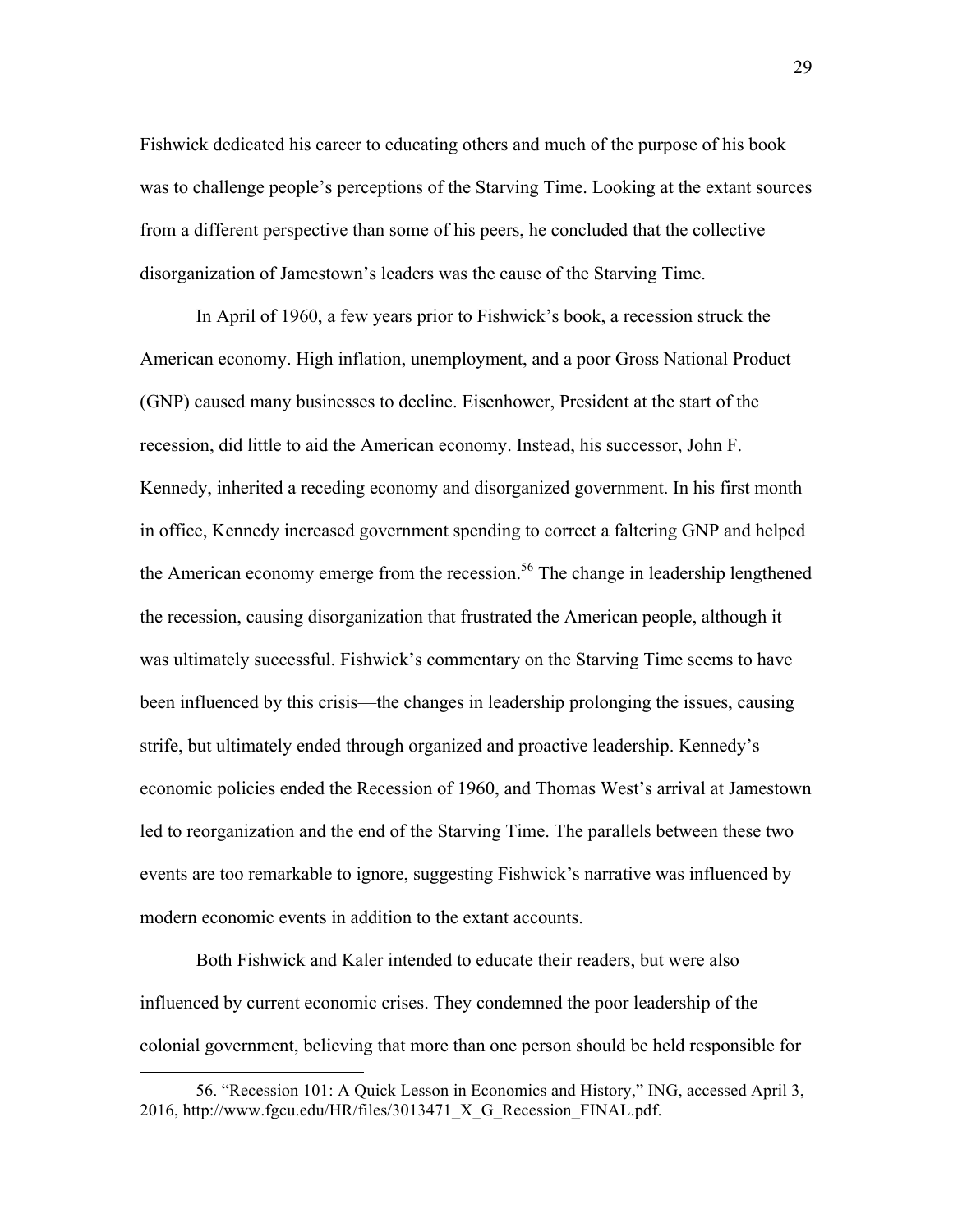the disorganization of the colony. The Panic of 1893 seems to have influenced Kaler's perspective, even as he wrote for children. The American government's preoccupation with bailing out big industry resulted in chaos, as many Americans were in need of aid to survive the recession, just as Jamestown's government was undisciplined and failed to focus on the survival of its people. Similarly, Fishwick seems to have been influenced by an economic crisis, namely the Recession of the 1960s, and inspired to educate his students and have them challenge the established paradigms interpreting Jamestown.

Historians living through periods economic crisis tended to blame the mismanagement of the colonial leadership for the Starving Time. Opinions praising successful leaders corresponded to strong presidencies, while those condemning weak leaders corresponded to weak or ineffective presidencies. Historians who lived through crises that spanned multiple presidential administrations were more likely to assign blame collectively than individually. Perceptions of the Starving Time reflected each scholar's perception of current events.

#### **Laziness of the Jamestown Colonists**

While many historians found fault in the actions of Jamestown's leaders, some scholars criticized the colonists themselves, believing that the people of Jamestown did not do enough to ensure their own survival. To these writers, the English and colonial governments were limited in how much they could provide for the people; it was up to the colonists to feed themselves and fight for their own survival. The emphasis on the colonists' laziness defined this group, along with an immense faith in both Smith's and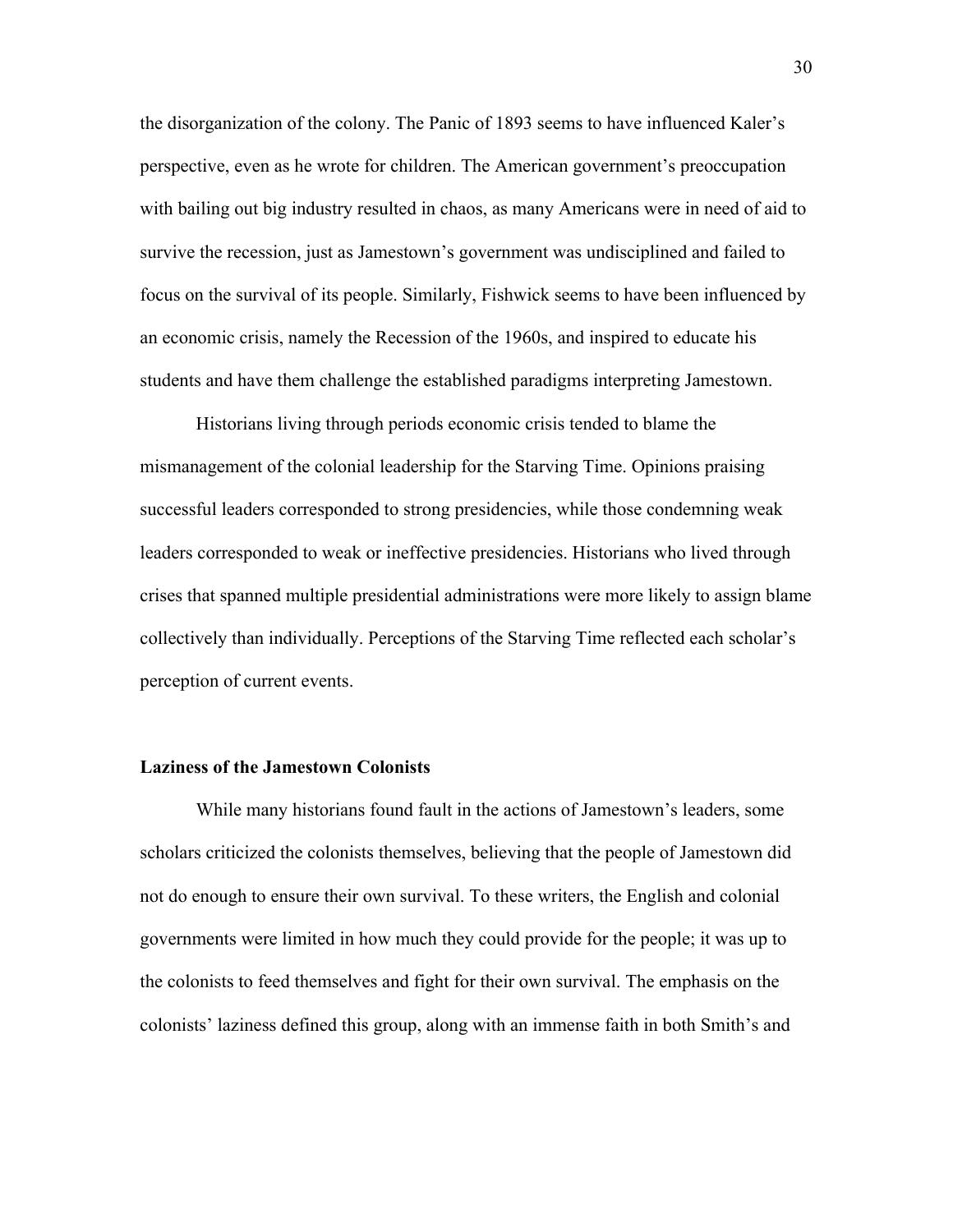Ralph Hamor's accounts.<sup>57</sup> Ulterior motives to these publications also separated this ideological group from others—writers in this group wrote with other goals in mind than just describing the Starving Time. Henry Chandlee Forman focused on the architecture of Jamestown, with a brief overview of Jamestown's history. Jim Pearson and Bryna Watkins sought to show the importance primary source analysis to elementary school children.

Henry Chandlee Forman, an architect and historian,<sup>58</sup> wrote about the Starving Time in 1938 as a short historical introduction to his architectural history of Jamestown. While this was only a minor portion of his book, Forman expressed the same opinion that Smith and Hamor did: the colonists were at fault. He chastised the settlers for their laziness and for not following the directions of their leaders. In short, if they had listened to the advice given to them by the Virginia Company, they would have survived. The colonists were supposed to "seek sunny sites because the sun was the first cause 'under God' of health and riches" and "find sites of dry and wholesome earth, with fresh water supplies."<sup>59</sup> Surviving primary documents and archaeology reveal that neither of these things happened; if they had, there would have been fewer casualties during the Starving Time because they would have been in an area more suitable for human sustainability good land for farming and clean water to drink. Forman argued that the colonists were

<sup>57.</sup> Ralph Hamor wrote *A True Discourse on the Present State of Virginia* in 1614, detailing his time in the colony since 1609. He mentioned the Starving Time and claimed that the starving colonists refused to do work within the fort and outside its walls. They would rather entertain themselves with games, such as bowling, than fight for their own survival.

<sup>58. &</sup>quot;Henry Chandlee Forman," last modified in 2007, http://digital.lib.umd.edu/archivesum/actions.DisplayEADAbstract.do?source=/MdU.ead.histms. 0207.xml.

<sup>59.</sup> Henry Chandlee Forman, *Jamestown and St. Mary's: Buried Cities of Romance*, (Baltimore: Johns Hopkins Press, 1938), 44.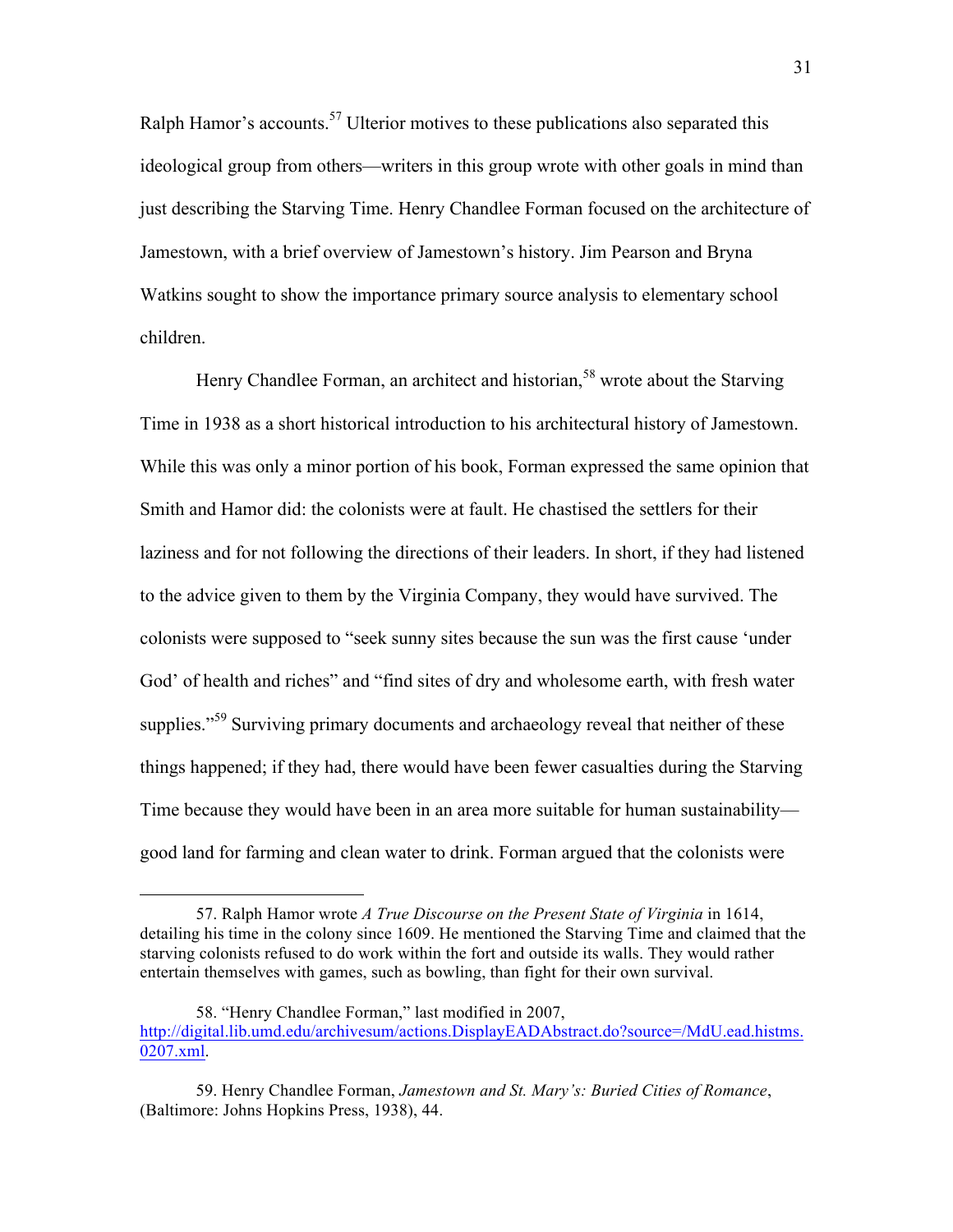too lazy to follow the instructions given to them by the Virginia Company, quoting Hamor's account, and had they obeyed the Company's instructions, they surely would have survived.

Forman did not challenge Hamor's or Smith's accounts because his goal was not to provide an analytical perspective of Jamestown's events, and as a result, he took their accounts as fact, ignoring any bias. He adopted their perspective in his short discussion of the Starving Time to provide background to his readers, choosing to focus more on the architecture of the settlement. His scope, therefore, was purposefully narrow, and he missed key elements that caused the Starving Time. But his monolithic approach to understanding Jamestown's settlers would influence his interpretation of their architecture. The off-hand and perhaps unfair characterization fed into a greater narrative trend in the mid-to-late-twentieth century that other authors promoted, specifically with the reference to their "bowling in the streetes" rather than maintaining the health and welfare of their community.<sup>60</sup>

Similarly choosing to focus on teaching a skill as opposed to generating a thoughtful analysis, Jim Pearson and Bryna Watkins's purpose was to create a teaching guide for grades five to eight. In their guide, they provide Smith's account as the document for students to analyze, and they quote his account throughout the teacher's sections of the guide. Pearson and Watkins shared Smith's perspective on the Starving Time, believing that the colonists were too lazy to fight for their own survival. While they also mention some faults of the colonial leaders, they emphasized the colonists' participation in their own suffering. In their overview of Jamestown's history, they stated:

<sup>60.</sup> Ralph Hamor, *A True Discourse of the Present Estate of Virginia* (London: Beale and Welby, 1615), 26.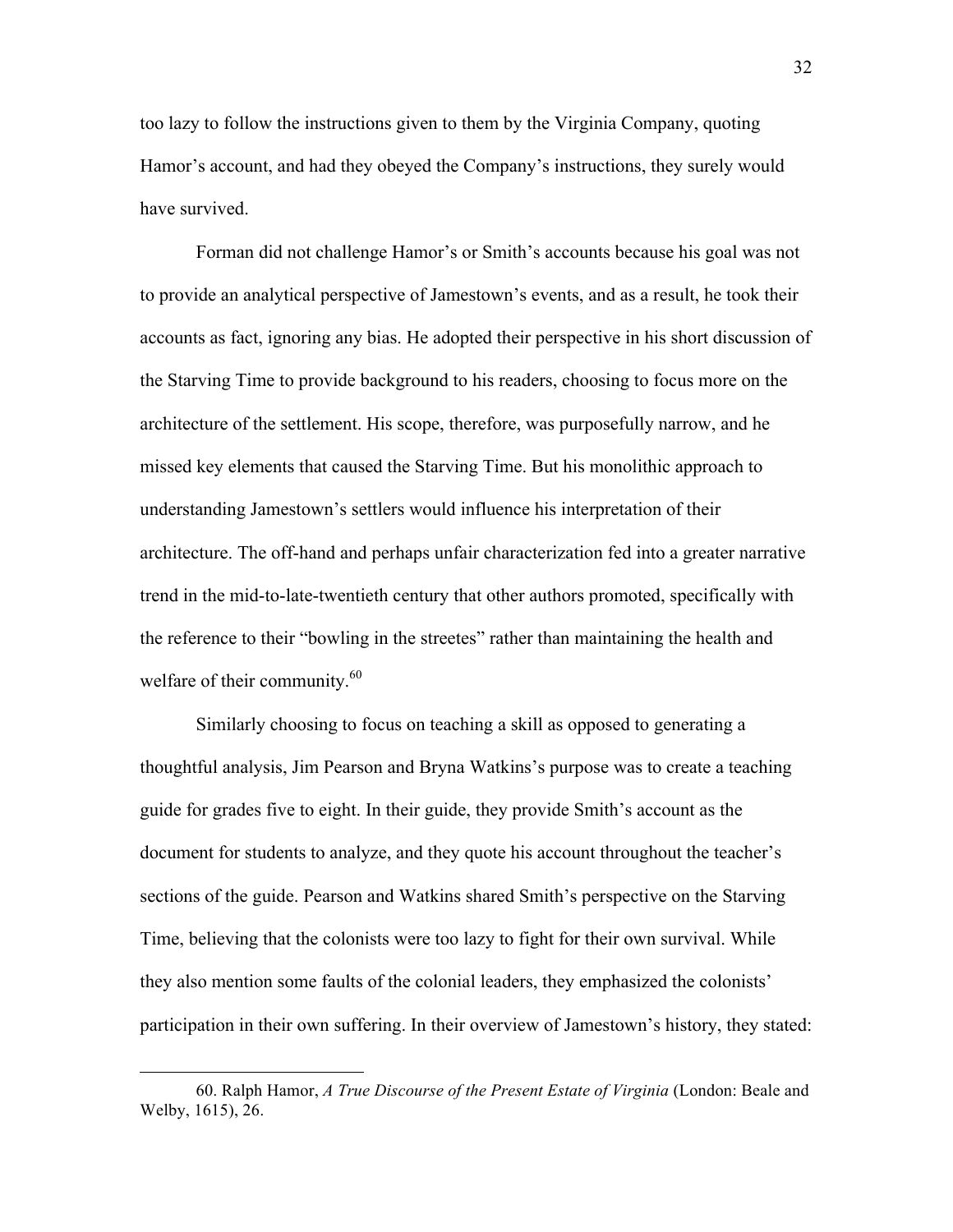The curious mix of settlers, with notions of colonization unsuitable for the land…meant that for many years Jamestown's survival was extremely precarious. Unwilling to farm or do the other mundane physical tasks essential to survival, these soldiers of fortune relied on England and the Indians for food.<sup>61</sup>

Jamestown's gentlemen refused to partake in manual labor, as it would not have been their duty back in England, while the other colonists were simply too lazy to fight for their survival. According to Pearson and Watkins, echoing Smith's sentiments, the gentlemen's privilege made them lazy and made other colonists ambivalent to the duties of survival, further exacerbating the supply shortages and causing the Starving Time. The colonists were the most responsible when it came to the famine—they did nothing to ensure their own survival.

The guide consisted mostly of primary documents from key events at Jamestown, with some broad concepts and facts to aid the teachers in creating a lesson based on the primary documents provided.<sup>62</sup> In the teacher's instructions, Pearson and Watkins state the purpose of their guide, "To study historical documents in order to experience history as a dynamic discipline which studies, interprets, and debates the meaning of human artifacts and, through those, humanity's collective past."<sup>63</sup> They do not want to tell the children what to think; the purpose of the *Unit of Study* was to allow students to analyze the primary documents for themselves and develop their own opinions. While they had no intention of creating a detailed analysis of Jamestown or the Starving Time, but rather creating a way for others to do so, they inevitably displayed their opinions on the famine

63. Ibid., 10.

<sup>61.</sup> Jim Pearson and Bryna Watkins, "Early Jamestown: A Unit of Study for Grades 5-8" (San Francisco: University of California, 1991), 12.

<sup>62.</sup> Pearson and Watkins, "Early Jamestown," 31-36.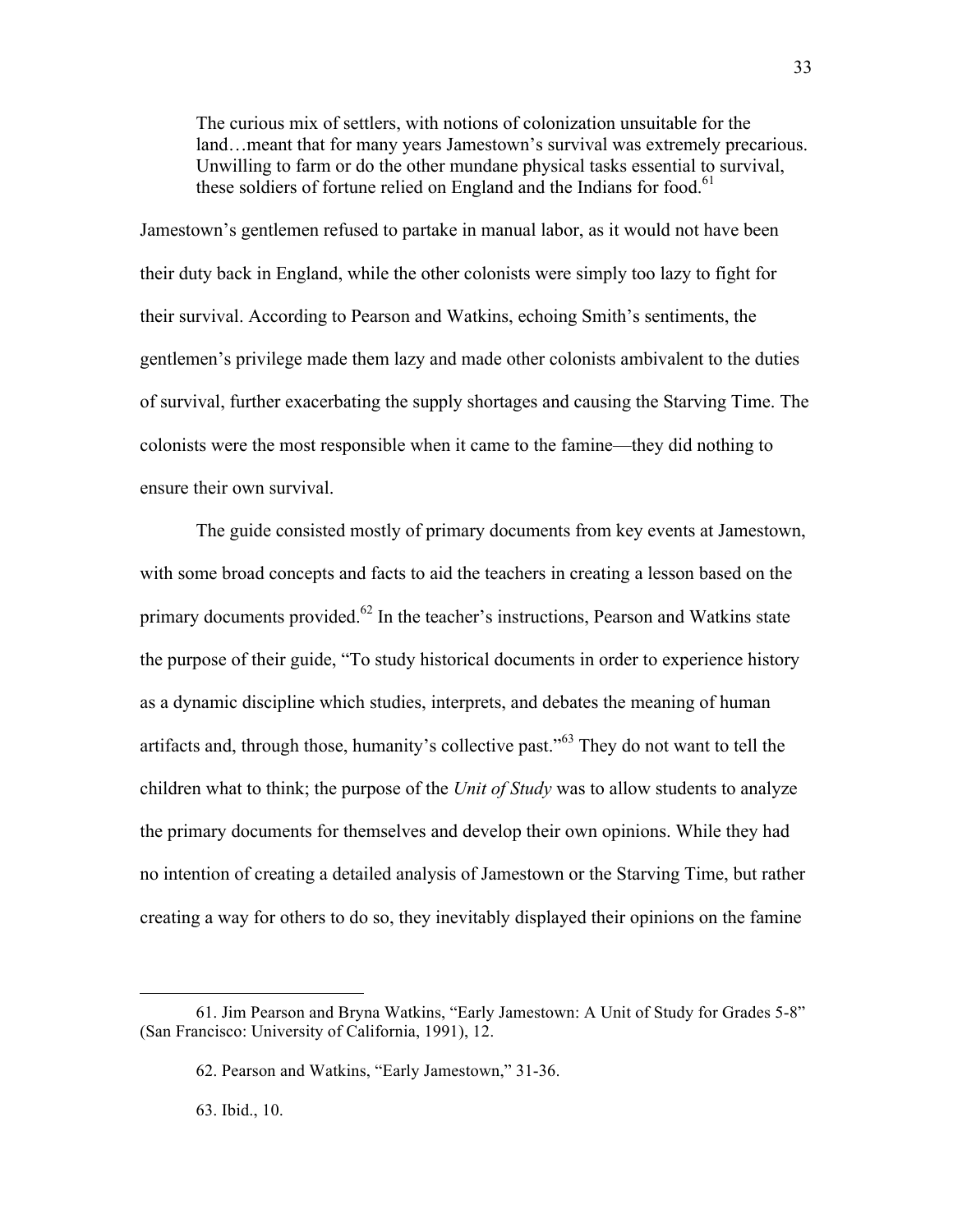by refusing to question Smith's account. Since Smith criticized the colonists for their elitist attitudes and their lack of work ethic, Pearson and Watkins did the same.

Whether analyzing Jamestown's architecture or providing students with a handson learning experience, the scholars' ideas in this group seemed to have been governed more by the scopes of their publications than by world events or economic crises, rendering further analysis unnecessary, since analytical discussions of the Starving Time were not integral to their broader topics. The lack of analysis and discussion led to Smith's account becoming fact for these writers and their audiences; the Starving Time served as an informational tidbit, left poorly understood and potentially problematic when not seen as the complex and transformative event that it was.<sup>64</sup>

#### **Indian Hostility and Lack of Supplies**

 $\overline{a}$ 

Although many scholars found fault in either the colonists or the colonial government, some scholars took a completely different perspective on Jamestown's famine. The earliest two discussed in this section drew from their experiences in World War II, while the others responded to new archaeological discoveries. Regardless of what influenced their perspectives, they all believed that both Indian hostility and a shortage of supplies exacerbated Jamestown's organizational problems and prevented the colonists from contributing to their own survival. It was nearly impossible for colonists to hunt or

<sup>64.</sup> Just as these scholars did not write in-depth analyses of the Starving Time, many scholars writing about Jamestown did not even mention the Starving Time because it was not important to the scope of their publications. Karen Ordahl Kupperman's essay "A Continent Revealed: Assimilation of the Shape and Possibilities of North America's East coast, 1524-1610," was one such publication. She had even written about the Starving Time in two previous publications, both mentioned in this paper. In this essay, the Starving Time was not within the scope of her paper, as she focused most of her attention on the earlier French and Spanish colonies on the East Coast. Many other writers chose to leave out discussions of the Starving Time because it did not promote their topics.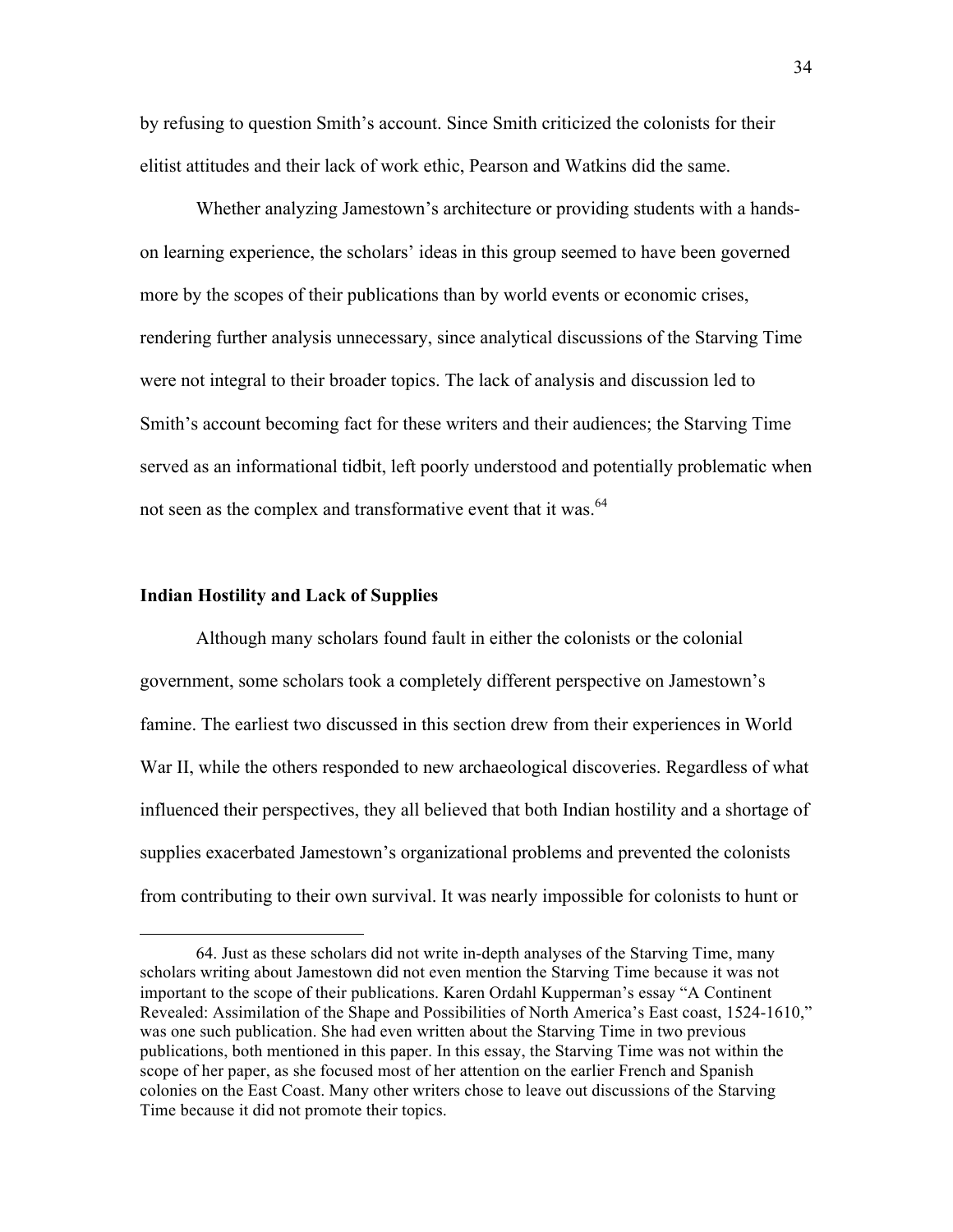gather food while the Indians attacked the James Fort, and the shortage of supplies made it impossible for the colonists to eat within the Fort. Scholars in this group claimed that this paradox was the true cause of the Starving Time, as no access to food will cause starvation.

In Charles E. Hatch, Jr.'s second book on the subject, he discussed how the late arrival of the third supply decreased the amount of supplies coming into the colony—a prolonged voyage forced the sailors to utilize Jamestown's supplies in order to survive. This depletion of Jamestown's supplies put the colony at a major disadvantage going into the winter. In addition, Hatch argued that the Indians' siege of the fort sequestered the colonists, restricting them from hunting and gathering more food. Hatch said:

There was the matter of the third supply which arrived in such poor condition very late in the season…Then, too, the Indians knew of conditions at Jamestown, for they actually kept scouts in the fort much of the time…In the winter of 1609- 10, they [Indians] had a good opportunity to make him [white man] suffer, and throughout this period the Indians were openly hostile…All through that winter it was dangerous to be alone far from the fort. Not having sufficient stores set aside, not able to deal with the natives, and without the use of the resources of the countryside, there is small wonder that conditions became serious, even desperate, for the settlers  $65$ 

Because the Indians killed many colonists who left the fort, it was not safe for people to leave and collect supplies, giving the people of Jamestown no choice but to cope with what little supplies remained in the fort. Hatch believed that an organized government at Jamestown and hardworking colonists might not have made much of a difference, as the Indians still would have been attacking colonists and supplies would have been severely depleted. Without these two elements, the Starving Time would not have been nearly as devastating.

<sup>65.</sup> Charles E. Hatch, Jr., *Jamestown, Virginia: the Townsite and Its Story* (Washington, D.C.: National Park Service, 1957), 13.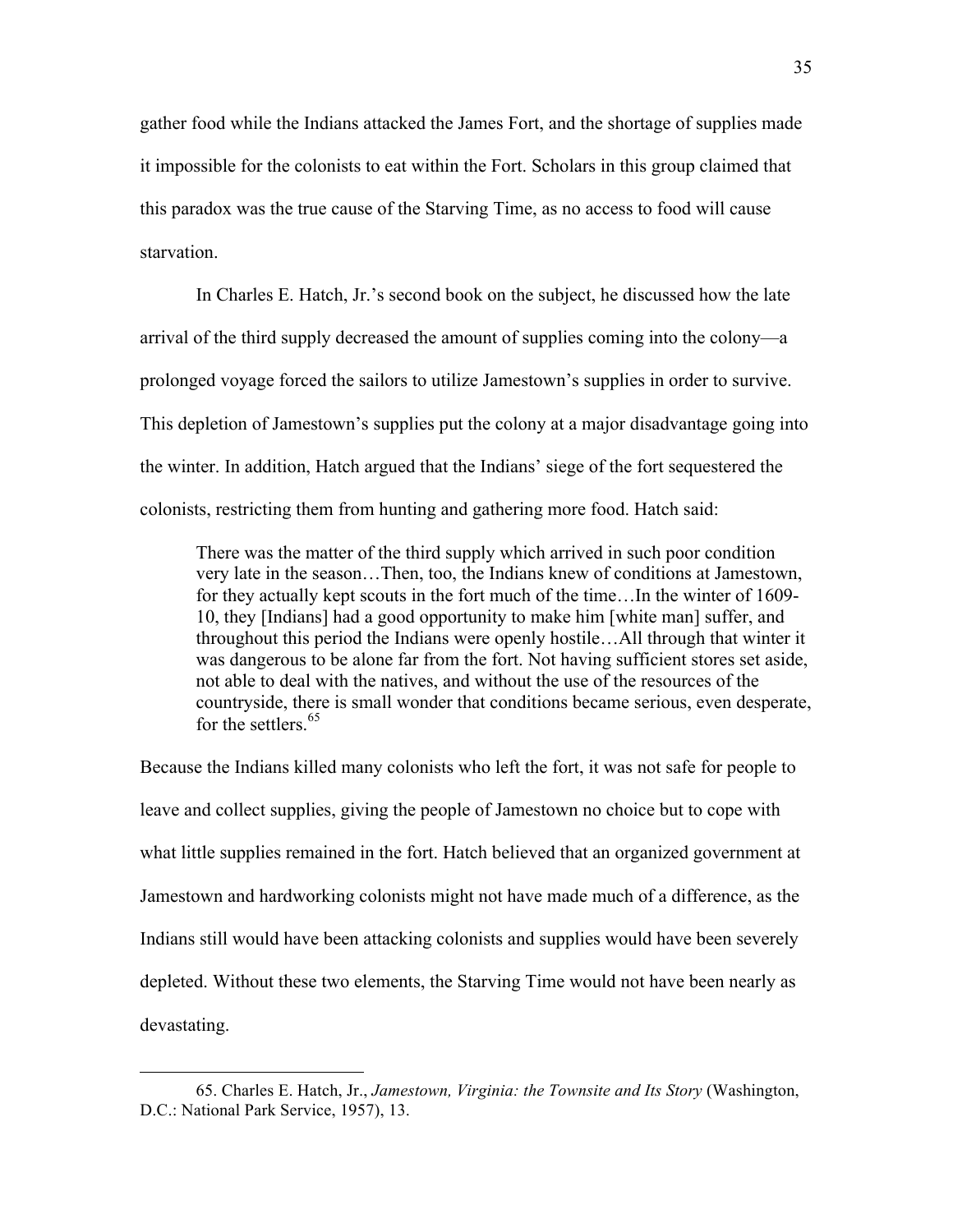Similarly, Ivor Noël Hume related the Indians' hostility to the devastation of the famine in his first publication, chronologically. Hume stated:

Although the infant settlement had endured many privations, the winter of 1609- 10 exceeded all the horrors that had gone before. An accumulation of increased Indian hostility, disease, and almost non-existent food supply whittled the colonists' numbers down from five hundred to as few as sixty.<sup>66</sup>

In his explanation of the Starving Time, he cited that the Indians' hostility toward the colonists prevented them from leaving the fort to bolster their supplies, sequestering them in a fort rampant with disease. He never mentioned Jamestown's leadership or the English leaders, demonstrating that his later publications broke with his original viewpoint and that current events seem to have affected his analysis.

Hatch, writing *Jamestown, Virginia: The Townsite and Its Story* (1957) thirteen years after his previous one, and Hume, writing *Here Lies Virginia: An Archaeologist's View of Colonial Life and History* (1963) thirty-one years prior to his next, each took a completely different perspective from their other scholarship due to their shared experiences in World War  $II^{67}$  Instead of blaming the Starving Time on Smith's departure from Jamestown as he previously had, Hatch seemed to be reacting to the famine that occurred in Europe after the Second World War. Hatch let go of his previous assumptions about the causes of the Starving Time because of modern events, connecting them to Jamestown's history. Likewise, Hume's first book claimed that the Indians' hostility was instrumental in the downfall of the colony, while his later books place more

<sup>66.</sup> Ivor Noël Hume, *Here Lies Virginia: An Archaeologist's View of Colonial Life and History* (New York: Knopf, 1963), 44.

<sup>67. &</sup>quot;Charles E. Hatch, Jr." U.S. National Archives and Records Administration, accessed April 11, 2016, https://aad.archives.gov/aad/recorddetail.jsp?dt=893&mtch=1&cat=GP23&tf=F&sc=24994,24995,24996,24998,24997,24993,24981 ,24983&bc=,sl,fd&txt\_24994=33860096&op\_24994=0&nfo\_24994=V,8,1900&txt\_24995=Char les+E.+Hatch%2C+Jr.&op\_24995=0&nfo\_24995=V,24,1900&rpp=10&pg=1&rid=4310560.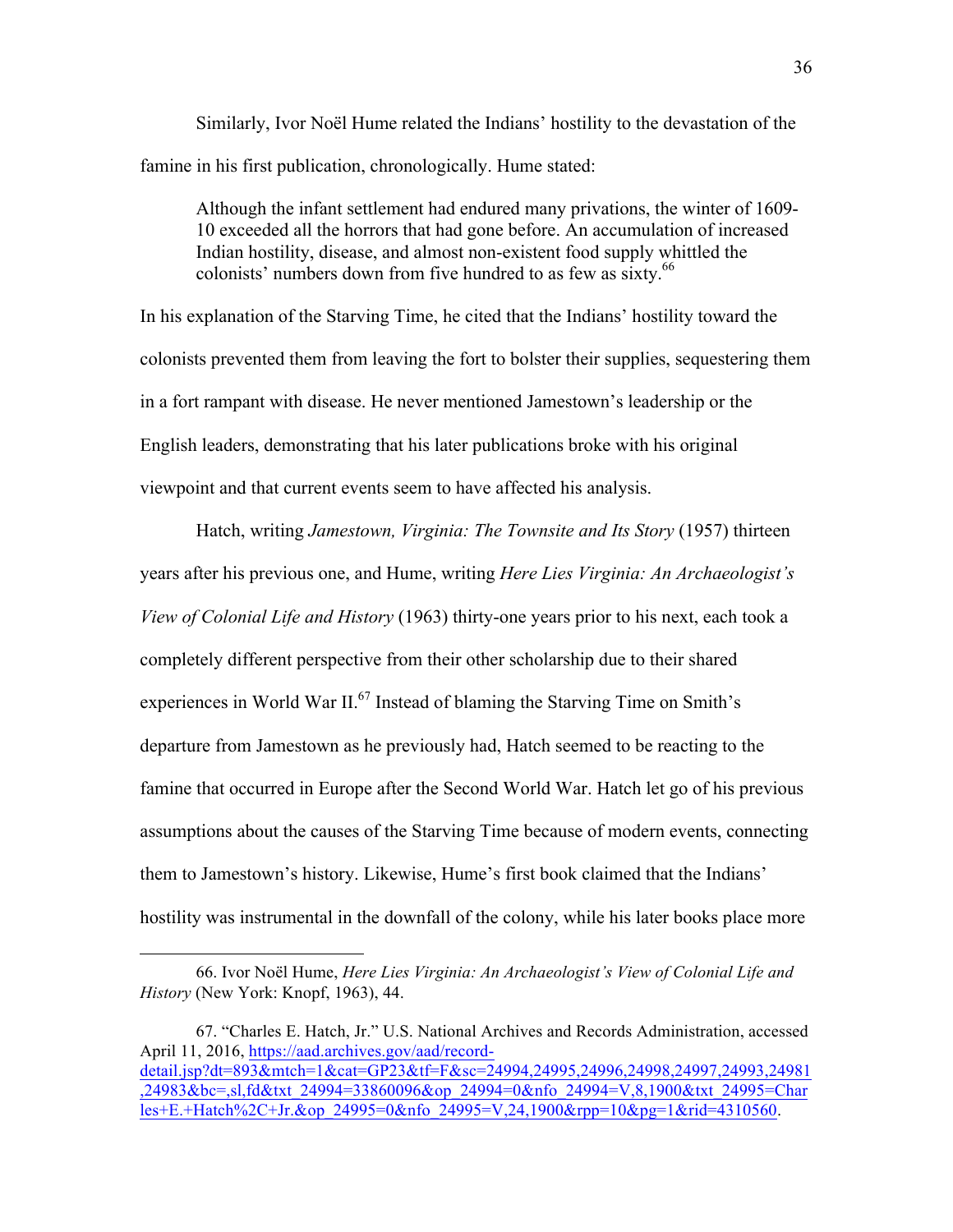emphasis on the shortcomings of the Jamestown government and the Virginia Company, respectively. Both these authors seem to have been influenced by the Second World War, as both of them fought in the war and their accounts parallel the conditions after the war. After World War II, Europe lay in ruins, and many of its countries lacked the resources to help their people survive. Not surprisingly, there was a famine in Europe following the war. European governments attempted to help their people survive by supplying civilians with rations, but rations were "pointless" because the stores' shelves were empty.<sup>68</sup> The war had caused much destruction, which in turn led to the depletion of food and supplies, just as the Indian hostility led colonists to consume the supply stores more quickly and prevented them from seeking their own means of survival. Hatch and Hume had witnessed this first hand, and they applied that experience to the famine at Jamestown, noticing the parallels between the two situations.

Sharing a viewpoint with Hatch and Hume, James Horn discussed the consequences of the Indians' hostility on Jamestown, claiming that, while the colonists provoked the Indian attack, it prevented them from leaving the fort and supplementing their supply stores. This problem exacerbated the shortage of supplies and caused many colonists to starve. He wrote:

English aggression in stealing corn, attacking villagers, and burning their houses led to swift revenge by Indian warriors, forcing the settlers to return to the illprovisioned Jamestown after sustaining heavy losses. Having confined the English to the fort, and deciding against a frontal assault, Wahunsonacock's warriors sealed off the island in an attempt to starve the English into submission. During the siege of Jamestown from November 1609 to May 1610 about half the

<sup>68. &</sup>quot;After WWII, Europe was a 'Savage Continent' of Devastation" last modified July 29, 2013, http://www.npr.org/2013/07/24/204538728/after-wwii-europe-was-a-savage-continentof-devastation. See Keith Lowe, *Savage Continent: Europe in the Aftermath of World War II*, (London: Picador, 2013).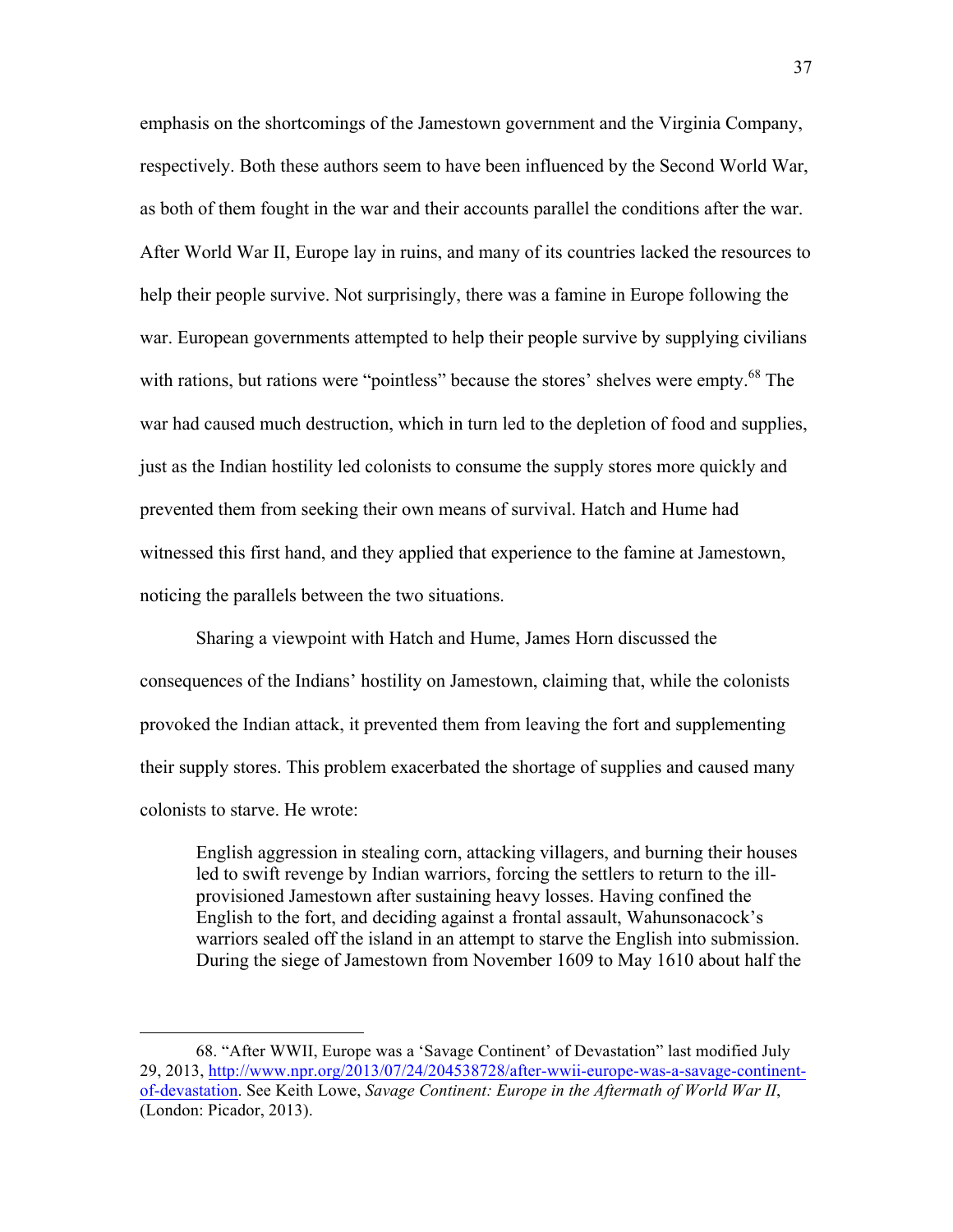garrison died of disease and malnutrition, were killed as they tried to escape or were slain after putting 'themselves into the Indians hands, though our enemies.'<sup>69</sup>

He did not discuss the poor leadership at Jamestown or the colonists' laziness. Instead, Horn demonstrated that the Indians' aggression toward the colonists made it dangerous for them to leave the fort in search of food. The colonists were forced to rely solely on their dwindling supplies because of the siege. The further depletion of supplies, as a result of their confinement, caused the colonists to starve. He also argued that the famine was not the only factor that caused death at Jamestown, showing that the resurgence in this ideology was a result of new archaeological discoveries at the turn of the century that proved the complexity of the Starving Time.

Horn acted as the President and Chief Executive Officer of the Jamestown Rediscovery Foundation for many years, in addition to holding multiple positions at the Colonial Williamsburg Foundation.<sup>70</sup> Working so closely with archaeology, his opinions were shaped by the artifacts and evidence that were being unearthed at Jamestown. The trash deposits that were discovered prior to his essay convinced him that the Indian siege must have been bad if colonists were forced to eat their own horses and dogs. The discovery of dog bones in a trash pit also supported Percy and Smith's claims that colonists had to resort to eating whatever they could find, and by association, supporting

<sup>69.</sup> James Horn, "The Conquest of Eden: Possession and Dominion in Early Virginia," in *Envisioning an English Empire: Jamestown and the Making of the North Atlantic World*, eds. Robert Appelbaum and John Wood Sweet (Philadelphia: University of Pennsylvania Press, 2005), 44.

<sup>70. &</sup>quot;James Horn," Organization of American Historians, accessed April 10, 2016, http://www.oah.org/lectures/lecturers/view/1369.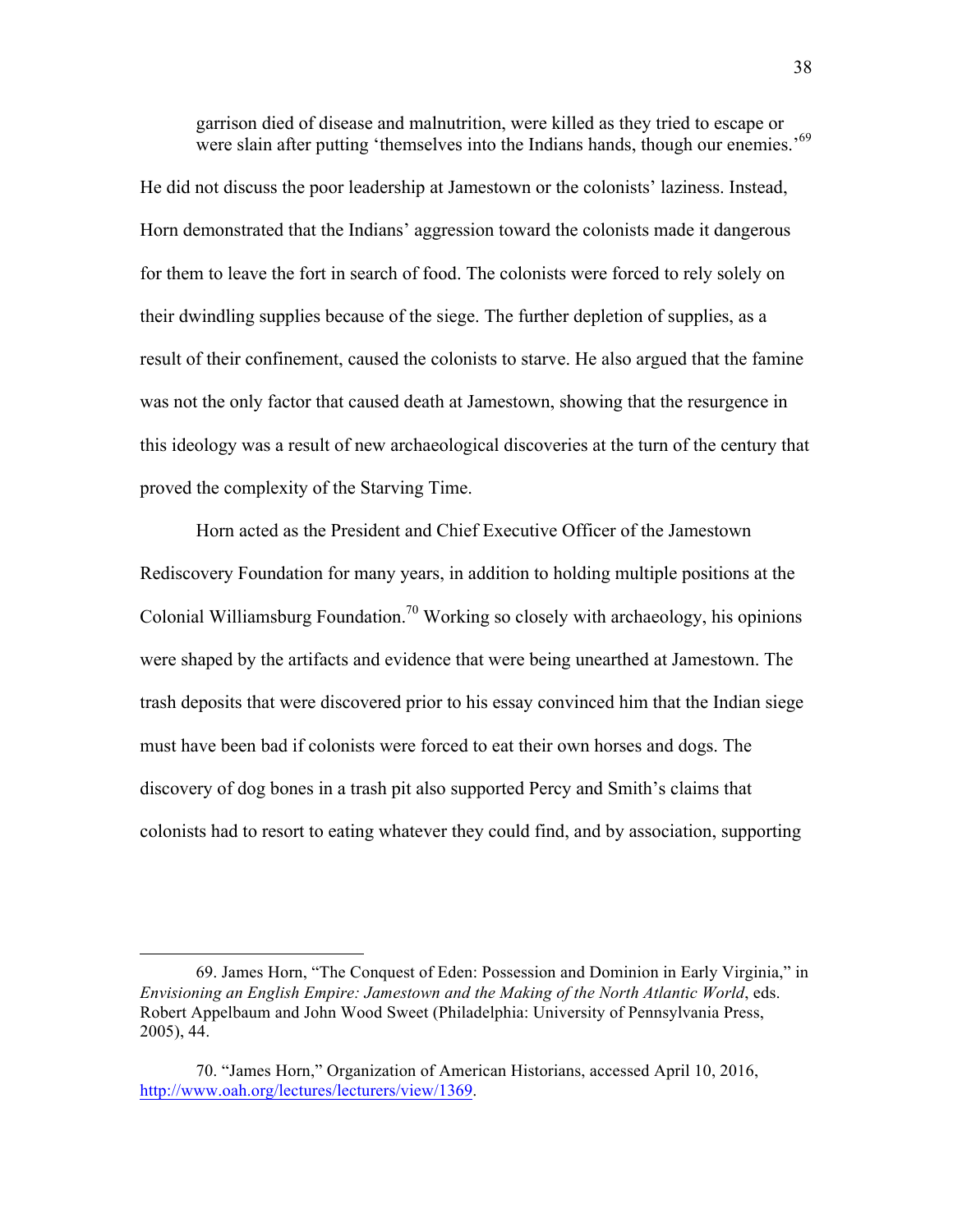the claim that the siege prevented colonists from leaving the fort.<sup>71</sup> The archaeological evidence lent credence to extant accounts and gave scholars a new perspective on Jamestown's events.

William M. Kelso also highlighted the influence of the Indians' hostility on the Starving Time. Like Horn, he believed that the danger that resulted from the Indians' siege of the fort prevented the colonists from gathering more supplies. Had there not also been a shortage of supplies due to the wreck on Bermuda, many colonists might have been spared. Kelso wrote:

The 1609-10 winter that followed became known as the "starving time." A flotilla of supply ships under the newly appointed lieutenant governor Sir Thomas Gates was shipwrecked in Bermuda. Indians besieged the fort. The colonists' livestock was quickly eaten, including the horses, and some of their weapons were traded away for Indian corn. Only sixty of the 215 left at Jamestown survived.<sup>72</sup>

Ships carrying many of Jamestown's supplies wrecked off the coast of Bermuda, leaving supplies low at Jamestown. Adding this on top of the Indians' siege of the fort, the colonists were limited in what they could do to ensure their survival—seeking supplies outside the fort was just as deadly as remaining in the fort with no supplies. As the director of archaeology at the Association for the Preservation of Virginia Antiquities (APVA) and the director of the Jamestown Rediscovery Project,<sup>73</sup> Kelso paid close attention to archaeological discoveries that had occurred around the turn of the century.

<sup>71. &</sup>quot;Dog Bones," Jamestown Rediscovery, accessed April 10, 2016, http://historicjamestowne.org/selected-artifacts/dog-bones/.

<sup>72.</sup> William M. Kelso, *Jamestown: The Buried Truth* (Charlottesville, VA: University of Virginia Press, 2006), 20.

<sup>73.</sup> David C. Hayes, "William M. Kelso-American Archaeologist," Encyclopedia Britannica, last modified December 11, 2015, http://www.britannica.com/biography/William-M-Kelso. He also held other archaeology positions, such as: the Commissioner of archaeology for the Virginia Historic Landmarks Commission, and Research Archaeologist and Director of Archaeology at Monticello.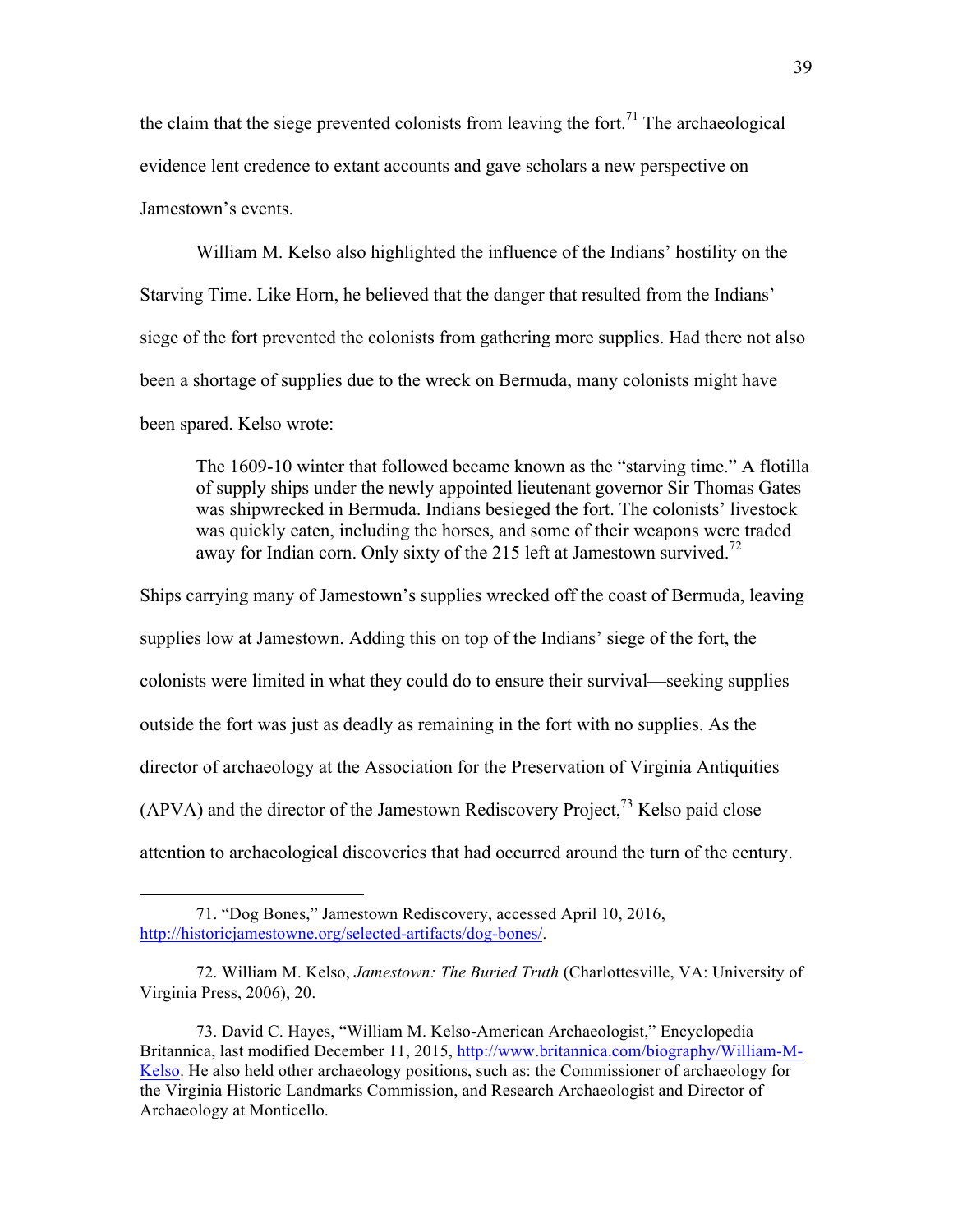These had a profound influence on Kelso's perspective, since the remainder of his book consists of archaeological findings, using them to reconstruct historical events. He explained the Starving Time through trash deposits and burial sites, using archaeological evidence to support extant accounts.<sup>74</sup>

A year after Kelso's book, Karen Ordahl Kupperman expressed a similar opinion on the cause of the Starving Time. She also added that the drought and hard winters did not help the colonists' plight. Her viewpoint demonstrated a coming shift in ideology due to scientific discoveries revealing much about Jamestown's past. Kupperman stated:

Continuing drought conditions combined with hard winters meant that pressure on food supplies and native polities was increasing while the colonists'…ability to feed themselves seemed to decline…the colonists were tearing boards of abandoned houses and ripping up palisades for firewood rather than go "into the woods a stone's cast off." Such behavior was not as bizarre as it sounds in the prevailing guerrilla warfare conditions: "It is true the Indian killed as fast without, if our men stirred but beyond the bounds of the blockhouse, as famine and pestilence did within." From inside the fort, the men knew that the "watching, subtile, and offended Indian" waited for them to die.<sup>75</sup>

She demonstrated the desperation of the colonists by relating their attempts to create fires without access to the forest, highlighting the fear the colonists felt toward the Indians during their attack. Without access to the forest and the fort's surrounding areas, the colonists had no way to survive, given the dwindling supplies within the fort. Asserting that the Indians' siege of the fort and the lack of supplies were two of the biggest factors leading to the Starving Time, she also claimed that a drought at Jamestown added to the problems that caused the famine.

<sup>74.</sup> Kelso, *Buried Truth*, 89,125-168. Evidence of dog bones and horse bones found in trash deposits dated to the Starving Time supported Percy and Smith's accounts of the famine and demonstrated the desperation of the colonists in face of Indian hostility and dwindling supplies.

<sup>75.</sup> Karen Ordahl Kupperman, *The Jamestown Project* (Cambridge, MA: Belknap Press, 2007), 251, 254. She cites Percy many times throughout her book, demonstrating her trust in his account as a result of the archaeological findings that supported his claims.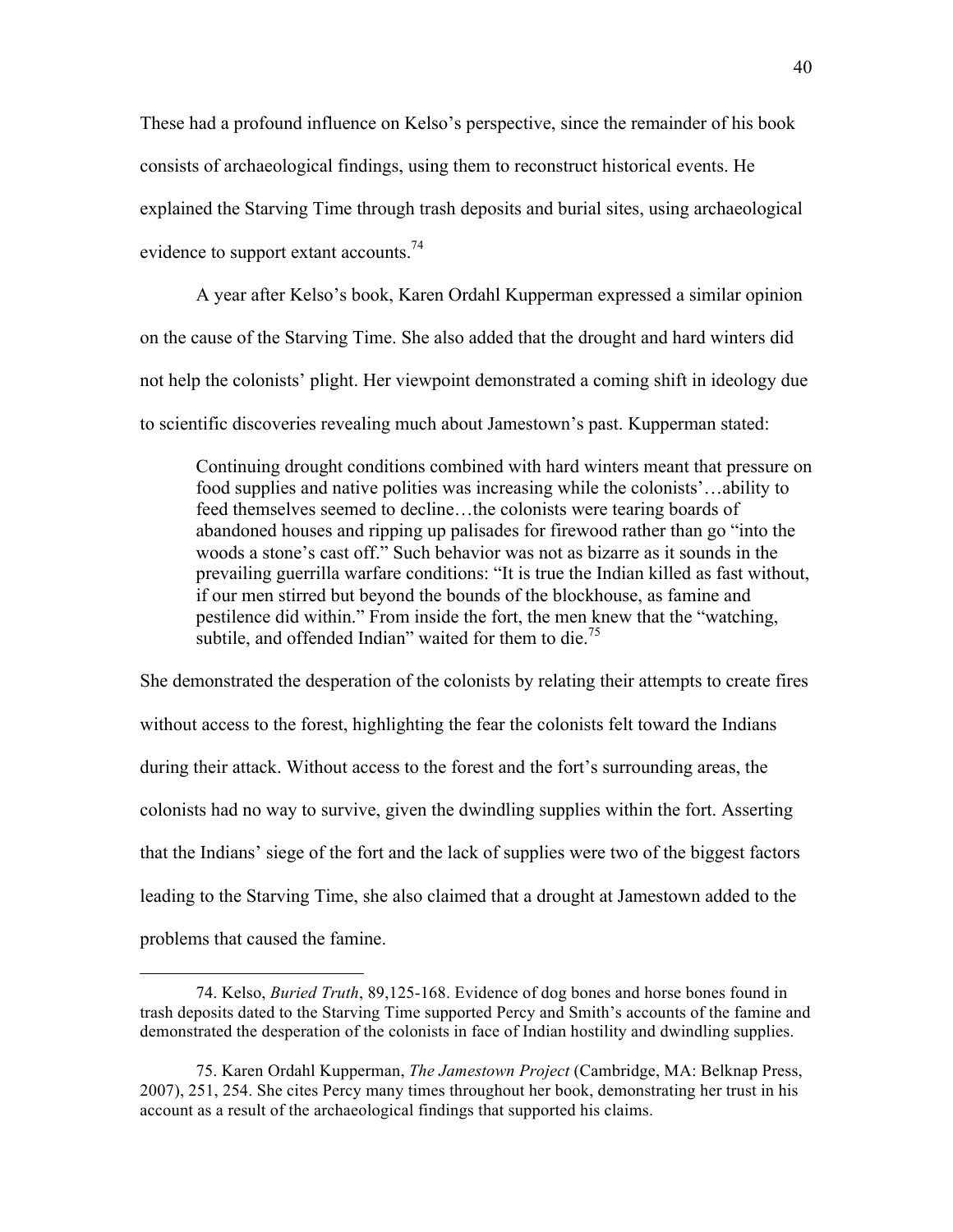Kupperman's perspective represented the beginning of a shift in historical consensus. Not only was she affected by new archaeological discoveries, as exhibited by her faith in Percy's account,  $^{76}$  but she was also influenced by recent scientific findings. Archaeology supported many of Percy's observations, creating a resurgence of scholarship that accepted his claim that Indian aggression and lack of supplies caused many to die at Jamestown. In 1998, nine years before Kupperman's book was published, a comprehensive study of tree rings from Jamestown's trees emerged, demonstrating that a drought was in fact occurring before and during the Starving Time.<sup>77</sup> This scientific study demonstrated that there were natural causes to the Starving Time in addition to the direct consequences of unorganized leadership and Indian hostility. Scientific discoveries added another dimension to Jamestown's troubles and demonstrated that Jamestown's struggle was not the result of one factor but the intersection of many factors.

Throughout the 1990s, many archaeological and scientific discoveries were made, reaffirming old ideas and leading to new multi-dimensional ideas about the Starving Time. Overall, this ideological group occurred in two waves—scholars that were influenced by World War II and scholars that were inspired by the latest discoveries at Jamestown's fort site. It was not that these were new discoveries, rather instead of relying solely on extant accounts, as in the past, archaeological evidence supported the importance of the siege and lack of supplies. Archaeology became more scientific in the 1960s, which led to new ways of collecting archaeological data. In the 1990s and early 2000s, there was a revival of storytelling as a way of understanding artifacts, placing

<sup>76.</sup> As demonstrated previously, archaeological discoveries proved much of what Percy claimed to be true about the Starving Time, including cannibalism.

<sup>77.</sup> Stahle, et. al , "The Lost Colony and Jamestown Droughts," 564-567.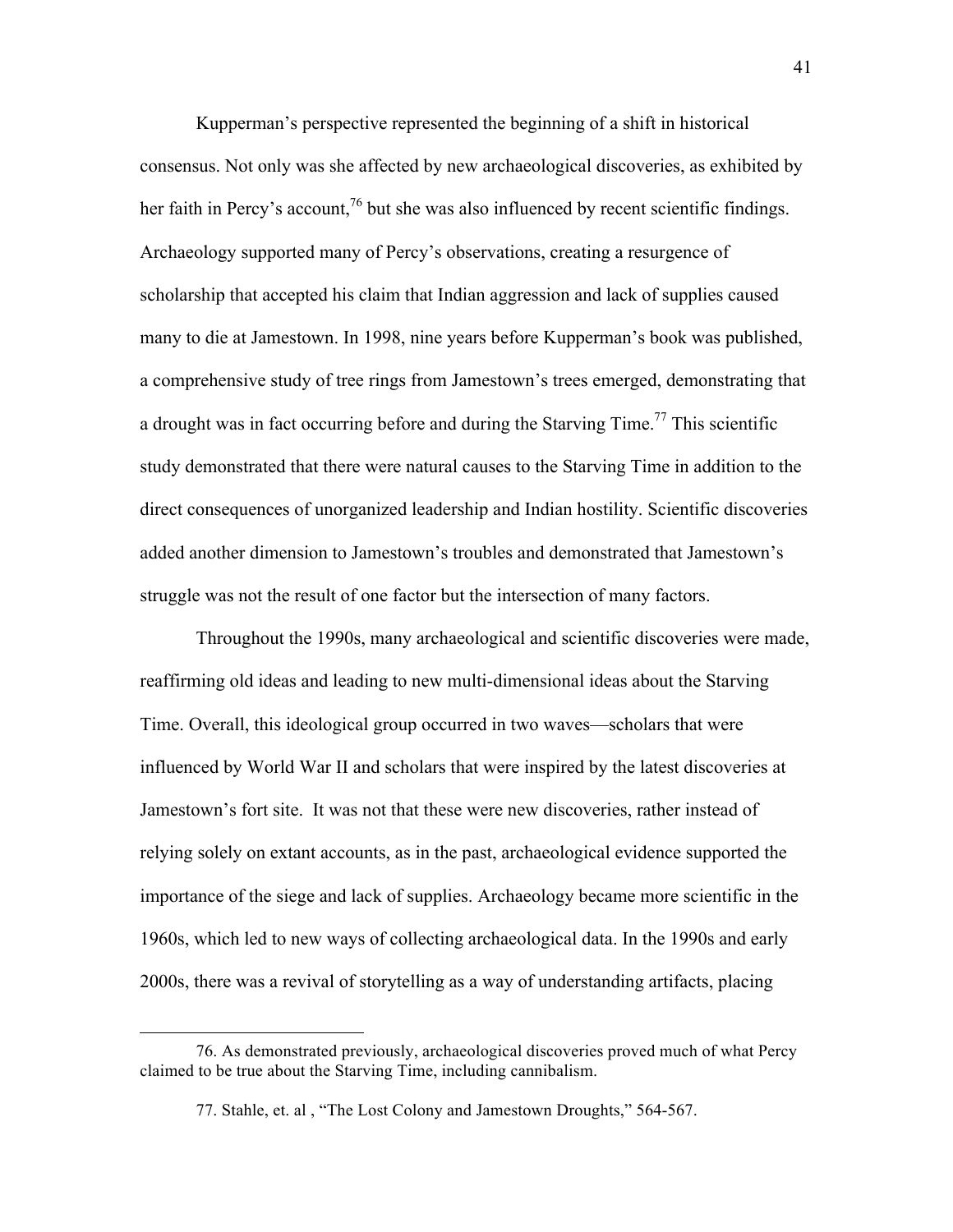these artifacts in the context of their location and a specific hypothesis. Out of this revival came a hybrid of these two types of archaeology, where archaeologists would place the artifacts within the context of history and then use scientific data to help corroborate their claims.<sup>78</sup> Archaeology was evolving and thus influencing the perspectives of Starving Time scholars.

## **Natural Explanations**

 $\overline{a}$ 

While disagreeing on what specifically caused the famine, several scholars agreed that forces in nature were a significant factor causing the famine. Humans may have worsened the situation, but neither the leadership (individually or as a group) nor the colonists as a whole could have prevented the starvation of Jamestown's people; natural explanations for the Starving Time, whether rooted in nature or in psychoanalysis, became more common. Despite the earliest publications of this interpretive group occurring well before the discovery of James Fort and numerous scientific studies on salinity and tree rings, the majority of these nature-focused explanations occurred recently, demonstrating a renewed interest in nature in the latter portion of the twentieth century and challenging the Starving Time paradigm of the mid- $20<sup>th</sup>$  century.

In 1928, J.E. Davis was the first scholar to write about nature's influence on the Starving Time. In his brief overview of this period, he claimed that nature was most at fault, as many natural phenomena struck the fort in rapid sequence and could not be controlled by the colonists. Davis wrote:

<sup>78.</sup> Kevin Greene, *Archaeology: An Introduction* (Philadelphia: University of Pennsylvania Press, 2002), 243-266.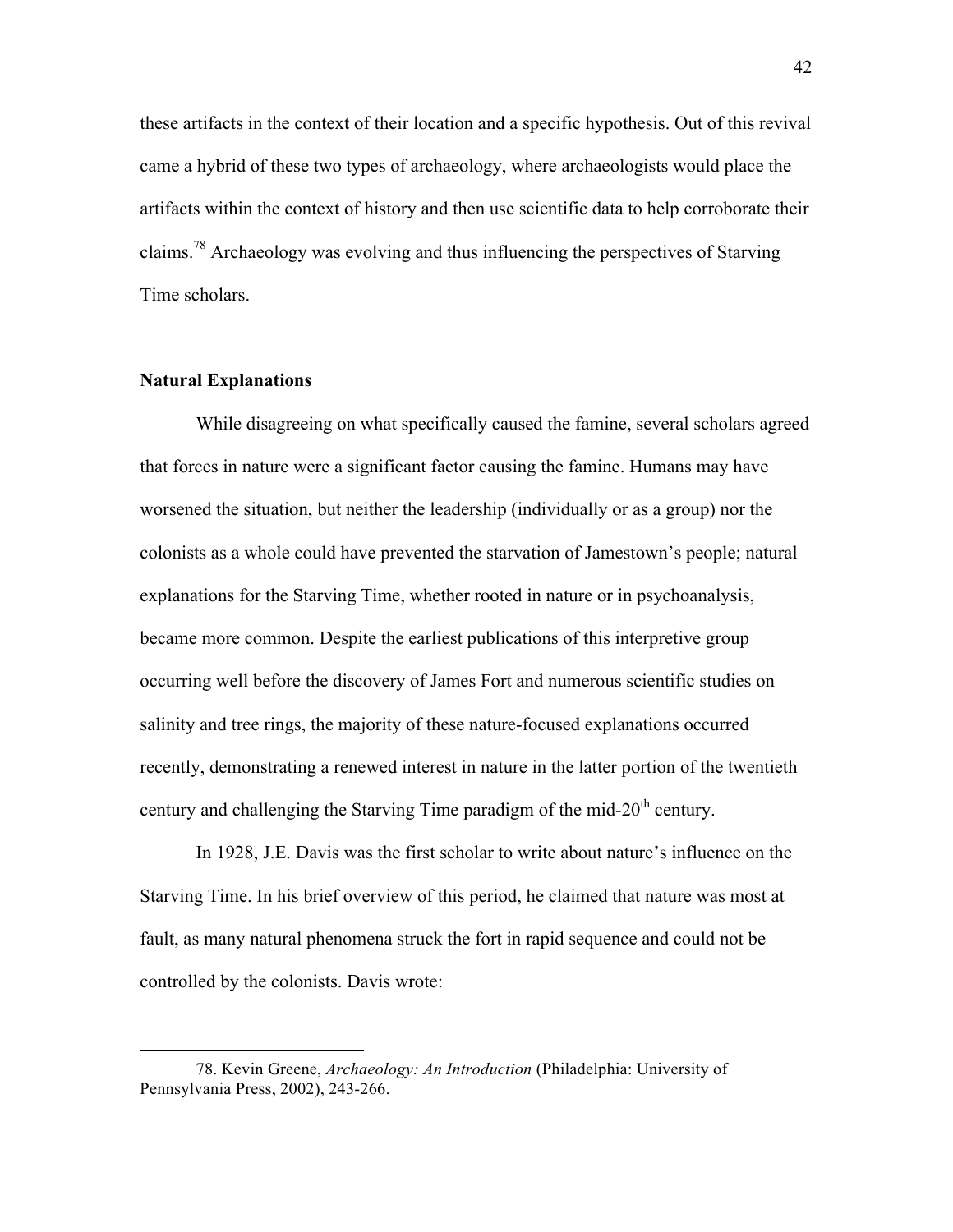Disasters continued to visit the little Colony. Fire after fire destroyed the flimsy buildings, and in the cold of winter many died of exposure, so that even the palisades were pulled down for firewood. Supplies gave out entirely and the people lived on roots and herbs. The number was reduced from five hundred to sixty in six months. $^{79}$ 

Nature seemed to be acting in opposition to the Jamestown colonists, particularly in the winter of 1609-10. Because the colonists could not prevent these "disasters" from happening, the cause of the Starving Time seemed to lie in nature. His viewpoint was not significantly influenced by archaeological discoveries, since the fort had not been discovered yet, and other impactful finds not published, until 1996. Davis relied solely on the extant accounts when forming his opinion of the famine, which included sources that were not as well-known, such as William Stith's *History of the First Discovery and*  Settlement of Virginia.<sup>80</sup> Combining Stith's account with Smith's, Davis seemed to notice the high frequency of disasters occurring at or in relation to Jamestown, such as the supply's shipwreck off Bermuda, the fires, and the cold winter, which are mentioned in both accounts. He believed these events' prominence in extant accounts was evidence of their significant role affecting the Starving Time.

Karen Ordahl Kupperman's first book discussed the role of apathy, as a psychological condition, on the colonists at Jamestown. When forced to witness their fellow colonists starve and eventually die, many settlers lost the will to live. Kupperman argued that this condition caused further malnutrition and the eventual death of many colonists. Kupperman wrote:

<sup>79.</sup> J.E. Davis, *Jamestown and Her Neighbors on Virginia's Historic Peninsula* (Richmond, VA: Garrett and Massie, Inc., 1928), 10.

<sup>80.</sup> Davis, *Jamestown and Her Neighbors*, V.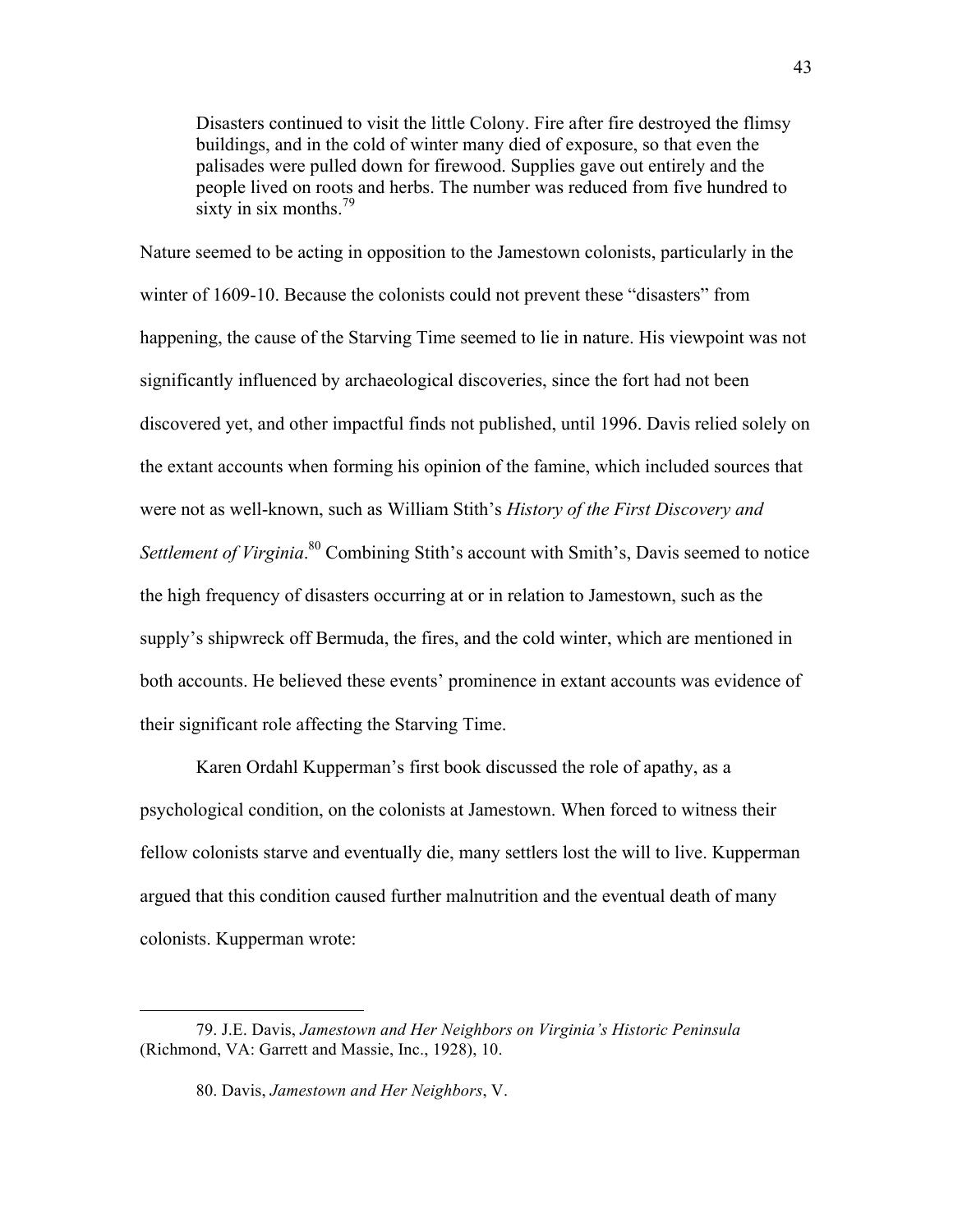Isolation and despair about the future affected many colonists, and this may have intensified the effects of malnutrition to produce the fatal apathy and…apathy produced further malnutrition. This interaction between malnutrition and psychological effects produced fatal withdrawal from life, as can be seen in a fully documented way in the experiences of prisoners of war in twentieth-century examples. $81$ 

She asserted that apathy manifested itself much like the laziness that many of the extant accounts discussed; malnutrition made the colonists lethargic and weak, forcing many to remain idle. Taking this idea one step further, she suggested that the colonists might not have been lazy but rather physically and psychologically ill.

Psychological studies conducted on prisoners of war after both World War II and the Korean War demonstrated the effects of apathy on the physical health of humans and affected Kupperman's perspective on the Starving Time. She quoted these studies in her essay to prove that apathy could have been a factor at Jamestown. She said:

Clarence L. Anderson, a medical doctor who was himself a prisoner in Korea, gave an extensive interview in which he analyzed the phenomenon [apathy] and its causes. As he described it, and if differences between seventeenth and twentieth-century phrasing are allowed for, this "give-up-itis" begins to sound very much like the "most strange Condition" of the "distracted and forlorn" colonists at Jamestown…Malnutrition was a leading cause of death in the prison camps, but Anderson believed that "almost all cases of malnutrition were aggravated, if not actually caused, by the prisoners' disinclination to eat unfamiliar foods."<sup>82</sup>

Dr. Anderson proved through his studies that apathy could result in malnutrition. Many soldiers lost their will to live because they were forced to watch their brothers in arms die in combat or of camp diseases, causing lethargy and a lack of appetite. New trends in psychology about soldiers in World War II led Kupperman to look at apathy as a factor in

<sup>81.</sup> Karen Ordahl Kupperman, "Apathy and Death in Early Jamestown," in *Journal of American History* 66(1979): 25.

<sup>82.</sup> Kupperman, "Apathy and Death," 29-30.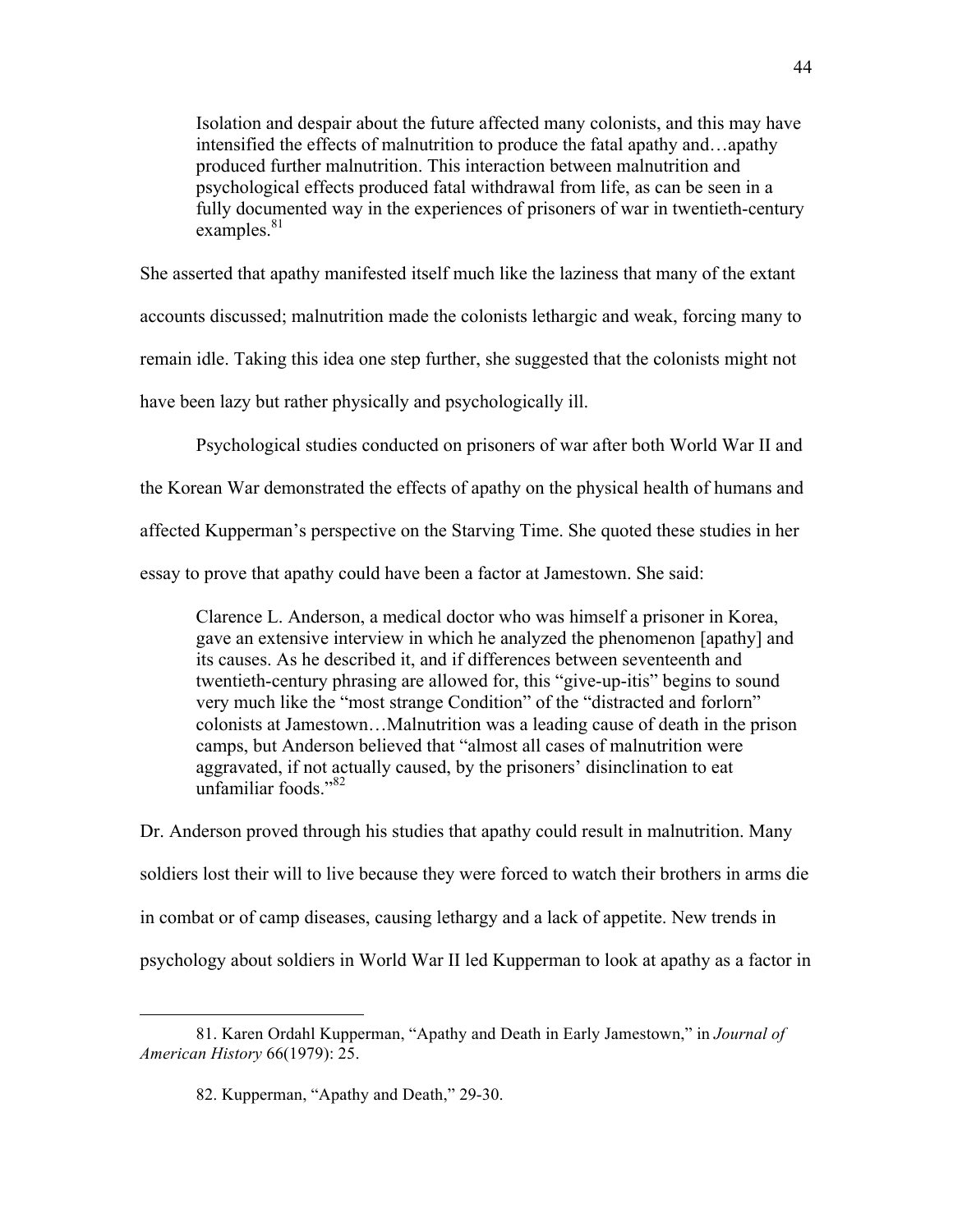the Starving Time. The colonists were not necessarily to blame for the famine; other factors played into their starvation.

The same year James Horn wrote his essay, he also published a book that expanded on his previous ideas and reflected recent scientific discoveries.<sup>83</sup> Diverting blame from the colonists as he had in his essay, Horn claimed that a drought prevented the growth of crops, exacerbating the shortage of supplies, and caused the deadly famine. In addition to the drought, he argued that diseases, brought to Jamestown by the third supply, spread rapidly, increasing the death count and causing a further decrease in supplies. He argued:

Virginia continued in the grip of a severe drought that had led to serious food shortages among the Powhatans as well as the English…The *Diamond* brought the plague with her from England, and pestilence spread rapidly through the settlement as sanitary conditions deteriorated.<sup>84</sup>

The drought prevented the colonists from augmenting their supplies, as there were few crops to harvest. Confined to the fort due to the Indian siege, supplies diminished quickly and diseases brought by the third supply spread fast. Horn's argument demonstrated that the colonists could not have done anything to prevent the famine, as the drought and illness made famine difficult to fight.

Writing the same year as Horn, Robert Appelbaum shared a similar opinion. He argued that America was not as plentiful as the English expected it to be and noted that even the Indians struggled to grow enough crops to support themselves, despite their familiarity with Virginia's climate and soil. Appelbaum noted:

<sup>83.</sup> Horn, "The Conquest of Eden." This essay is discussed in the "Indian Hostility and Lack of Supplies" section of this paper.

<sup>84.</sup> James Horn, *A Land as God Made It: Jamestown and the Birth of America* (New York: Basic Books, 2005), 174, 176.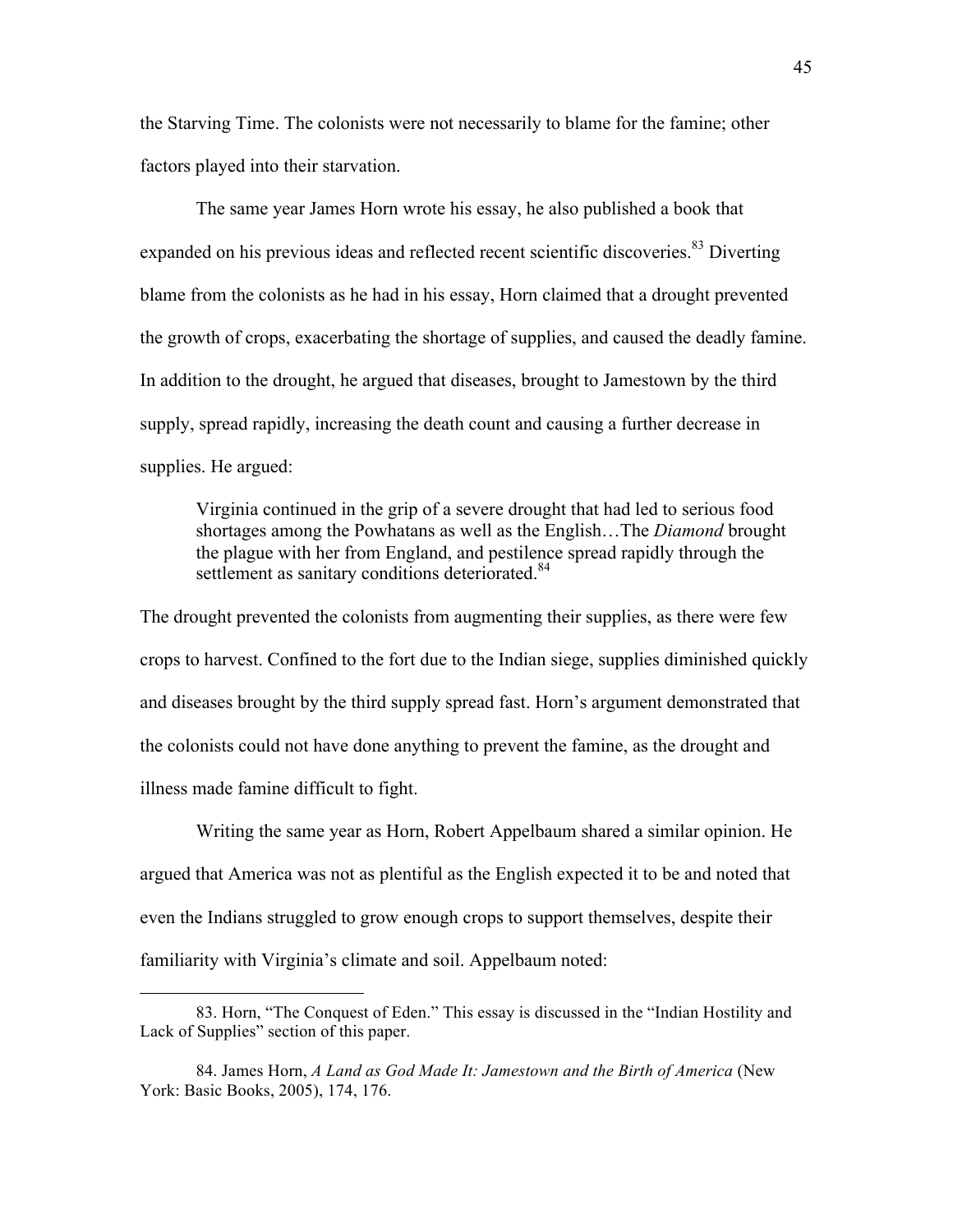They [the English colonists] expected hunger to be as missing from the Americas as it was from Britain. If anything, they expected more plentiful supplies of foodstuffs in the Americas than at home, such that as many gentle travelers would continue to live as sumptuously as they were accustomed to at home, so members of lower classes would actually improve their standard of living. And instead, again, they found hunger everywhere they went…whether among themselves, struggling to survive, or among the Indians, who prospered, paradoxically, in a condition of perpetual hunger. $85$ 

The English's expectations of what the New World held were starkly different than reality. They expected to be able to grow food, but Virginia was experiencing a severe drought that even prevented the Indians from successfully feeding their people. Like Horn, the scientific evidence of the drought affected Appelbaum's perspective.

In 1991, a comprehensive study of tree rings in the tidewater region was published. The study indicated that the Starving Time occurred during one of the worst droughts in Virginia history and claimed that a more organized colony still would have struggled to succeed.<sup>86</sup> Horn's perspective of the Starving Time reflected the data in the tree-ring study; the drought made it difficult for the colonists to support themselves and became a leading factor in the cause of the famine. Similarly, Appelbaum alluded to the drought by demonstrating that Virginia's climate destroyed the colonists' expectations regarding the growth of food. His discourse also considered the Indians' lack of food,

<sup>85.</sup> Robert Appelbaum, "Hunger in Early Virginia: Indians and English Facing Off Over Excess, Want, and Need," in *Envisioning an English Empire: Jamestown and the Making of the North Atlantic World*, eds. Robert Appelbaum and John Wood Sweet (Philadelphia: University of Pennsylvania Press, 2005), 215.

<sup>86.</sup> Stahle, et. al , "The Lost Colony and Jamestown Droughts," 566. Tree-ring studies work by comparing the growth ring chronologies of specific types of trees, in this case baldcypresses, to the Palmer hydrological drought index (PHDI). Thinner rings demonstrate slow growth while larger rings indicate normal or extreme growth. The size of the ring reflects the tree's growth pattern. The article states, "Jamestown colonists have been criticized for poor planning, poor support, and a startling indifference to their own subsistence. But the tree-ring reconstruction indicates that even the best planned and supported colony would have been supremely challenged by the climate conditions of ...1606-1612."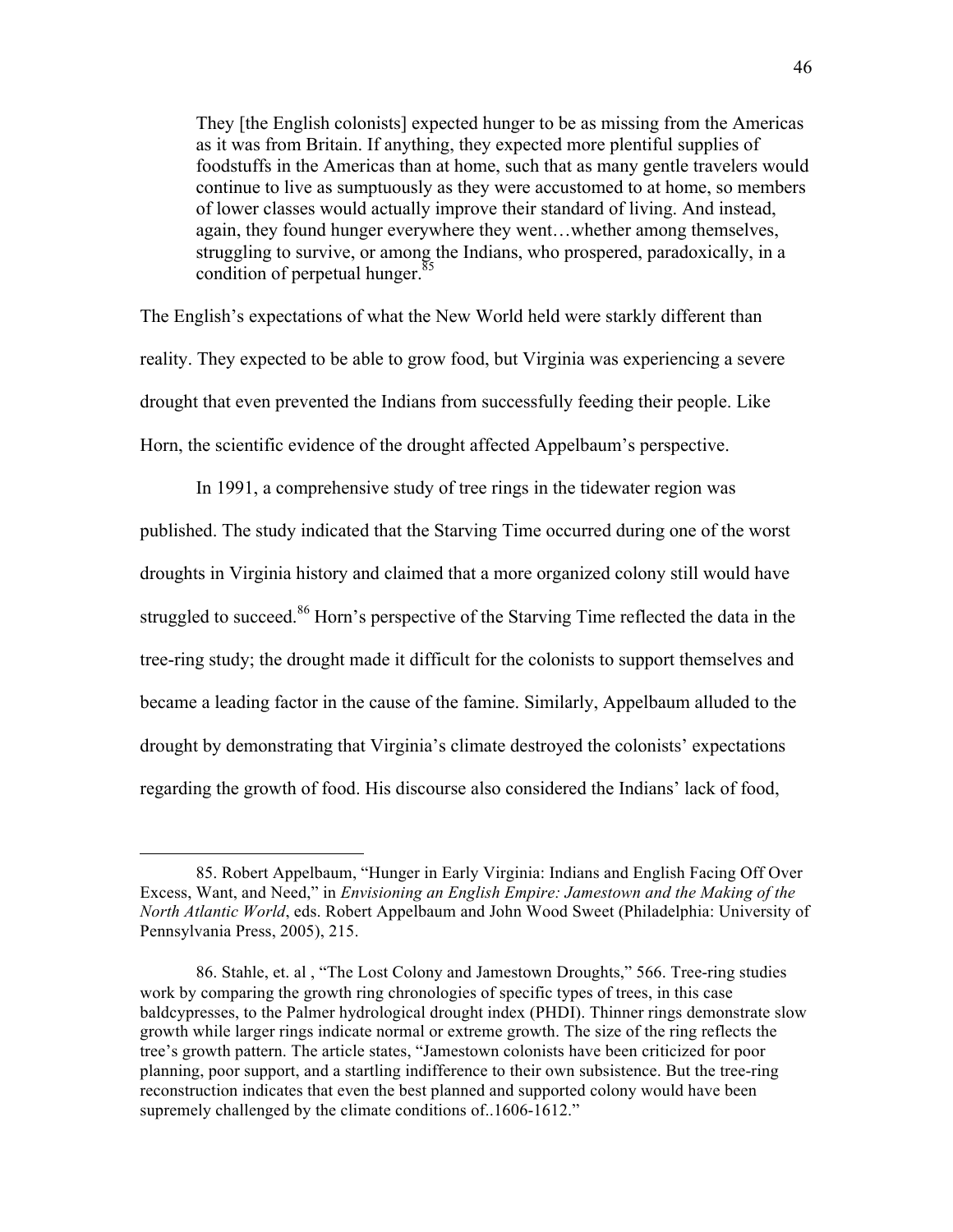further emphasizing that nature played a role in the Starving Time, as the Indians were experts at surviving in Virginia and should have been able to provide for themselves. Without the scientific evidence supporting the drought, Horn and Appelbaum may not have expressed the same opinions.

Overall, this group of scholars was affected by scientific discoveries, whether these studies were specifically about Jamestown or were applicable to Jamestown's situation during the Starving Time. Despite the early scholarship claiming a natural explanation, the remaining scholars in this category were clearly influenced by scientific findings. Kupperman cited the psychological study many times throughout her essay, demonstrating its importance to her opinion, while Horn's ideas paralleled those of the tree-ring study, fully relating the effects of the drought on Jamestown. Appelbaum more abstractly discussed Jamestown's problems, claiming that even the Indians were struggling to cultivate their crops and showing that nature must have been a factor in the Starving Time. Science and archaeology were, in themselves, influences on these historians, not only by challenging their understandings of Jamestown but also by providing evidence to back up their ideas.

#### **Blaming the Virginia Company of London**

While many scholars condemned the domestic colonial government for its lack of leadership and organization, others held the Virginia Company responsible, claiming that it was the company's duty to send adequate supplies to the colony. Some even asserted that, with the creation of a new charter in 1609, the company officials doomed Jamestown because they changed the structure of the government and appointed a new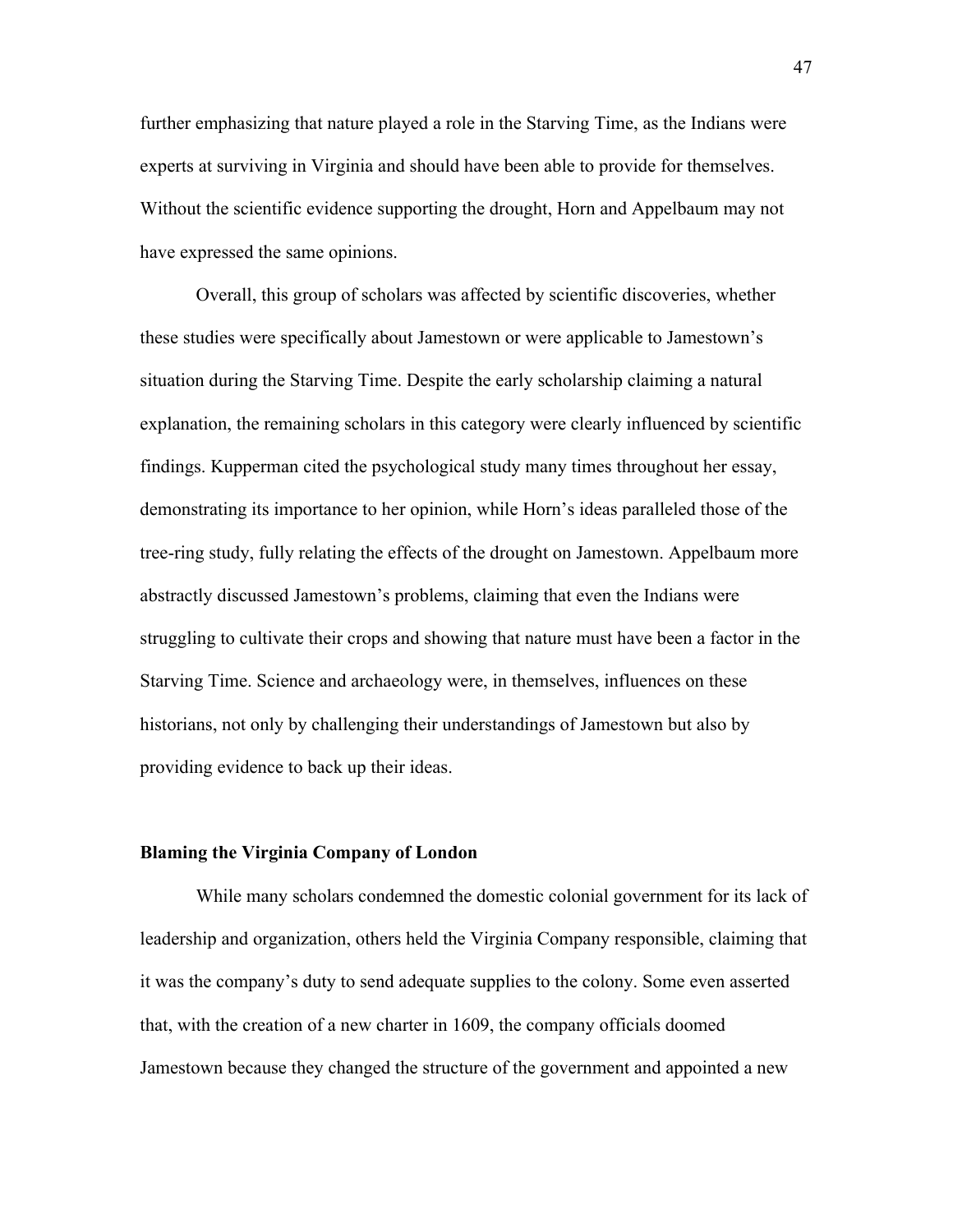governor, who was not present within the colony. This change in Jamestown's organization further complicated daily life for the settlers because it further confused the already unorganized leaders of the colony. Two of the three scholars who blame the Virginia Company, rather than the colonists or Jamestown's government, served in World War II, while the other was a mature adult during that war. This shared experience combined with a shared viewpoint reflects how current events affected scholars' writings.

Carl Bridenbaugh was the first of these historians to blame the Virginia Company for the famine at Jamestown. Writing in 1980, Bridenbaugh condemned the Company for not sending enough supplies to Jamestown. The Company shareholders were in charge of ensuring that the colony had enough supplies to survive, but failed to do so.<sup>87</sup> Whether the voyage took longer than expected, forcing the sailors to dig into the Jamestown's supply, or the Company sent more people to the colony, failing to factor in the added number to the amount of supplies, was not discussed in Bridenbaugh's work, but he was adamant that the Company was to blame. He also claimed that, despite writing a new charter, the Virginia Company officials did very little to organize the colony. The Company's lack of supply shipments and dearth of organization contributed to the famine, nearly wiping out the young colony. Bridenbaugh wrote:

During its entire history, the Virginia Company's officials appear never to have thought it was their duty to see that the colony was properly supplied with food. When Ralph Hamor and Sir Thomas Gates "sailed sadly up the river" to Jamestown in the Spring of 1610, right at the end of the "starving time," they found not more than "three score persons therein, and those scarce able to goe [it] alone, of welnigh six hundred not full ten months before"—a ratio of 1 to 10.<sup>88</sup>

<sup>87. &</sup>quot;The Second Charter of Virginia; May 23, 1609," Yale Law School, accessed April 15, 2016, http://avalon.law.yale.edu/17th\_century/va02.asp.

<sup>88.</sup> Carl Bridenbaugh, "Chapter IV: Life and Death at Jamestown," in his book *Jamestown: 1544-1699*, (New York: Oxford University Press, 1980), 45. The "Virginia Company Officials" referring to the government officials in London who were in charge of the Colony.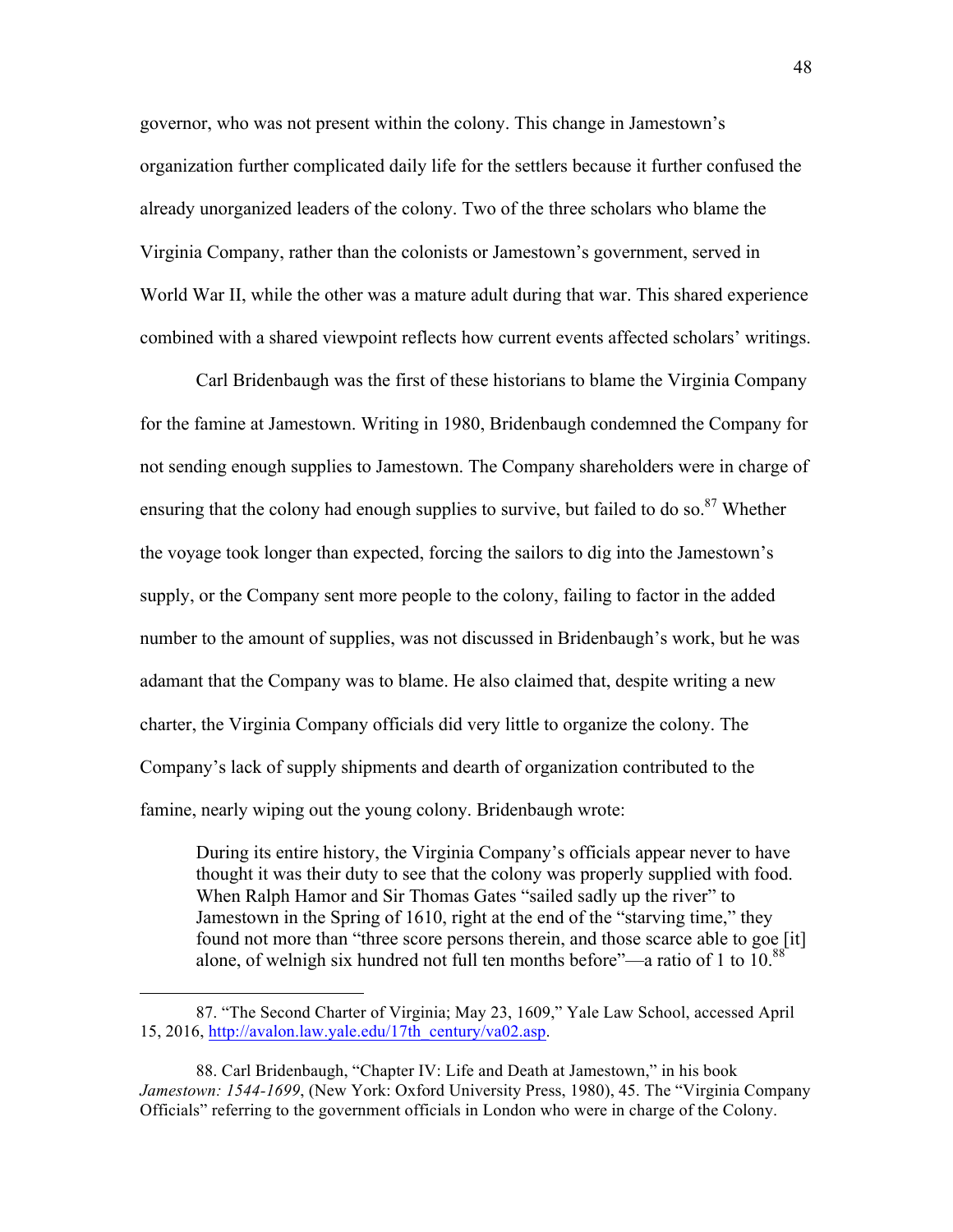Bridenbaugh blamed those in charge of the Virginia Company for the Starving Time because they failed to send enough aid during the colony's time of greatest need. Officials in London did not pay enough attention to the Jamestown's needs because they were too focused on generating profits and never sent enough material or organizational aid.

Written in 1980, well after World War II, Bridenbaugh's experiences in the war seem to have stuck with him, or rather, the aftermath of the war stuck with him. After the end of the Second World War, Europe lay in pieces economically, politically, and physically. There were virtually no countries untouched by the war. A destroyed Europe caused the powerful, more stable United States to come to Europe's rescue through foreign aid plans, such as the Marshall Plan. The majority of the American populace agreed that America should help put Europe back on its feet after the end of the Second World War. In fact, support for the plan remained high throughout the implementation of the Marshall Plan. At the beginning, 51 percent of the people polled approved of the Marshall Plan.<sup>89</sup> Bridenbaugh, having seen the destruction of the war through his time in the U.S. Navy,  $90$  seems to have been among those who supported sending aid to Europe. Living in a society where aid was given, it probably seemed wrong to him that the Virginia Company did not send enough supplies to one of its satellites. Since the colony was so dependent on England, by the Charter written by the Company officials, it only

<sup>89.</sup> Gallup Organization, "Gallup Poll (AIPO)," The Roper Center for Public Opinion Research (October 1947), accessed December 6, 2015, USGALLUP.47-405.QKT08C.

<sup>90.</sup> Brooke Hindle, "Carl Bridenbaugh," *Proceedings of the Massachusetts Historical Society* 104 (1992): 194-195.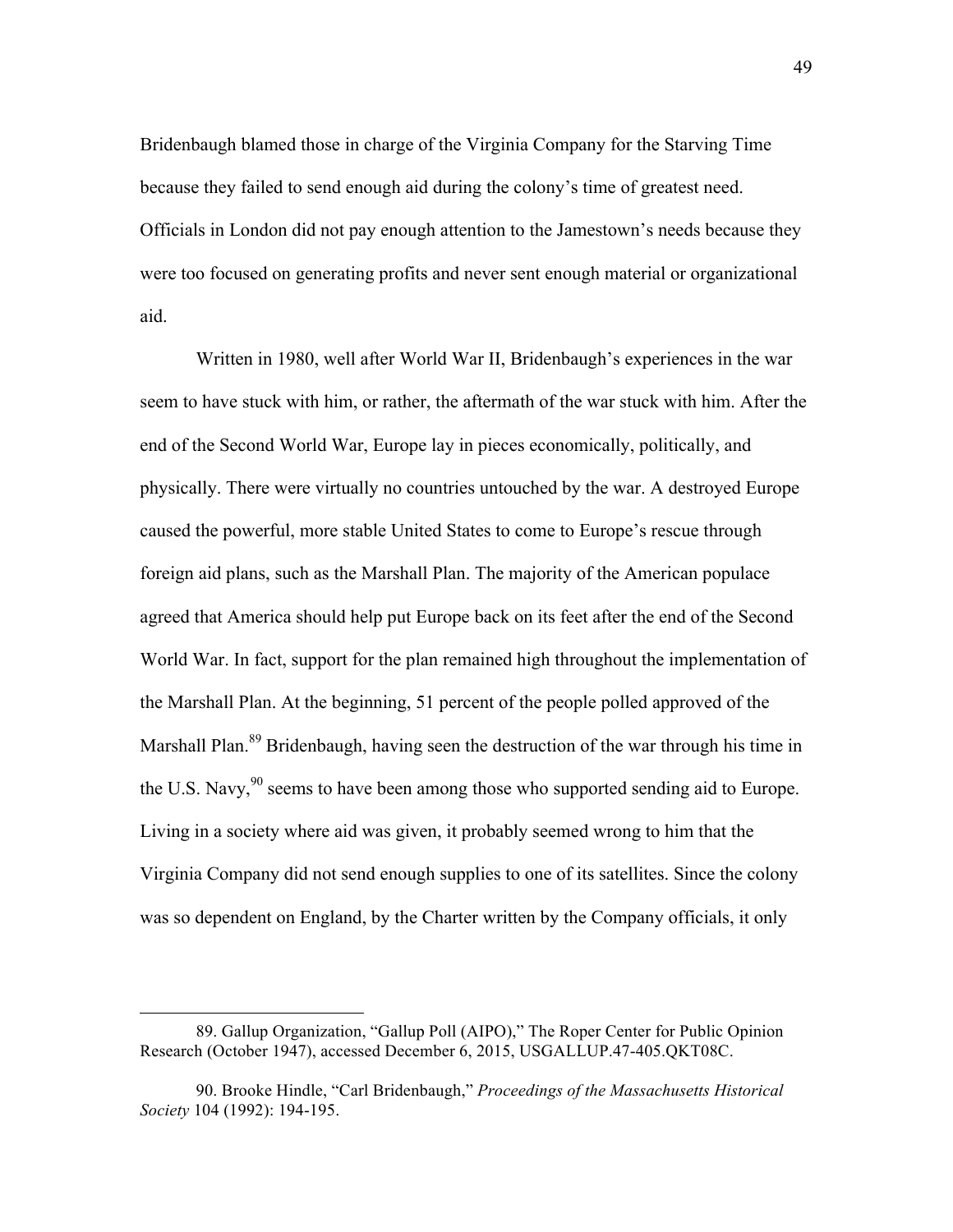seemed just that the stockholders send adequate supplies and aid in the organization, just like the United States was helping a devastated Europe.

Similarly, David Freeman Hawke's analysis of the Starving Time blamed the famine on lack of preparation by the Virginia Company. Instead of blaming the Company for not sending enough supplies, Hawke claimed that the Company officials did not prepare the colonists well enough for what they would face in the Americas. He stated, "First-comers…arrived too weak to hunt…But even those with energy to explore the forests were handicapped; few were familiar with guns…In time the settlers learned how to draw their food from the water, the sky, and the forest."<sup>91</sup> While new research and archaeology has proven much of this to be simply untrue, Hawke believed that the officials in England should have done a better job preparing colonists to live in Virginia. They did not set the colony up to succeed.

While he had no specific background involving World War II, Hawke was a teenager when the time the war began but was well into his 20s by the time the Marshall Plan was implemented. Like Bridenbaugh, he seemed to believe that sending aid to Europe was the right thing to do, as one goal of the Marshall Plan was to prepare Europeans for future success by training them in industry and farming, ensuring them a more prosperous future.<sup>92</sup> Therefore, his claim that the Virginia Company did not prepare the colonists well seemed to be a justifiable reaction to the positive strides the Marshall Plan was making to aid Europe. According to Hawke, the Company did not care enough

<sup>91.</sup> David Freeman Hawke, *Everyday Life in Early America*, (New York: Harper & Row, 1989), 74.

<sup>92.</sup> Thorsten V. Kalijarvi, *Introduction and Chronology of the Marshall Plan From June 5 to November 5, 1947* (Washington: Library of Congress Legislative Reference Service, 1947), 1-3.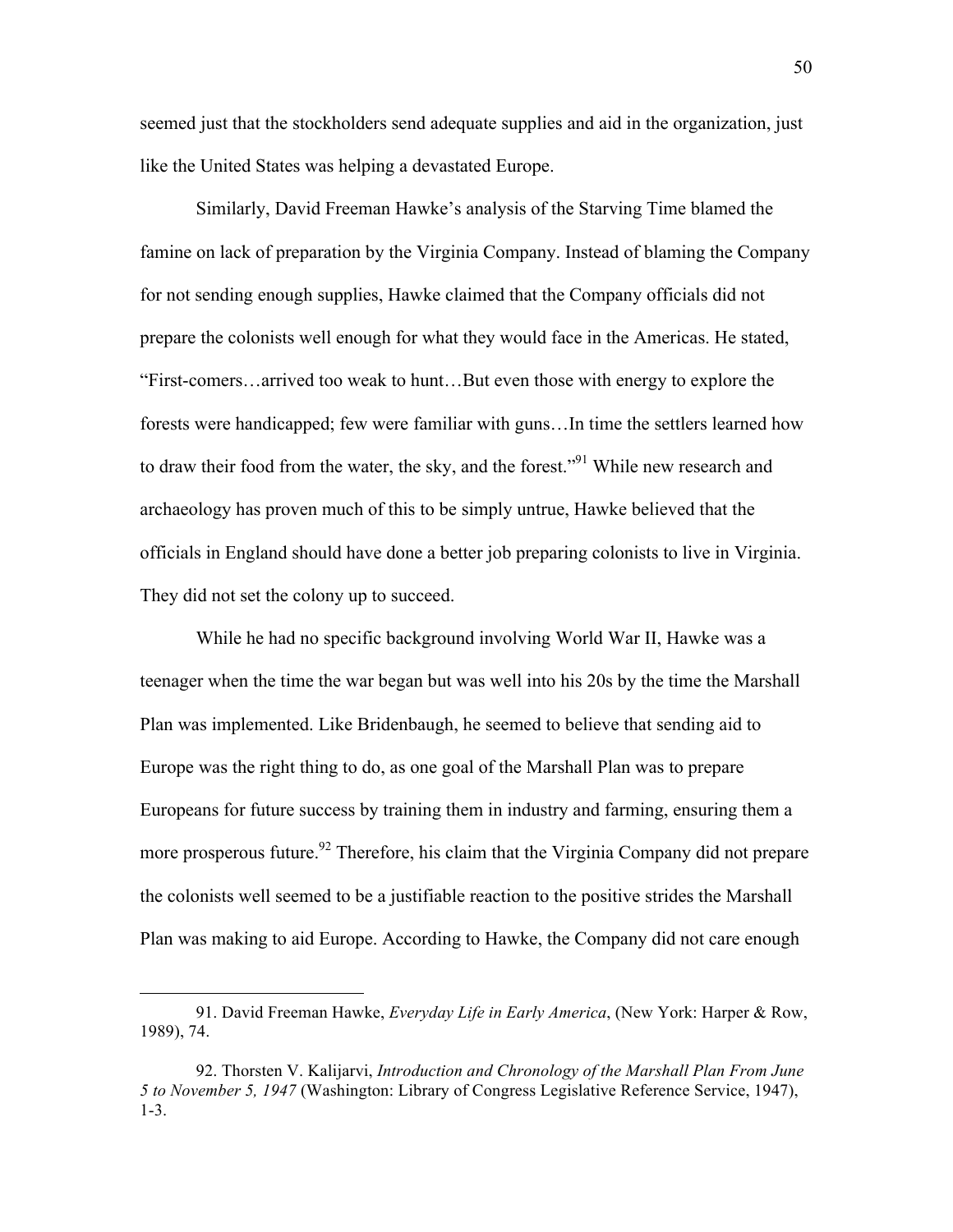about the fate of its colonists, a stark contrast to what had been happening in Europe under the aid of the Marshall Plan.

As more of Jamestown's artifacts were discovered in the fort and historians continued to question original accounts of the Starving Time, scholars increasingly placed the cause of the famine at the feet of the Virginia Company and its demand for profit. Ivor Noël Hume asserted that the Company's demand for trade goods became the main priority after the reorganization of Jamestown's government, which made it difficult for the colonists to focus on their own survival. According to Hume, the settlers were put to work to make a profit for the failing Virginia Company. The Company's stockholders did not know or care about the issues that were occurring at Jamestown, as they were too infatuated with the idea of making money. Hume stated:

The 1607 arrivals numbered 104 or 105 men and boys, half of whom were dead by year's end. Captain Christopher Newport who had commanded the original fleet returned with two ships of supplies early 1608, but soon after he docked the fortified Jamestown caught fire. The conflagration destroyed most of the equipment and possessions already there. Rather than forwarding the settlement's progress, Newport's help focused on picking up the pieces from the charred ruins of the first year's meager accomplishments. Nevertheless, his orders from the Virginia Company of London, the joint-stock enterprise that owned the colony, were to return with saleable commodities that would begin to repay the investors<sup>93</sup>

Instead of allowing the colonists to replenish what was lost in the fire, the stockholders were too worried about making a profit. Hume highlighted the many duties the Virginia Company forced the colonists to complete, failing to give the colonists time to hunt, fish, or grow their own food. In the eyes of the Company officials, the colonists only duties were to the Company's profit not to their own health.

<sup>93.</sup> Ivor Noël Hume, "We are Starved", *1607: Jamestown and the New World*, (New York: Rowman and Littlefield Publishers, Inc., 2007), 68.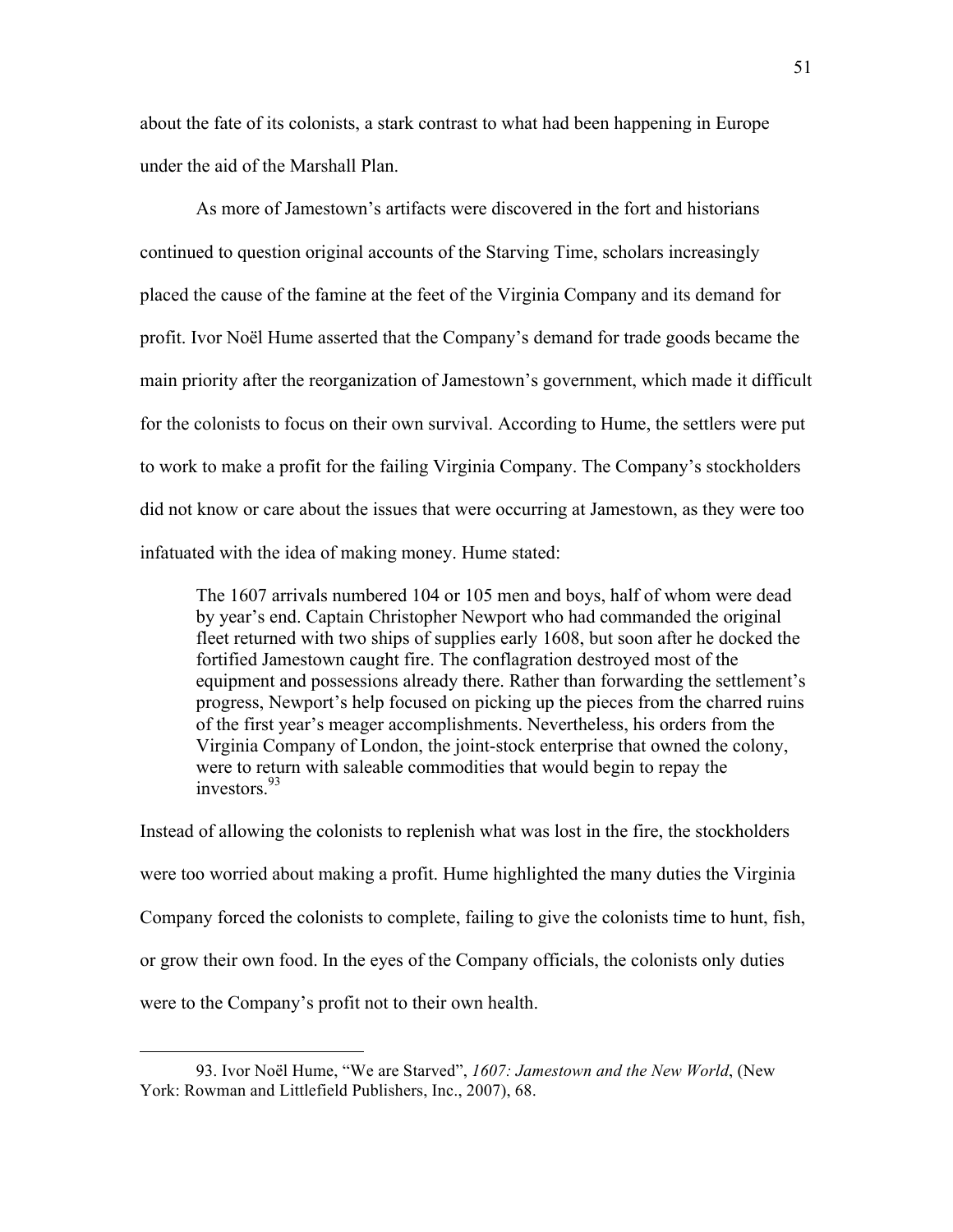As a soldier in the British Army, Hume had a front-row seat to the devastation that occurred in Europe during the war.<sup>94</sup> Like Bridenbaugh and Hawke, Hume seemed to support Marshall Plan aid being given to Europe and compared what was happening in Europe to the events that occurred at Jamestown during the Starving Time, believing that, had the Virginia Company allowed the people of Jamestown to provide for themselves or provided its people with enough food to survive, the Starving Time would not have occurred.

Historians who had lived through or fought in World War II expressed their frustration at the Virginia Company's lack of aid to Jamestown as a stark contrast to the aid that America was sending to Europe. Seeing how successful that plan was, it was hard for these scholars to understand why the Company failed to adequately supply its colonists. In condemning the shortage of aid given by the Virginia Company, scholars expressed their support of foreign aid and set themselves apart from other historians influenced by the Marshall Plan. Where others focused on the shortcomings of the Plan, reflecting these shortcomings on Jamestown, scholars in this group contrasted the positive qualities of the Plan with the shortcomings of the Virginia Company. Condemning officials abroad does not necessarily reflect dissatisfaction with current events but can, and does in this instance, express support for current events and disapproval of those in the past. Living in an "aid society," these scholars found the dearth of aid given to Jamestown troubling.

## **Conclusion**

<sup>94.</sup> Ivor Noël Hume and Henry M. Miller, "Ivor Noël Hume: Historical Archaeologist," in *The Public Historian* 33 (2011): 9.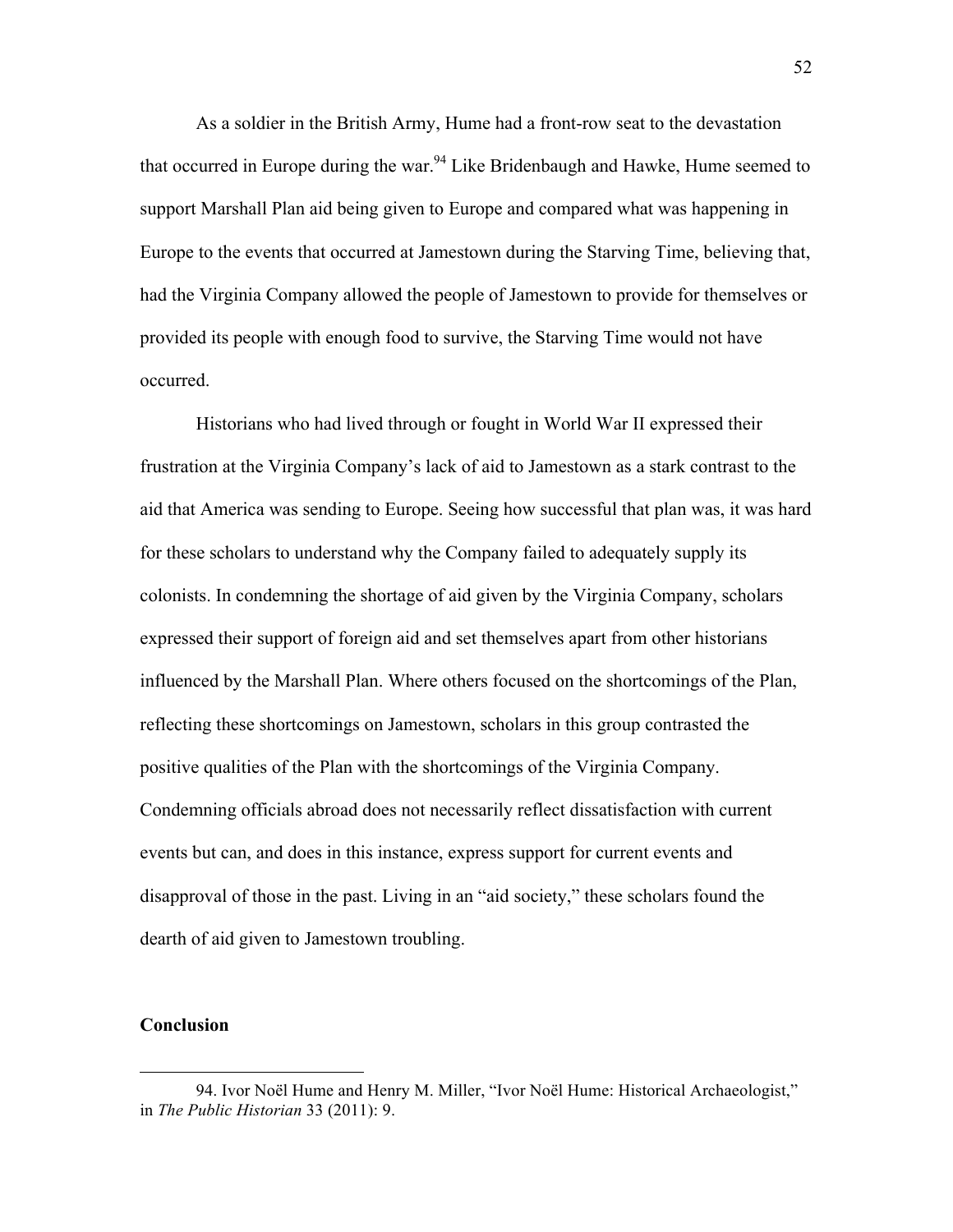Despite the differences between these groups, each scholar was affected by what was going on around them—whether political or economic circumstances, wars, or new innovations in science. Contemporary events influenced their opinions and interpretations, helping lead to great diversity in the perceived causes of the Starving Time. Whether writers were aware of these influences is less important than our understanding of them. What is most relevant is the fact that there are significant parallels between current events and their ideas behind their interpretations. These patterns can help us better understand how we write history, how our own environment influences our interpretations, and the fluid nature of our own discipline.

In the paragraphs before this, I argued that scholars blaming the colonial leadership were affected by the politics behind economic events of their time, whereas those who blamed the Virginia Company were influenced by the devastation in Europe, the struggle to recover after World War II, and the economic aid plans that transpired after the war. Generally, writers who criticized specific leaders for either abandoning the colony or their unorganized leadership were influenced by their disenchantment with key political figures. On the contrary, scholars who condemned the Virginia Company praised American economic policies, believing that Company officials could have done more to prevent the famine, thus contrasting their positive experiences with the negative experiences at Jamestown, seeing beneficial economic policies as more of a norm than an exception.

Writers who criticized the colonists for their idleness placed immense faith in the extant accounts of individual authors, like Smith and Percy, because further analyses of these accounts were inessential to their broader topics. Targeting specific audiences based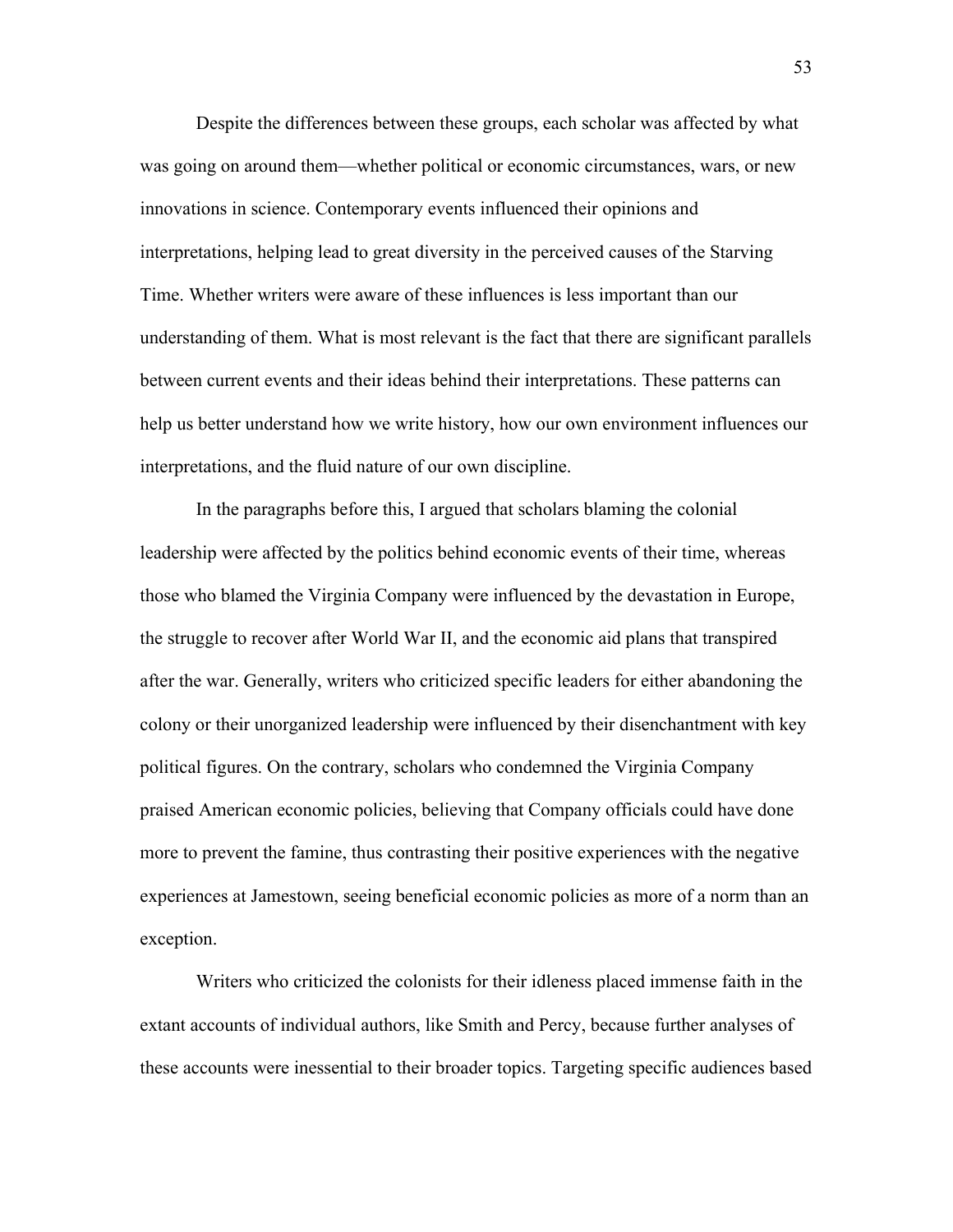on a more specific topic, these publications were not meant to analyze Jamestown's history, but to discuss new themes, such as architecture, and teach important skills, like how to analyze a historical document. Scholars in this category were providing background information in order to better prepare their audiences for their true focus; these sections were not meant to analyze the Starving Time but present the facts presented in extant accounts. They express identical opinions due to their reliance on extant accounts, merely reflecting the perspectives of Smith and Percy.

Those who believed the Indians' hostility was an important factor in causing the Starving Time can be broken into two distinct groups. The first group, writing in the midtwentieth century, related the food shortages in Europe after World War II to the famine at Jamestown, demonstrating that hostility prevented both Europeans and Jamestown colonists from providing for themselves. Later scholars were more influenced by archaeological discoveries, such as the discovery of the original fort, trash deposits, and burial sites. These discoveries provided new evidence forcing them to reconsider earlier claims, inspiring them to look at the relationship between the Indian siege and the famine from a different perspective.

Scholars who took more natural approaches to explaining the devastation of the Starving Time were influenced by recent scientific discoveries. The examination of treerings confirmed the existence of an unusually harsh drought occurring during the famine, which influenced two of these historians. One was inspired by a psychological study on apathy as a cause of malnutrition, which made this scholar compare the psychological affects of apathy to the laziness discussed in extant accounts. A surge of scientific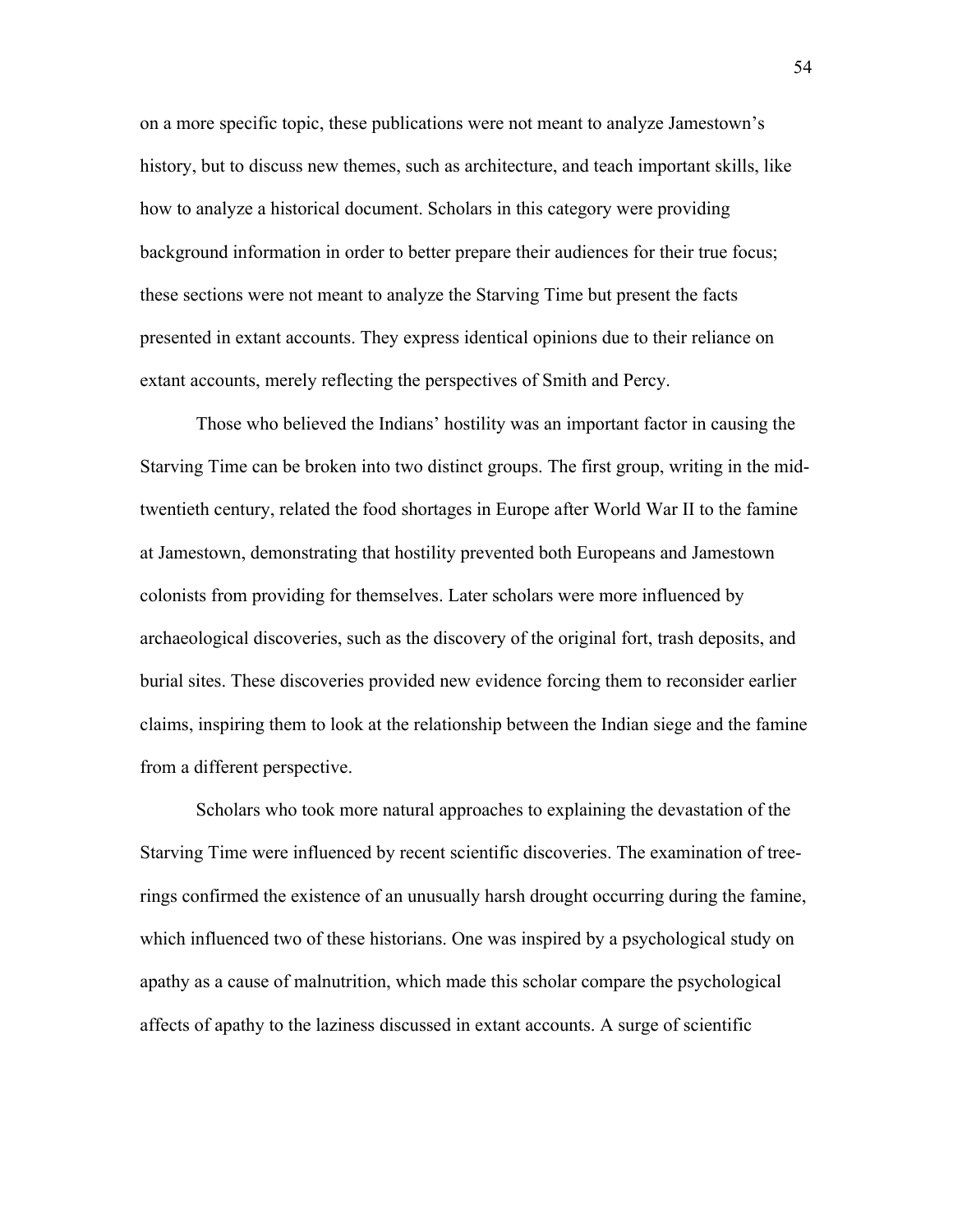discoveries produced both new theories and evidence to explain abnormal phenomena at Jamestown.

It is important to note that nearly all of the scholars who wrote multiple publications about the Starving Time changed their viewpoints, thus providing further proof modern events and ideas were affecting scholarly writing. Hume's life experiences significantly influenced his interpretations, first choosing to blame Percy for his disorganization, then blaming Indian hostility for preventing the colonists from augmenting their supplies, and finally blaming the Virginia Company for not supporting their colony adequately. Aside from Hume, Kupperman, Horn, Bernhard, and Hatch all changed their perspectives based on current events and their changing audiences, demonstrating how recent history affects the past unintentionally.

Oftentimes, historians try to pinpoint a single cause of an event in history, when in reality, such events are the result of an accumulation of factors. The drought prevented the colonists from accumulating enough crops to supplement their dwindling supply, while disease and Indian aggression prevented the hunting of animals and the gathering of other provisions. A more organized government, both abroad and within the colony, might have saved the lives of many colonists. Each of these factors played a crucial role in the devastation of the Starving Time; the famine at Jamestown was the result of many factors and not of a single dominant problem.

When analyzing historical documents, it is important to attempt to look at history from that time forward, instead of looking back at the past knowing how things will turn out. Examining history with an objective lens is difficult to do, as we carry our experiences with us wherever we go and no matter what we do. While this analysis

55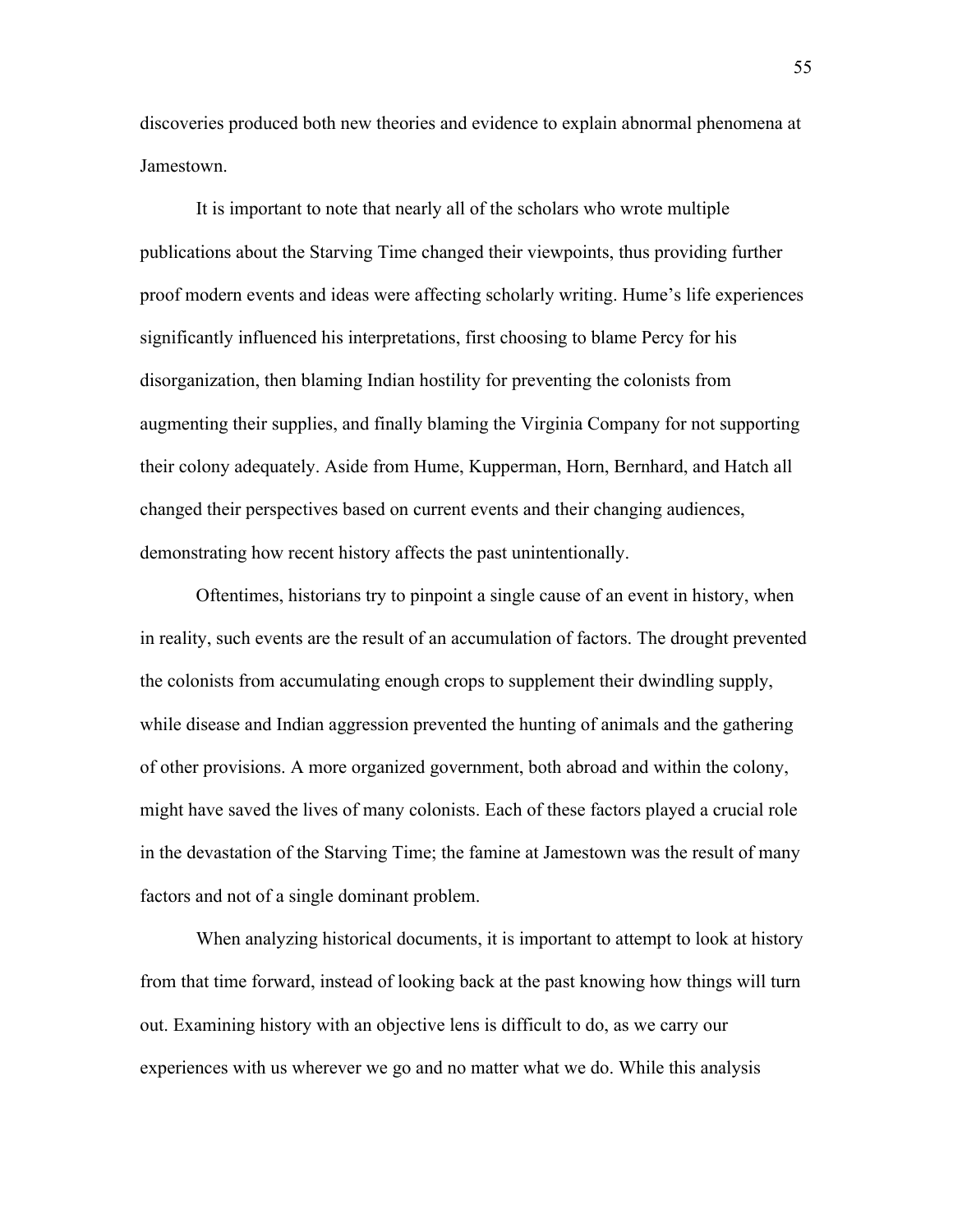demonstrates the effects of current events on historian's perceptions of history, the influences in this paper are by no means definitive. Rather, in utilizing historians' personal histories, I have opened the door to understanding their biases, providing a thoughtful and reasonable beginning to a never-ending discussion. As, history shapes our ideas, just as much as our ideas shape history.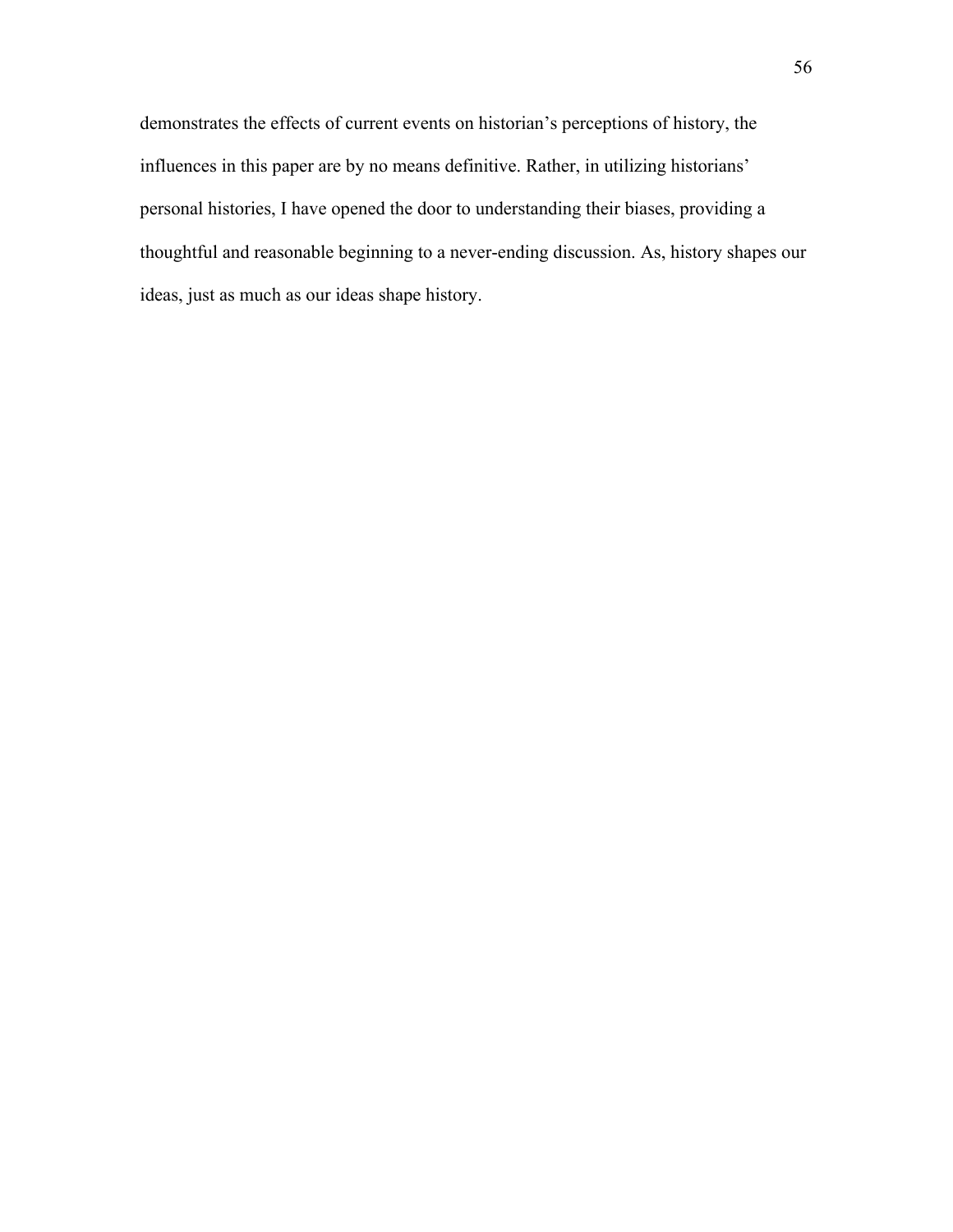## Bibliography

- Appelbaum, Robert. "Hunger in Early Virginia: Indians and English Facing Off Over Excess, Want, and Need." In *Envisioning an English Empire: Jamestown and the Making of the North Atlantic World*, eds. Robert Appelbaum and John Wood Sweet,195-216. Philadelphia: University of Pennsylvania Press, 2005.
- Beckwith, David C. "United States in 2002." Encyclopedia Britannica. Accessed April 1, 2016. http://www.britannica.com/place/United-States-Year-In-Review-2002.
- Bernhard, Virginia. *A Tale of Two Colonies: What Really Happened in Virginia and Bermuda*. Columbia: University of Missouri Press, 2011.
- "'Men, Women, and Children' at Jamestown: Population and Gender in Early Virginia, 1607-1610." *The Journal of Southern History* 58 (November 1992): 599-618.
- Billings, Warren M. "Jamestown." In *Jamestown, Quebec, Santa Fe: Three North American Beginnings*, eds. James C. Kelly and Barbara Clark Smith, 57-94. Washington, D.C.: Smithsonian Books, 2007.
- Bridenbaugh, Carl. *Jamestown: 1544-1699*. New York: Oxford University Press, 1980.
- Brown, Judy M. *Jamestown's Unvovered Treasures*. Richmond, VA: Dietz Press, 2005.
- Brown, Ray B. "In Memoriam: Marshall Fishwick (1923-2006)." American Historical Association. Published January 2007. https://www.historians.org/publicationsand-directories/perspectives-on-history/january-2007/in-memoriam-marshallfishwick.
- Campbell, Charles. *History of the Colony and Ancient Dominion of Virginia.* Philadelphia: J.B. Lippincot and Co., 1860.
- Cohen, Sande. *History Out of Joint: Essays on the Use and Abuse of History*. Baltimore, MD: Johns Hopkins University Press, 2006.
- College of William and Mary. "Campbell, Charles (1807-1876)." Accessed March 26, 2016. http://scdb.swem.wm.edu/?p=collections/controlcard&id=6806.
- Cotter, John L. and J. Paul Hudson. *New Discoveries at Jamestown: Site of the First Successful English Settlement in America*. Washington, D.C.: U.S. Government Printing Office, 1957.

Cuneo, Ernest. *Science and History*. New York: Duell, Sloan and Pearce, 1963.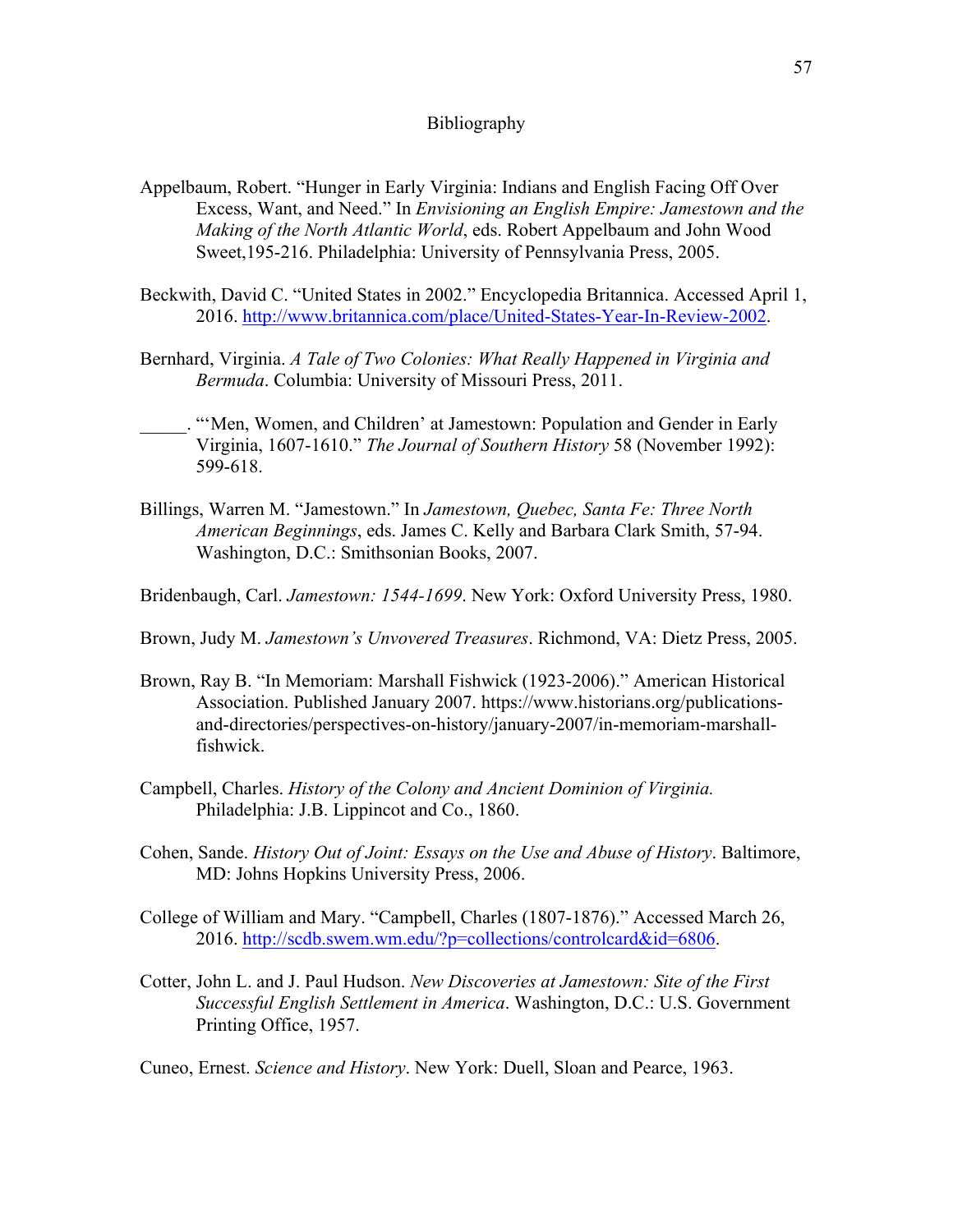- Dabney, Virginius. *Jamestown: Before the Mayflower*. New York: New York Times, 1957.
- Davis, J.E. *Jamestown and Her Neighbors on Virginia's Historic Peninsula*. Richmond, VA: Garret and Massie, Inc., 1928.
- Doherty, Kieran. *Sea Venture: Shipwreck, Survival, and the Salvation of the First English Colony in the New World*. New York: St. Martin's Press, 2007.
- Donnelly, Mark and Claire Norton. *Doing History*. New York: Routledge, 2011.
- Economic Policy Institute. "The Great Recession." Accessed March 31, 2016. http://stateofworkingamerica.org/great-recession/.
- Fasolt, Constantin. *The Limits of History*. Chicago: University of Chicago Press, 2004.
- Federal Reserve. "Recession of 1981-82." Last updated November 22, 2013. http://www.federalreservehistory.org/Events/DetailView/44.
- Ferro, Marc. *The Use and Abuse of History: Or How the Past is Taught to Children*. New York: Routledge, 2003.
- Fishwick, Marshall W. *Jamestown: First English Colony*. New York: American Heritage, Inc., 1965.
- Forman, Henry Chandlee. *Jamestown and St. Mary's: Buried Cities of Romance.*  Baltimore: Johns Hopkins Press, 1938.
- Friddell, Guy. *We Began at Jamestown*. Richmond, VA: Dietz Press, 1968.
- Gallup Organization. "Gallup Poll (AIPO)." Roper Center for Public Opinion Research (October 1947). Accessed December 6, 2015. USGALLUP.47-405.QKT08C.
- Glover, Lorri and Daniel Blake Smith. *The Shipwreck that Saved Jamestown: The Sea Venture Castaways and the Fate of America*. New York: Henry Holt and Co., 2008.
- Greene, Kevin. *Archaeology: An Introduction*. Philadelphia: University of Pennsylvania Press, 2002.
- Hamor, Ralph. *A True Discourse on the Present Estate of Virginia*. London: Beale and Welby, 1615.
- Hatch, Charles E., Jr. *Jamestown, Virginia: The Townsite and Its Story*. Washington, D.C.: National Park Service, 1957.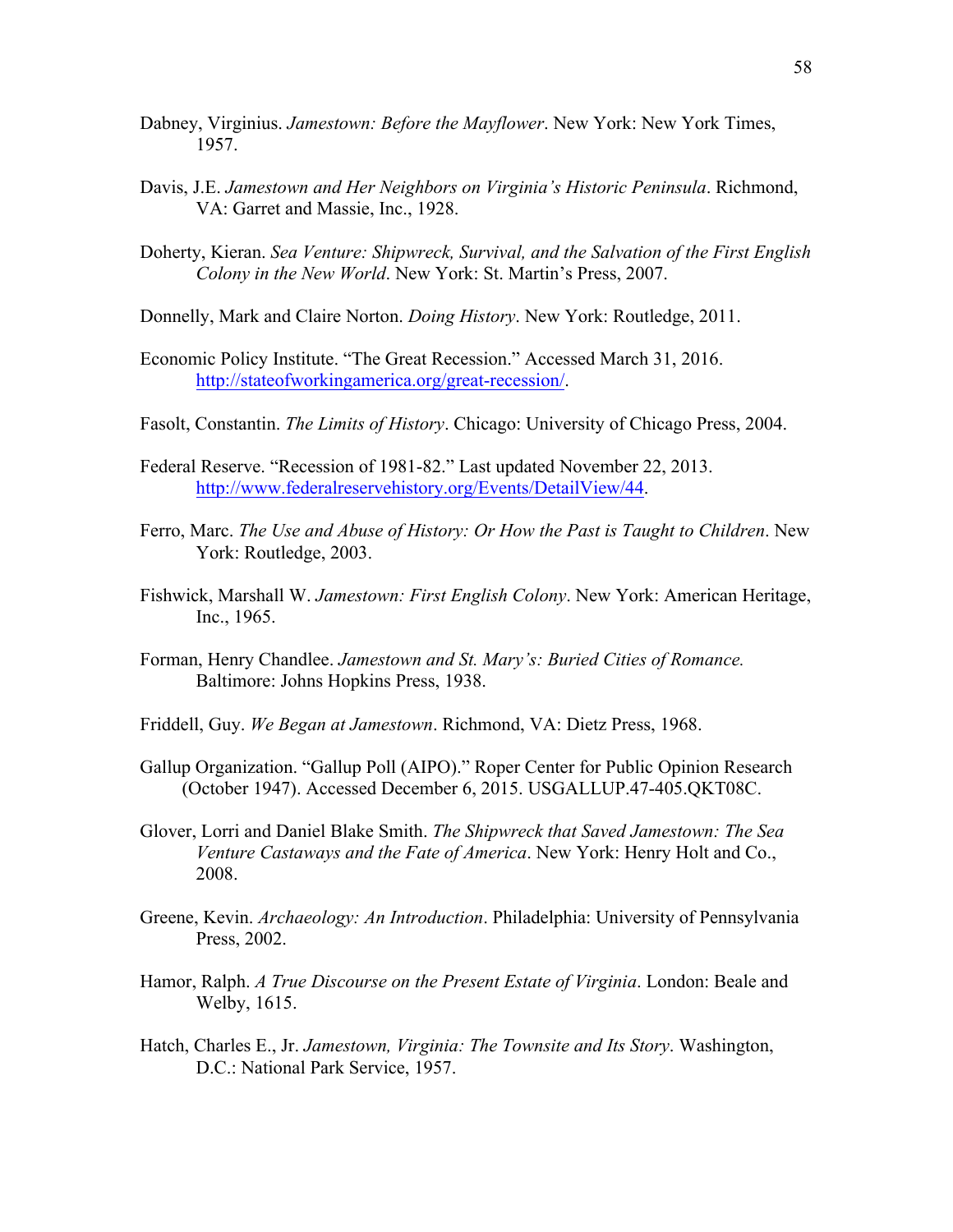- Hawke, David Freeman. *Everyday Life in Early America.* New York: Harper and Row, 1989.
- Hayes, David C. "William M. Kelso-American Archaeologist." Encyclopedia Britannica. Last modified December 11, 2015. http://www.britannica.com/biography/William-M-Kelso.
- Hindle, Brooke. "Carl Bridenbaugh." *Proceedings of the Massachusetts Historical Society* 104 (1992): 346-347.
- Horn, James. "The Conquest of Eden: Possession and Dominion in Early Virginia." In *Envisioning an English Empire: Jamestown and the Making of the North Atlantic World*, eds. Robert Appelbaum and John Wood Sweet, 25-48. Philadelphia: University of Pennsylvania Press, 2005.

\_\_\_\_\_. *A Land as God Made It: Jamestown and the Birth of America*. New York: Basic Books, 2005.

- Hudgins, Carter C. "Articles of Exchange or Ingredients of New World Metallurgy?: An Examination of the Industrial Origins and metallurgical Functions of Scrap Copper at Early Jamestown (c. 1607-17)." *Early American Studies* 3 (Spring 2005), 32-64.
- Hume, Ivor Noël. *Here Lies Virginia: An Archaeologist's View of Colonial Life and History*. New York: Knopf, 1963.
- \_\_\_\_\_. *The Virginia Adventure—Roanoke to James Towne: An Archaeological and Historical Odyssey*. New York: Alfred A. Knopf, 1994.
- \_\_\_\_\_. "We are Starved." In *1607: Jamestown and the New World*, comp. Dennis Montgomery,68-74. New York: Rowman and Littlefield Publishers, Inc., 2007.
- Hume, Ivor Noël and Henry M. Miller. "Ivor Noël Hume: Historical Archaeologist." *The Public Historian* 33 (Winter 2011): 9-32.
- ING. "Recession 101: A Quick Lesson in Economics and History." Accessed April 3, 2016. http://www.fgcu.edu/HR/files/3013471 X G Recession FINAL.pdf.
- Jamestown Rediscovery. "Dog Bones." Accessed April 10, 2016. http://historicjamestowne.org/selected-artifacts/dog-bones/.
- Jorg, S. Henry. "'A True Relation' of 'the Honerable Master George Percy' Three Times Governor of Virginia." Speech presented before the Jamestown Society, Jamestown, Virginia, May 14, 1960.
- Kaler, James Otis. "Richard of Jamestown: A Story of the Virginia Colony." New York: American Book Company, 1910.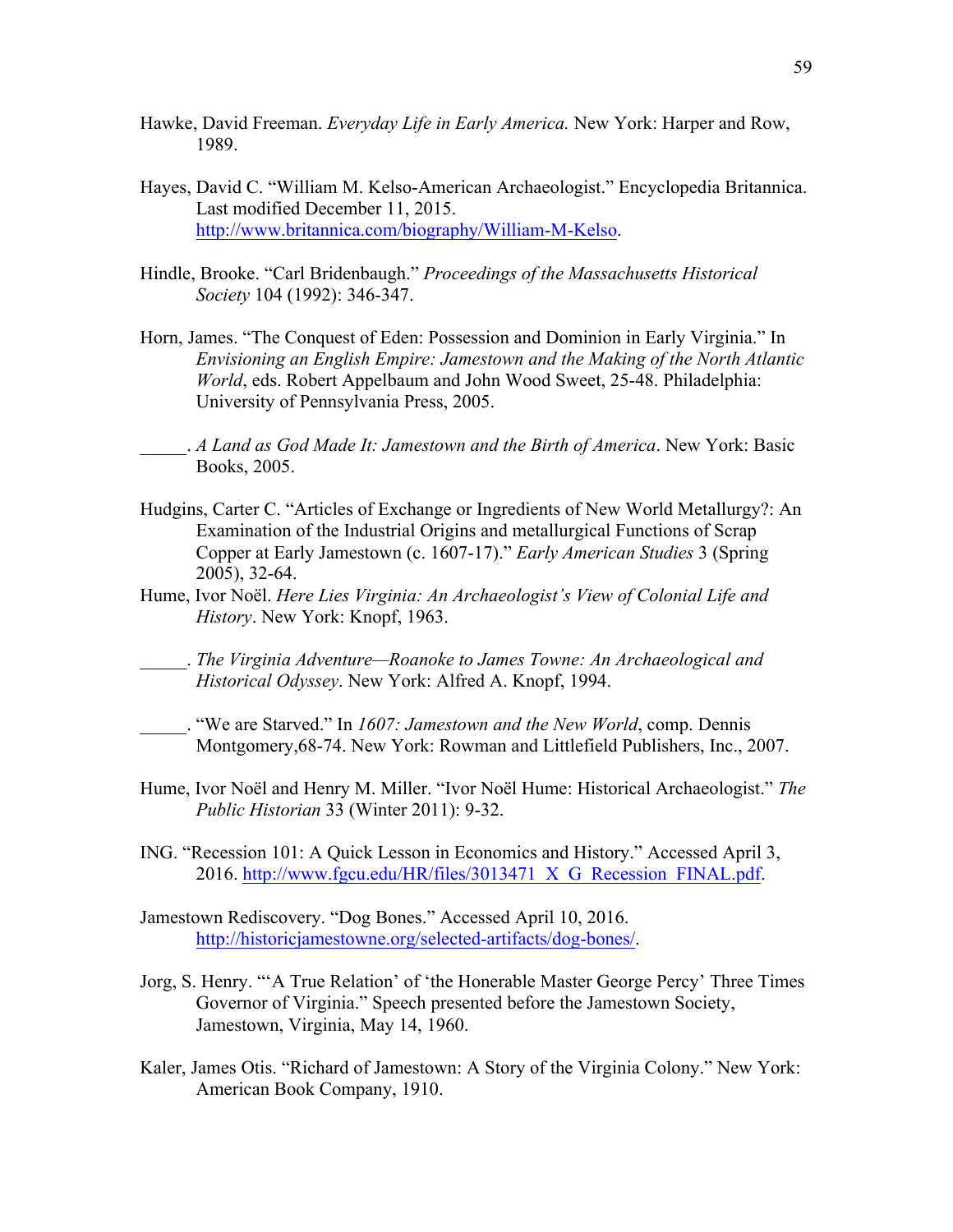- Kalijarvi, Thorsten V. *Introduction and Chronology of the Marshall Plan From June 5 to November 5, 1947*. Washington, D.C.: Library of Congress Legislative Reference Service, 1947.
- Kelso, William M. *Jamestown: The Buried Truth*. Charlottesville, VA: University of Virginia Press, 2006.
- Kupperman, Karen Ordahl. "Apathy and Death in Early Jamestown." In *Journal of American History* 66 (June 1979): 24-40.
- \_\_\_\_\_. "A Continent Revealed: Assimilation of the Shape and Possibilities of North america's East Coast, 1524-1610." In *North American Exploration: A New World Disclosed*, ed. John Logan Allen, Vol. 1. Lincoln, NE: University of Nebraska, 1997.
	- \_\_\_\_\_. *The Jamestown Project.* Cambridge, MA: Belknap Press, 2007.
- Lewis, Kenneth E., Jr. *The Jamestown Frontier: An Archaeological Study of Colonization*. Ann Arbor, MI: Xerox University Microfilms, 1975.
- Lightbody, Bradley. "Invasion of Poland." BBC. Last updated March 30, 2011. http://www.bbc.co.uk/history/worldwars/wwtwo/invasion\_poland\_01.shtml.
- Lowe, Keith. *Savage Continent: Europe in the Aftermath of World War II.* London: Picador, 2013.
- Mapp, Alf J., Jr. *The Virginia Experiment: The Old Dominion's Role in the Making of America (1607-1781).* Richmond, VA: Dietz Press, 1957.
- Montgomery, Dennis. "Such a Dish as Powdered Wife I never heard of." In *1607: Jamestown and the New World*, comp. Dennis Montgomery, 82-85. New York: Rowman and Littlefield Publishers, Inc., 2007.
- Morgan, Philip D. and Molly A. Warsh. *Early North America in Global Perspective.* New York: Routledge, 2014.
- Morton, Richard L. *Colonial Virginia Volume 1: The Tidewater Period 1607-1710.* Chapel Hill, NC: University of North Carolina Press, 1960.
- "Interview with Richard L. Morton." By Rebecca Mitchell. William and Mary Digital Archive (March 1973).
- National Opinion Research Center. "Foreign Affairs Survey." The Roper Center for Public Opinion Research (November 1950). Accessed April 10, 2016. USNORC.500292.R10.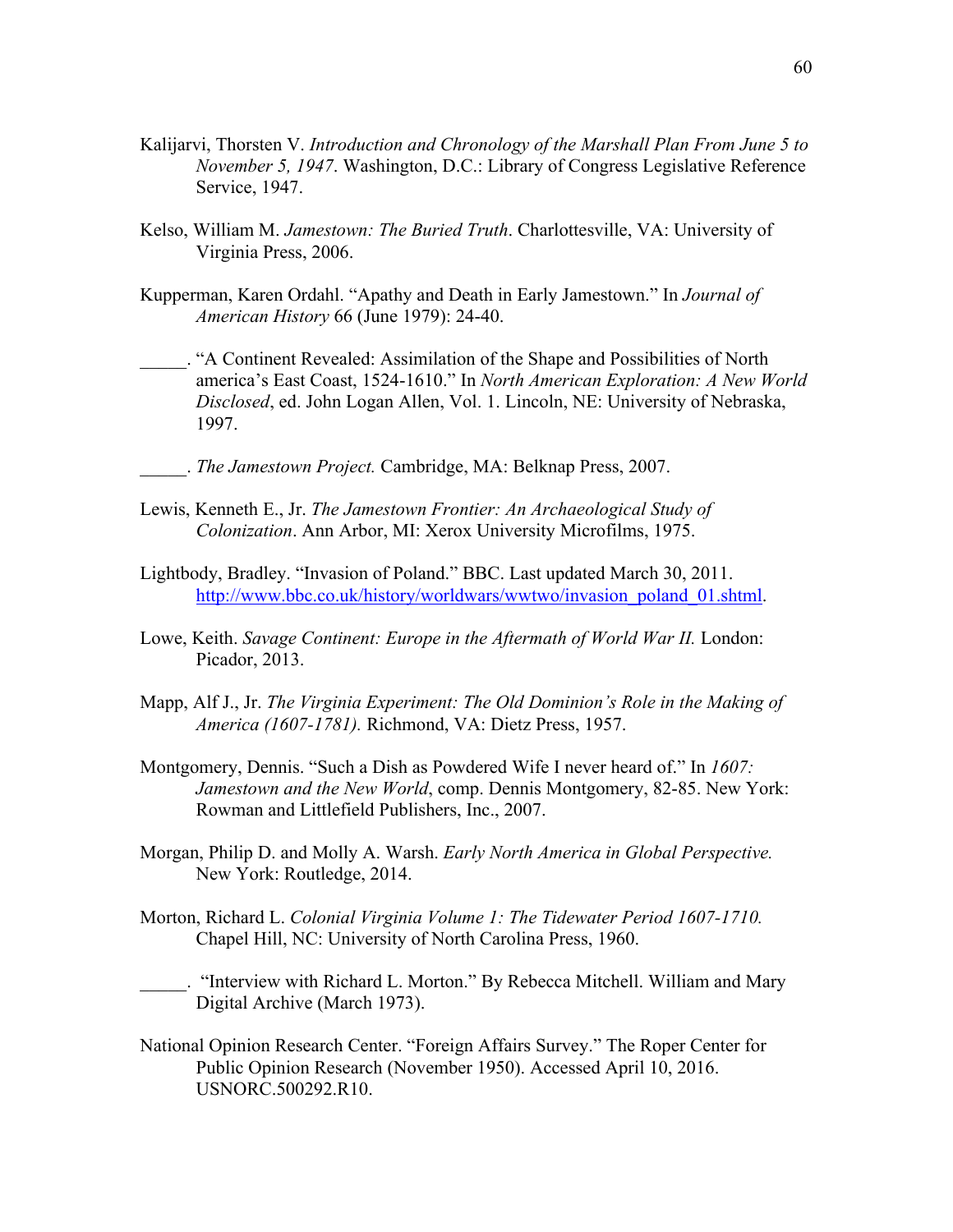- Nicholls, Mark. "Things Which Seame Incredible." In *1607: Jamestown and the New World*, comp. Dennis Montgomery, 75-81. New York: Rowman and Littlefield Publishers, Inc., 2007.
- NPR. "After WWII, Europe was a 'Savage Continent' of Devastation." Last modified July 29, 2013. http://www.npr.org/2013/07/24/204538728/after-wwii-europe-wasa-savage-continent-of-devastation.
- Organization of American Historians. "James Horn." Accessed April 10, 2016. http://www.oah.org/lectures/lecturers/view/1369.
- Payler, Esther Miller. *Arrows Over Jamestown*. New York: Vantage Press, 1957.
- PBS. "The Great Depression." Accessed March 28, 2016. http://www.pbs.org/wgbh/americanexperience/features/general-article/dustbowlgreat-depression/.
- \_\_\_\_\_. "The 1982 Recessiono." Accessed on March 31, 2016. http://www.pbs.org/wgbh/americanexperience/features/general-article/reaganrecession/.
- Pearson, Jim and Bryna Watkins. "Early Jamestown: A Unit of Study for Grades 5-8." San Francisco: University of California, 1991.
- Pearson, Joseph W. "Making Sense of Patterns: A Conversation with J. Mills Thornton III." In *The Historian Behind the History: Conversations with Southern Historians*, ed. Megan L. Bever, 103-125. Tuscaloosa, AL: University of Alabama Press, 2014.
- Percy, George. "A Trewe Relacyon of the Pcedeinges and Ocurrentes of Momente wch have hapned in Virginia from the Tyme of Sr Thomas Gates was shippwrackte upon the Bermudes ano 1609 untill my depture out of the Country wch was in ano Dñi 1612." London, 1625.
- Pew Research Center. "Reagan's Recession." Last updated December 14, 2010. http://www.pewresearch.org/2010/12/14/reagans-recession/.
- Poindexter, Charles. *Captain John Smith and His Critics*. Richmond, VA: J.L. Hill Printing, 1893.
- Poles in America Foundation. "Arthur Leonard Waldo." Accessed March 28, 2016. http://www.poles.org/db/w\_names/Waldo\_AL/Waldo\_AL.html.

Public Record Office Museum. *Jamestown—Virginia: 1607-1957*. 1956.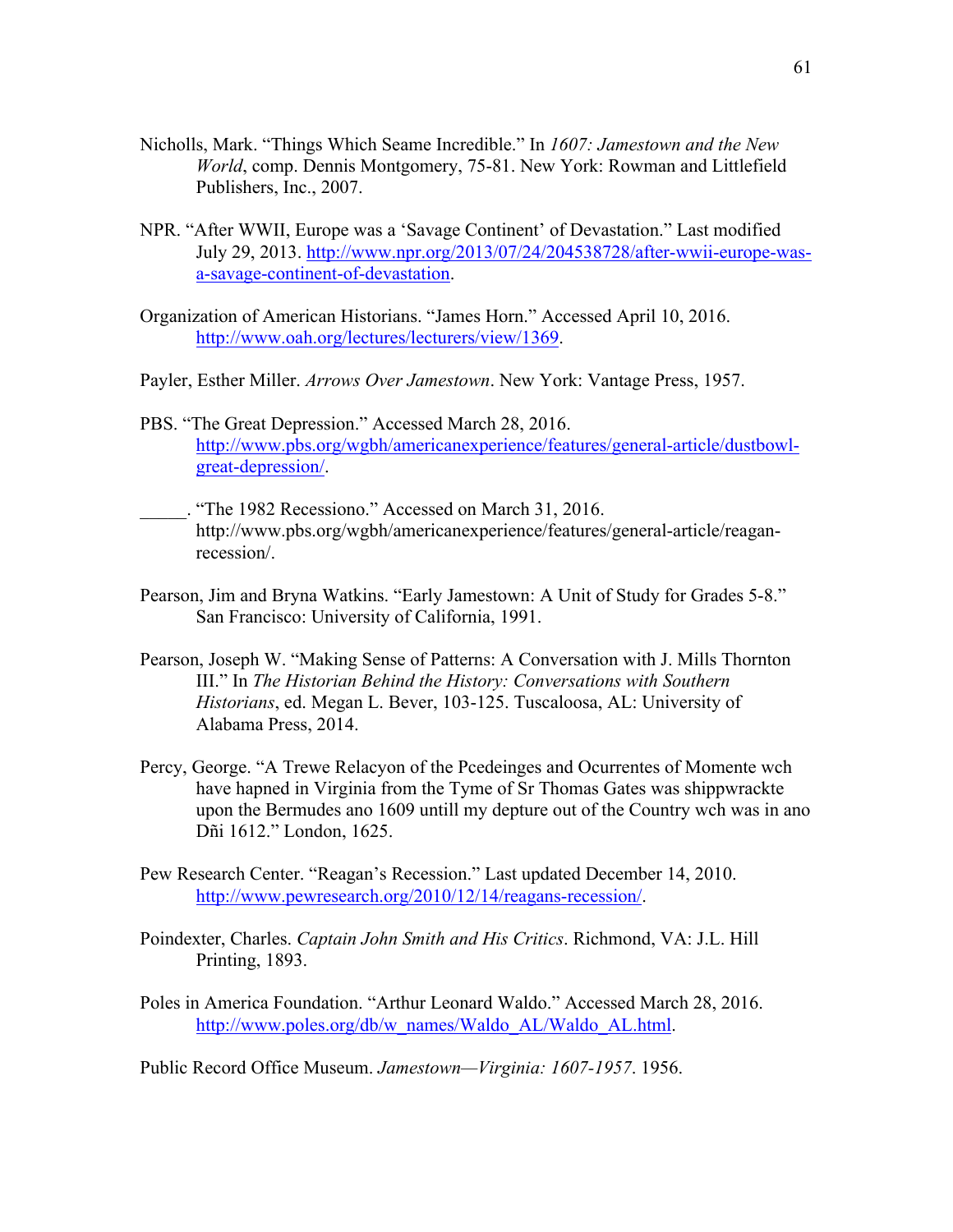- Rezneck, Samuel. *Business Depressions and Financial Panics: Essays in American Business and Economic History*. New York: Greenwood Publishing Corp., 1968.
- Riley, Edward M. and Charles E. Hatch, Jr., eds. *Jamestowne in the Words of Contemporaries*. Washington, D.C.: U.S. Government Printing Office, 1944.
- Roper, L.H. *The English Empire in America, 1602-1658: Beyond Jamestown*. London: Pickering and Chatto, 2009.
- Roper Organization. "Where Freedom Stands Survey." The Roper Center for Public Opinion Research (February 1948). Accessed December 6, 2015, USROPER.48FREE.R22C.
- Smith, John. *The Generall Historie of Virginia: the Fourth Booke*. Madison, WI: Wisconsin Historical Society, 2003.

\_\_\_\_\_. *The Journals of Captain John Smith: A Jamestown Biography*, ed. John M. Thompson. Washington, D.C.: National Geographic Society, 2007.

- Stahle, David W., Malcolm K. Cleaveland, Dennis B. Blanton, Matthew D. Therrell, and David A. Gay. "The Lost Colony and Jamestown Droughts." *Science* 280 (1998): 564-567.
- Town of Winterport, Maine. "James Otis Kaler (1848-1912)." Accessed April 1, 2016. http://www.winterportmaine.gov/james-otis-kaler.php.
- U.S. National Archives and Records Administration. "Charles E. Hatch, Jr." Accessed April 11, 2016. https://aad.archives.gov/aad/recorddetail.jsp?dt=893&mtch=1&cat=GP23&tf=F&sc=24994,24995,24996,24998,249 97,24993,24981,24983&bc=,sl,fd&txt\_24994=33860096&op\_24994=0&nfo\_249 94=V,8,1900&txt\_24995=Charles+E.+Hatch%2C+Jr.&op\_24995=0&nfo\_24995  $=V,24,1900$ &rpp= $10$ &pg= $1$ &rid= $4310560$ .
- Visson, Andre. "Grain Crisis in France: Bread and Confidence." *Washington Post*, October 5, 1947.
- Voss, Jason. "European Debt Crisis: Overview, Analysis, and Timeline of major Events." CFA Institute. Last updated December 14, 2012. https://blogs.cfainstitute.org/investor/2011/11/21/european-sovereign-debt-crisisoverview-analysis-and-timeline-of-major-events/.
- Waldo, Arthur L. *True Heroes of Jamestown*. Miami, FL: Miami Book MFG., Co., 1977.
- W.C. *A Plaine Description of the Barmudas, Now Called Sommer Ilands. With the manner of their discoverie Anno 1609, by the shipwrack and admirable deliverance of Sir Thomas Gates, and Sir George Sommers, wherein are truly set*